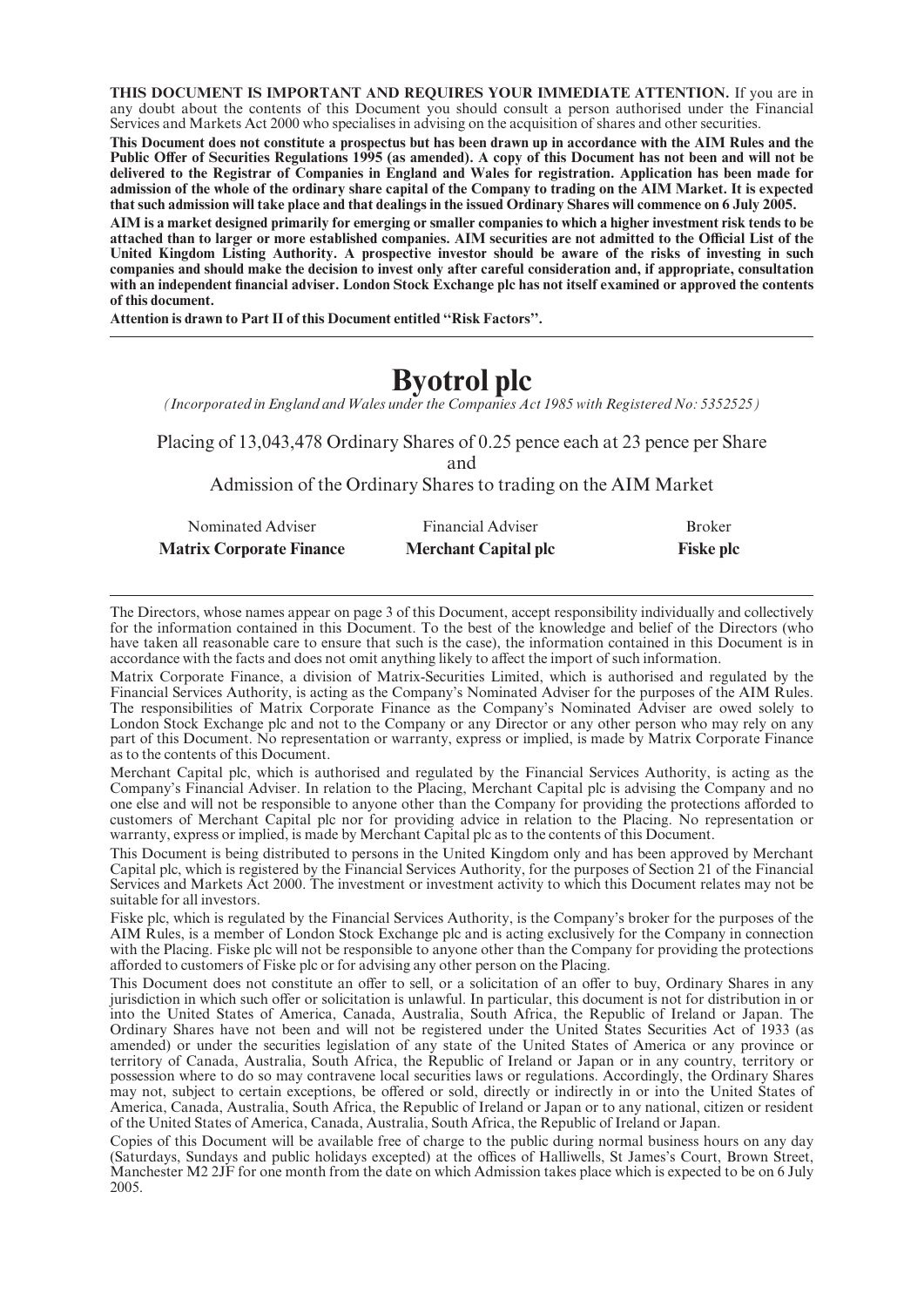## TABLE OF CONTENTS

|                           |                                                                                                                                                        | Page           |
|---------------------------|--------------------------------------------------------------------------------------------------------------------------------------------------------|----------------|
|                           | <b>Directors, Secretary and Advisers</b>                                                                                                               | 3              |
| <b>Definitions</b>        |                                                                                                                                                        | $\overline{4}$ |
| <b>Glossary of Terms</b>  |                                                                                                                                                        | 6              |
|                           | <b>Forward-Looking Statements</b>                                                                                                                      | 7              |
| <b>Placing Statistics</b> |                                                                                                                                                        | 8              |
|                           | <b>Expected timetable of principal events</b>                                                                                                          | 8              |
| <b>Key Information</b>    |                                                                                                                                                        | 9              |
| <b>PARTI</b>              | Information on the Company                                                                                                                             | 10             |
| <b>PARTII</b>             | <b>Risk Factors</b>                                                                                                                                    | 19             |
| <b>PART III</b>           | <b>Accountants' Reports</b><br>Section A: The Company<br>Section B: Byotrol LLC<br>Section C: Unaudited pro forma statement of net assets of the Group | 21<br>25<br>40 |
| <b>PARTIV</b>             | <b>Additional Information</b>                                                                                                                          | 43             |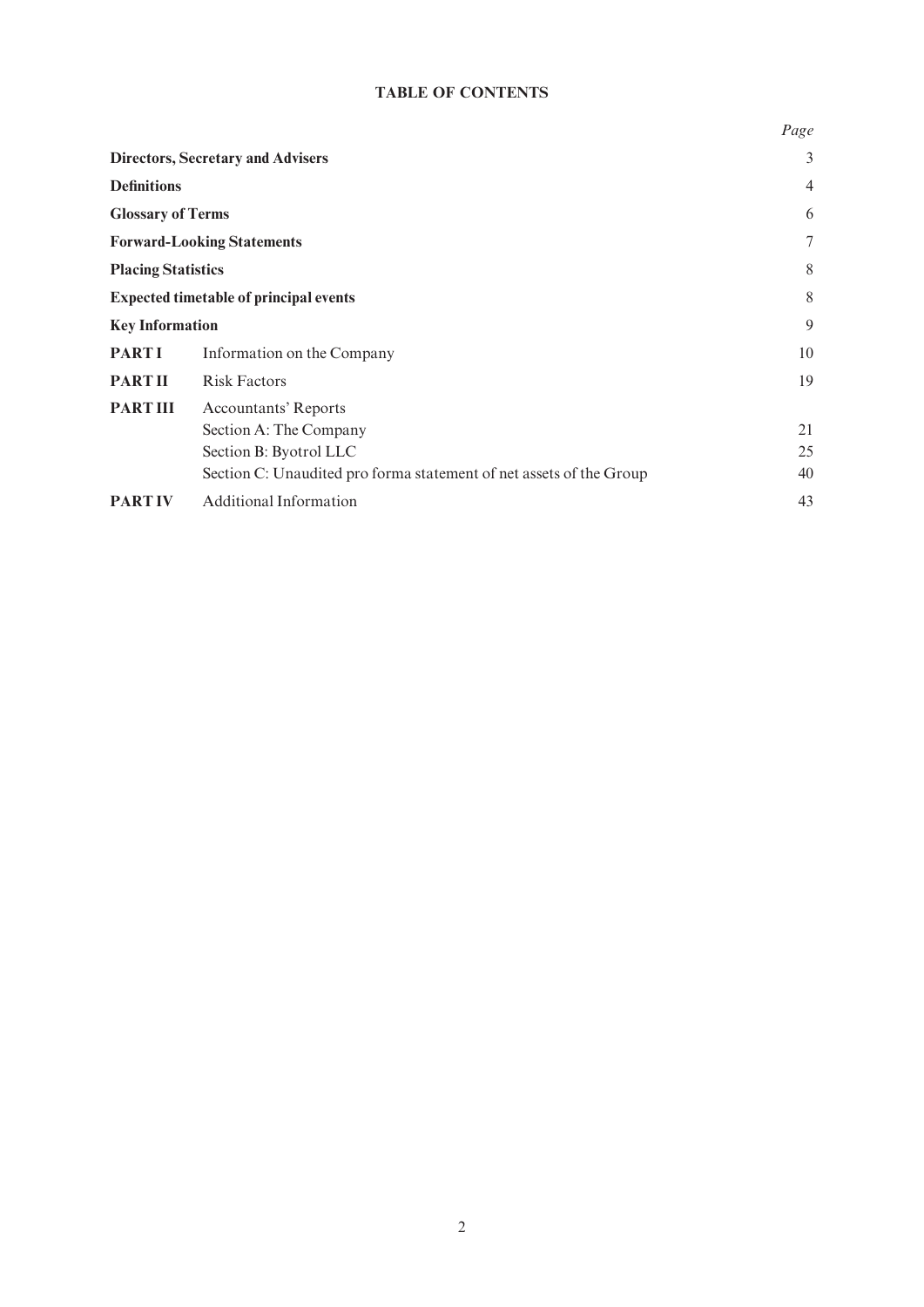## DIRECTORS, SECRETARY AND ADVISERS

#### **Directors**

Wreford Wesley Devoto OBE (Non-executive Chairman) David Martyn McRobbie (Chief Executive Officer) Stephen Brian Falder (Business Development Director) Dr Peter Charles Dandalides, MD (Healthcare Director) Ian Howard Mainman LLB (Non-executive Director)

all of:

Principal place of business of the Company Riverside Works Collyhurst Road Manchester M40 7RU

> Company Secretary HL Secretaries Limited St James's Court Brown Street Manchester M2 2JF

## Financial Adviser

Merchant Capital plc Aldermary House 10-15 Queen Street London EC4N 1TX

#### Broker

Fiske plc Salisbury House London Wall London EC2M 5QS

#### Solicitors to the Company

Halliwells LLP St James's Court Brown Street Manchester M2 2JF

#### **Registrars**

Capita Registrars The Registry 34 Beckenham Road Beckenham Kent BR3 4TN

Nominated Adviser Matrix Corporate Finance One Jermyn Street London SW1Y 4UH

#### Auditors and Reporting Accountants

Baker Tilly Brazennose House Lincoln Square Manchester M2 5BL

#### Solicitors to the Placing

Memery Crystal 44 Southampton Buildings London WC2A 1AP

#### Principal Bankers

Lloyds TSB plc 1 King Street Manchester M2 4WQ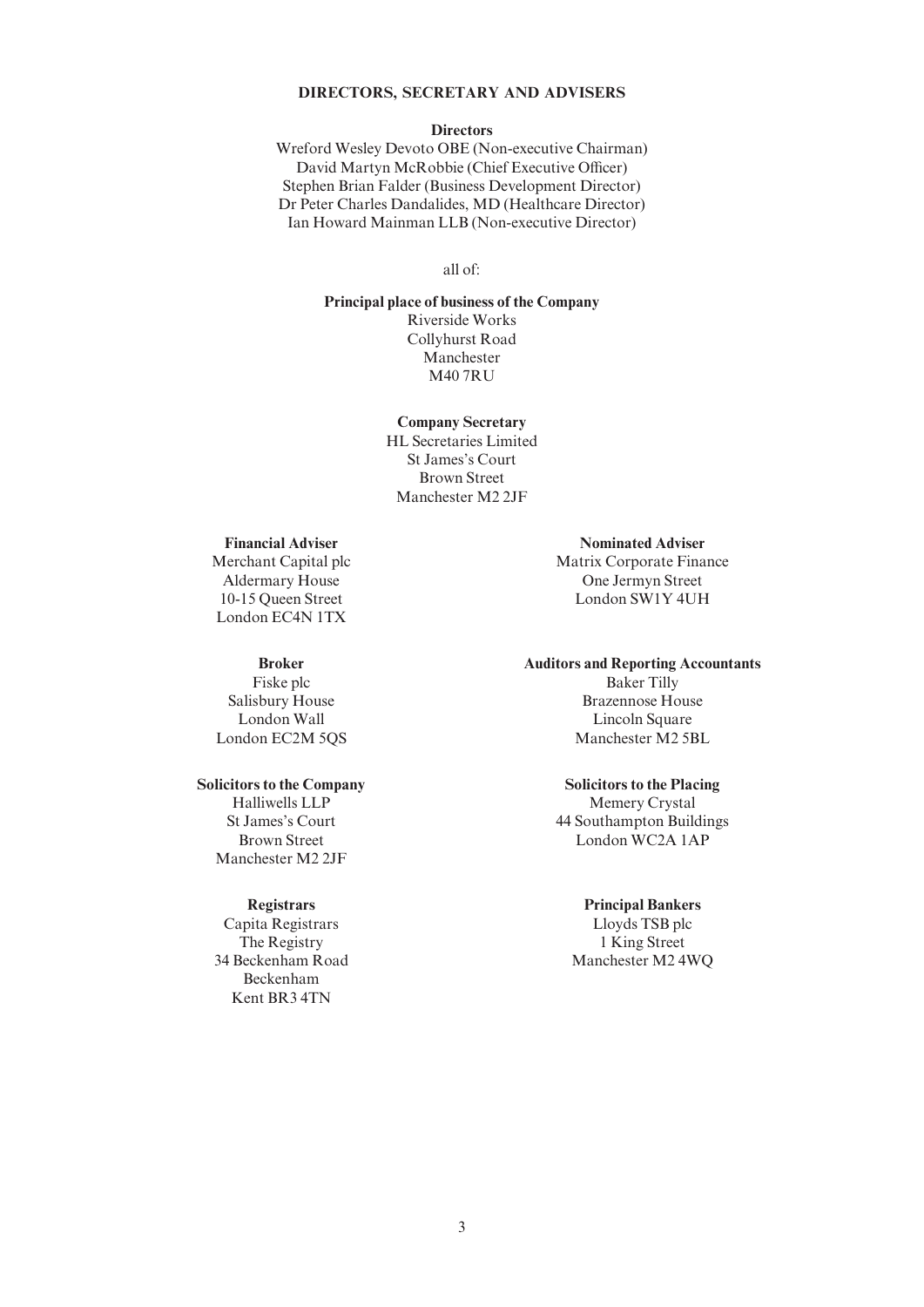## DEFINITIONS

| "Act"                                      | Companies Act 1985, as amended                                                                                                                                                                                                                                                                                                                                        |
|--------------------------------------------|-----------------------------------------------------------------------------------------------------------------------------------------------------------------------------------------------------------------------------------------------------------------------------------------------------------------------------------------------------------------------|
| "Admission"                                | the admission of the entire issued and to be issued ordinary share<br>capital of the Company to trading on the AIM Market becoming<br>effective in accordance with the AIM Rules                                                                                                                                                                                      |
| "AIM"                                      | the AIM Market of London Stock Exchange                                                                                                                                                                                                                                                                                                                               |
| "AIM Rules"                                | the rules of AIM published by London Stock Exchange                                                                                                                                                                                                                                                                                                                   |
| "Directors" or "Board"                     | the Directors of the Company as at the date of this document whose<br>names are set out on page 3 hereof                                                                                                                                                                                                                                                              |
| "the Company" or "Byotrol"                 | Byotrol plc                                                                                                                                                                                                                                                                                                                                                           |
| "Connected Person"                         | any connected person of the Directors as defined in Section 346 of the<br>Act                                                                                                                                                                                                                                                                                         |
| "CREST"                                    | the system for paperless settlement trades and the holding of<br>uncertificated shares operated by CREST Co Limited                                                                                                                                                                                                                                                   |
| "CREST Regulations"                        | the Uncertificated Securities Regulations 2001 (SI 2001 No. 3755)                                                                                                                                                                                                                                                                                                     |
| "Document"                                 | this document                                                                                                                                                                                                                                                                                                                                                         |
| "Fiske"                                    | Fiske plc, broker to the Company                                                                                                                                                                                                                                                                                                                                      |
| "FSMA"                                     | the Financial Services and Markets Act 2000 as amended including any<br>regulation made pursuant thereto                                                                                                                                                                                                                                                              |
| "Group"                                    | the Company and its subsidiary undertakings                                                                                                                                                                                                                                                                                                                           |
| "London Stock Exchange"                    | London Stock Exchange plc                                                                                                                                                                                                                                                                                                                                             |
| "Matrix Corporate Finance"                 | Matrix Corporate Finance, a division of Matrix-Securities Limited,<br>Nominated Adviser to the Company                                                                                                                                                                                                                                                                |
| "Merchant Capital"                         | Merchant Capital plc, Financial Adviser to the Company                                                                                                                                                                                                                                                                                                                |
| "Official List"                            | the Official List of the Financial Services Authority in its capacity as<br>the UK Listing Authority                                                                                                                                                                                                                                                                  |
| "Ordinary Shares"                          | ordinary shares of 0.25p each in the share capital of the Company                                                                                                                                                                                                                                                                                                     |
| "Patent Cooperation Treaty"<br>or " $PCT"$ | an international system whereby applicants can seek patent protection<br>in multiple territories by filing a single international application. The<br>Treaty is open to States Party to the Paris Convention for the<br>Protection of Industrial Property and is administered by the World<br>Intellectual Property Organisation, which is part of the United Nations |
| "Placees"                                  | subscribers for Placing Shares                                                                                                                                                                                                                                                                                                                                        |
| "Placing"                                  | the conditional placing of the Placing Shares at the Placing Price on<br>behalf of the Company as described in this Document, pursuant to the<br>Placing Agreement                                                                                                                                                                                                    |
| "Placing Agreement"                        | the conditional agreement dated 30 June 2005 between (1) the<br>Company, (2) Matrix Corporate Finance, (3) Merchant Capital and (4)<br>the Directors further details of which are set out in paragraph 14 of<br>Part IV                                                                                                                                               |
| "Placing Price"                            | 23p per Placing Share                                                                                                                                                                                                                                                                                                                                                 |
| "Placing Shares"                           | the 13,043,478 new Ordinary Shares which are the subject of the<br>Placing                                                                                                                                                                                                                                                                                            |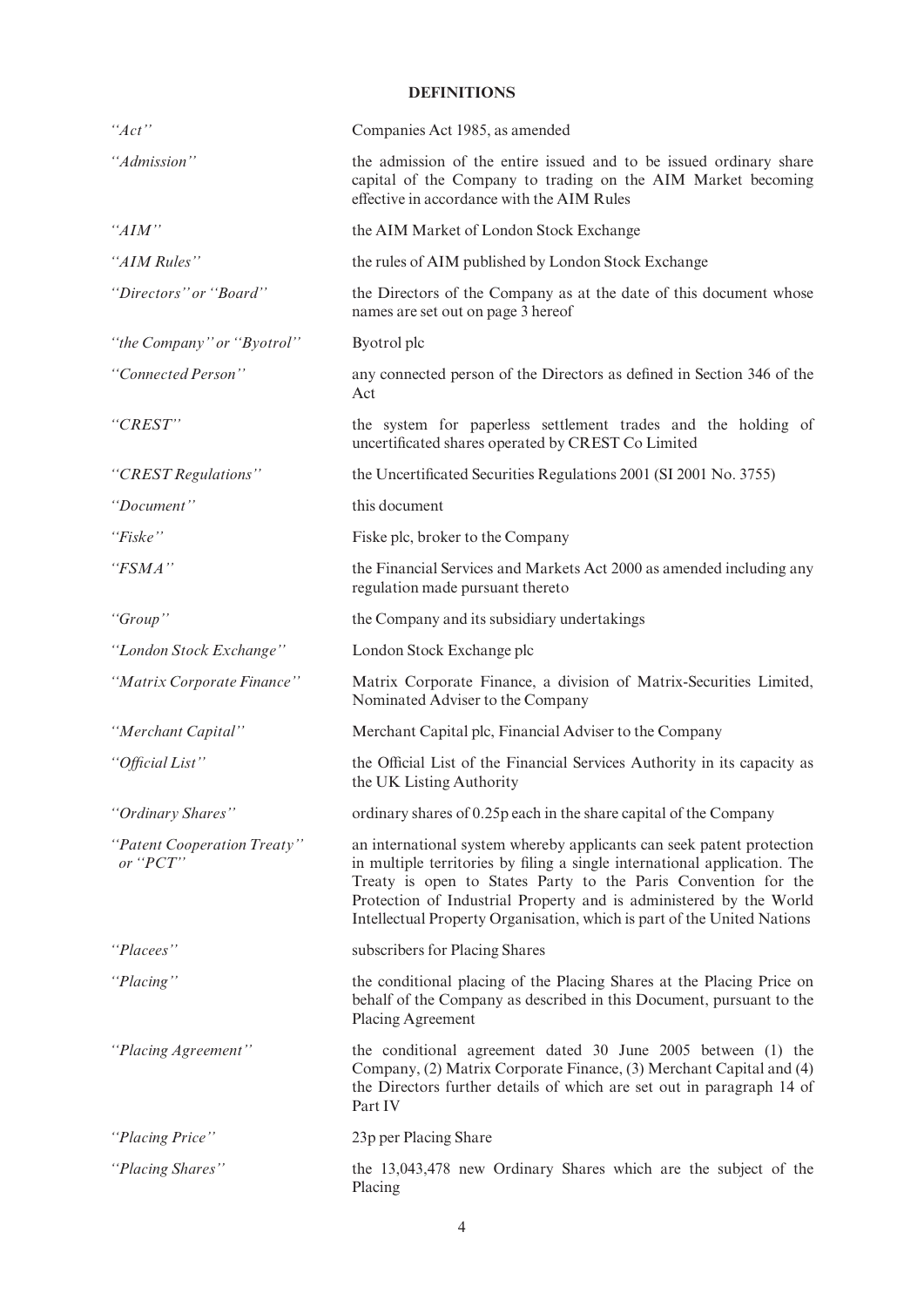| "POS Regulations"        | the Public Offers of Securities Regulations 1995 (as amended)                                                      |
|--------------------------|--------------------------------------------------------------------------------------------------------------------|
| $^{\prime\prime}OCA$ ''  | the Quoted Companies Alliance                                                                                      |
| "Shareholders"           | the persons who are registered as at the date of this document as the<br>holders of Ordinary Shares                |
| "UK" or "United Kingdom" | the United Kingdom of Great Britain and Northern Ireland                                                           |
| "UK Listing Authority"   | the Financial Services Authority in its capacity as the competent<br>authority for the purposes of Part VI of FSMA |
| "US" or "USA"            | the United States of America                                                                                       |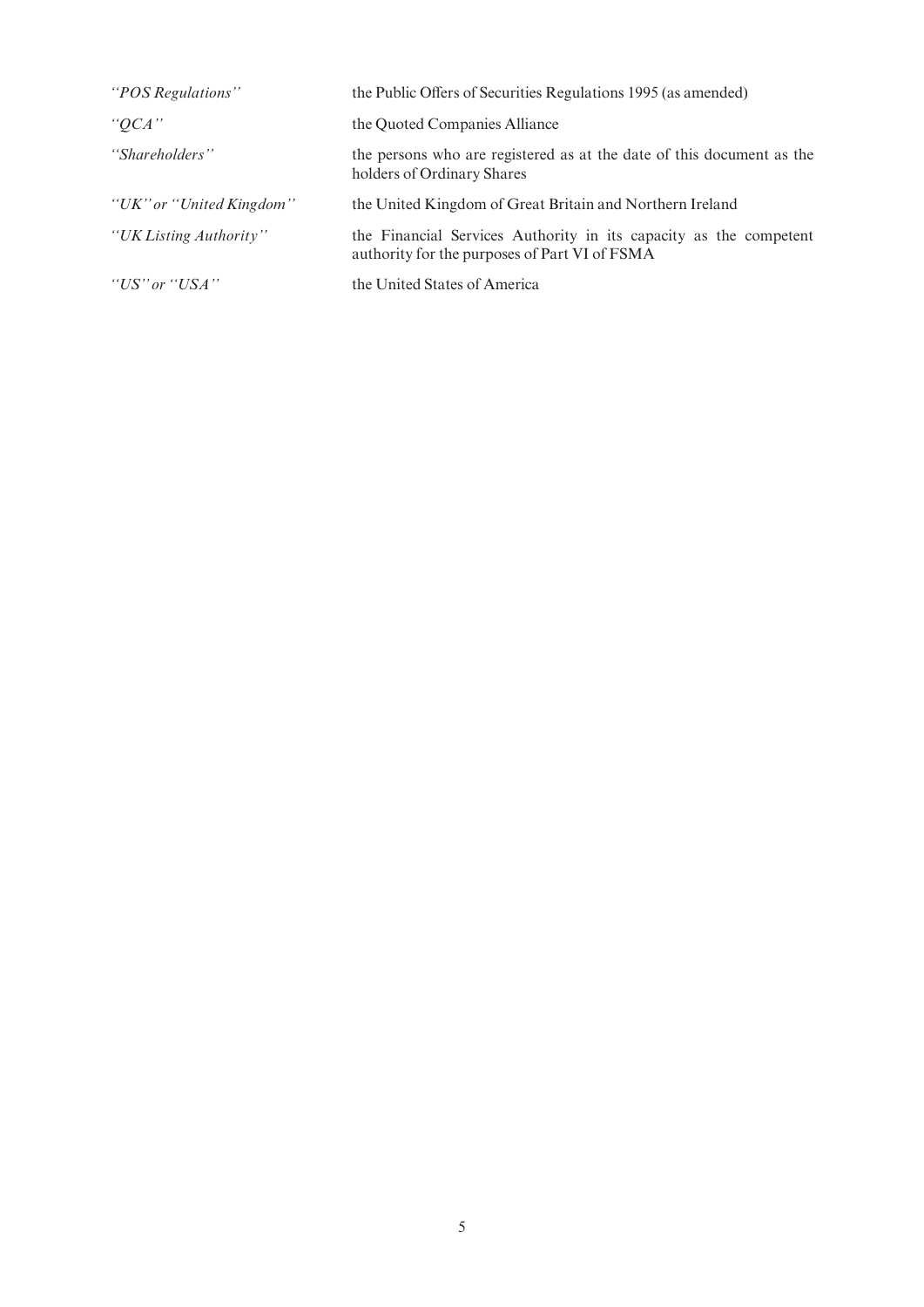## GLOSSARY OF TERMS

| biocide      | chemical or physical agents that kill micro-organisms                                                                                                                                                                                                                                                                                                                                                                                    |
|--------------|------------------------------------------------------------------------------------------------------------------------------------------------------------------------------------------------------------------------------------------------------------------------------------------------------------------------------------------------------------------------------------------------------------------------------------------|
| biofilm      | layers of micro-organisms (generally bacteria) attached to a surface by<br>a variety of biologically generated secreted materials to form a sticky<br>mass                                                                                                                                                                                                                                                                               |
| cleaner      | agent used to remove soilage from substrates                                                                                                                                                                                                                                                                                                                                                                                             |
| E. coli      | rod-shaped bacterium generally found in mammalian gut, a variety of<br>which, the O157 organism, is a risk to human health                                                                                                                                                                                                                                                                                                               |
| EPA          | Environmental Protection Agency in the USA                                                                                                                                                                                                                                                                                                                                                                                               |
| <b>FDA</b>   | Food and Drug Administration in the USA                                                                                                                                                                                                                                                                                                                                                                                                  |
| legionella   | bacteria which frequently occur in water systems and are the causal<br>organism of a serious respiratory condition in humans                                                                                                                                                                                                                                                                                                             |
| listeria     | common bacteria which represent a serious potential contaminant of<br>the food production process and the cause of a serious gastrointestinal<br>condition in vulnerable groups                                                                                                                                                                                                                                                          |
| <b>MRSA</b>  | methecillin resistant Staphlococcus aureus: a drug resistant strain of the<br>common skin bacterium S. <i>aureus</i> . This organism is a significant<br>opportunistic pathogen and causes hospital-acquired infections                                                                                                                                                                                                                  |
| polymer      | chemical compound made from covalently bonded multiples of a<br>molecule. The repeating unit (monomer) is usually a simple molecule of<br>relatively low molecular weight, while the polymer usually has a very<br>high molecular weight and substantially different properties than the<br>monomer. A typical example is polythene (poly ethylene) where the<br>monomer, ethylene, is a gas while the polymer is a stable plastic solid |
| polysiloxane | polymer family of chemicals created by multiples of siloxane<br>monomers                                                                                                                                                                                                                                                                                                                                                                 |
| preservative | agent that controls decay typically caused by micro-organisms<br>prolonging the period of time before damage or spoilage occurs                                                                                                                                                                                                                                                                                                          |
| sanitise     | to make sanitary, as by cleaning or sterilisation                                                                                                                                                                                                                                                                                                                                                                                        |
| <b>VRE</b>   | vancomycin resistant Enterococci, drug resistant strains of a common<br>intestinal bacteria, Enterococci                                                                                                                                                                                                                                                                                                                                 |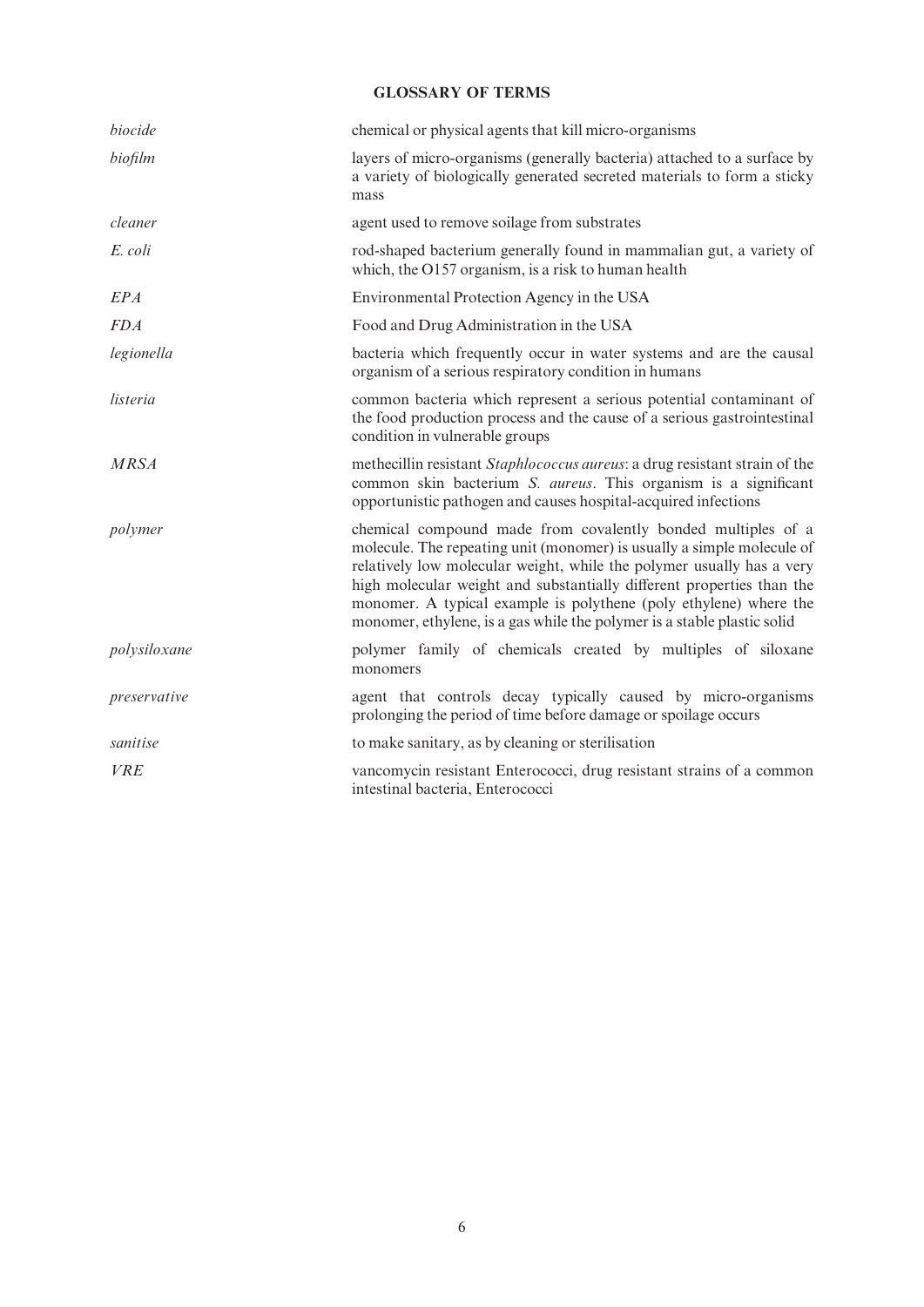### FORWARD-LOOKING STATEMENTS

This Document contains forward-looking statements. These statements relate to the Company's future prospects, developments and business strategies.

Forward-looking statements are identified by their use of terms and phrases such as "believe", "could", "envisage", "estimate", "intend", "may", "plan", "will" or the negative of those, variations or comparable expressions, including references to assumptions. These statements are primarily contained in Part I of this Document.

The forward-looking statements in this Document are based on current expectations and are subject to risks and uncertainties that could cause actual results to differ materially from those expressed or implied by those statements.

Certain risks to and uncertainties for the Company are specifically described in Part II of this Document headed "Risk Factors". If one or more of these risks or uncertainties materialises, or if underlying assumptions prove incorrect, the Company's actual results may vary materially from those expected, estimated or projected. Given these risks and uncertainties, potential investors should not place any reliance on forward-looking statements.

These forward-looking statements speak only as at the date of this Document. Neither the Directors nor the Company undertake any obligation to update forward-looking statements or risk factors other than as required by the POS Regulations, the AIM Rules or by the rules of any other securities regulatory authority, whether as a result of new information, future events or otherwise.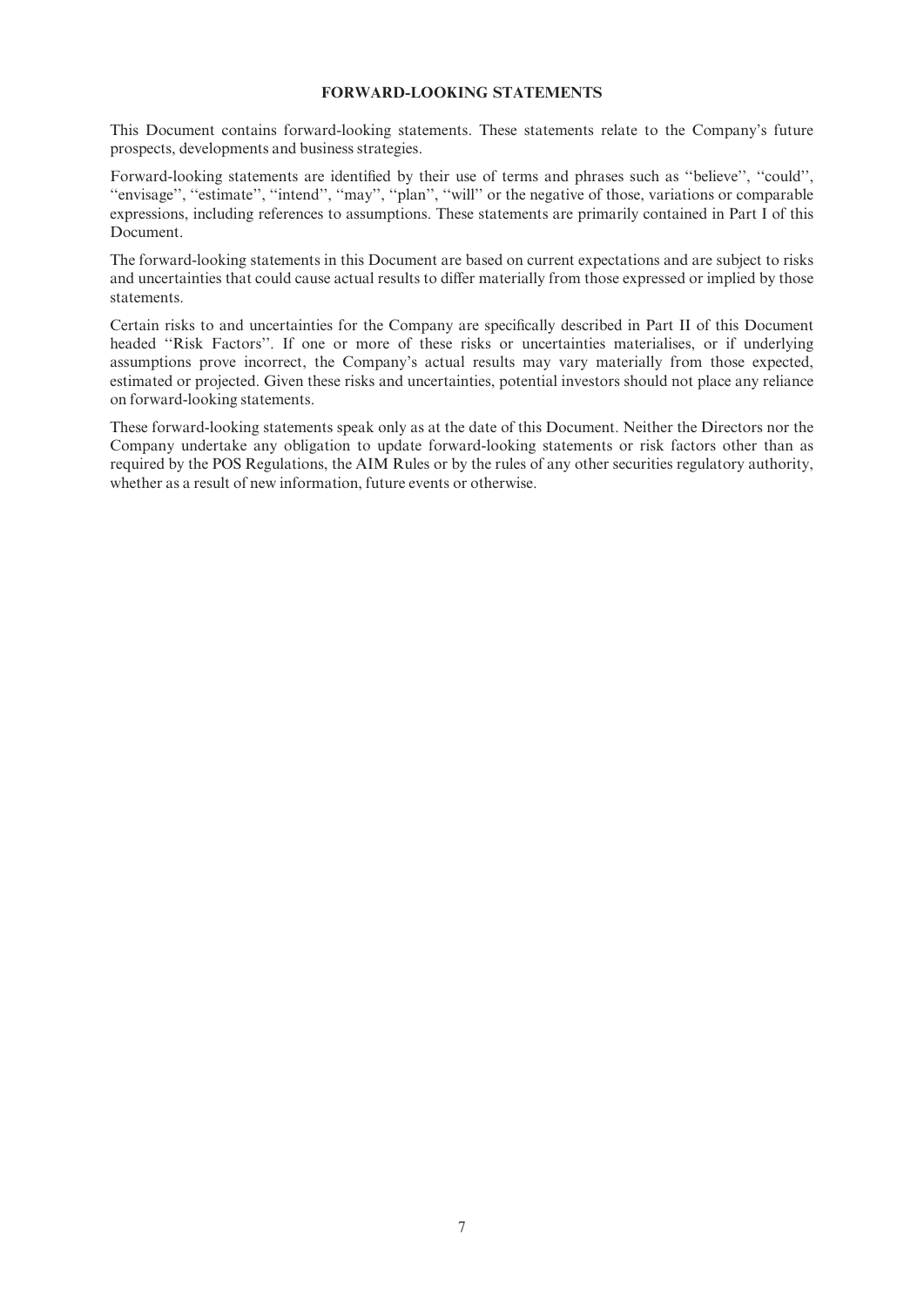## PLACING STATISTICS

| <b>Placing Price</b>                                                   | 23 pence        |
|------------------------------------------------------------------------|-----------------|
| Number of Placing Shares                                               | 13,043,478      |
| Number of Ordinary Shares in issue immediately following Admission     | 34,872,849      |
| Market capitalisation of the Company on Admission at the Placing Price | $£8.0$ million  |
| Percentage of the enlarged issued share capital subject to the Placing | 37.40 per cent. |
| Gross proceeds of the Placing                                          | £3.0 million    |
| Estimated net proceeds of the Placing receivable by the Company        | £2.5 million    |

## EXPECTED TIMETABLE OF PRINCIPAL EVENTS

| Publication of this Document                                               | 30 June 2005    |
|----------------------------------------------------------------------------|-----------------|
| Admission and dealings expected to commence in Ordinary Shares on AIM      | 6 July 2005     |
| <b>CREST</b> accounts credited                                             | 6 July 2005     |
| Despatch of definitive share certificates in respect of the Placing Shares | by 20 July 2005 |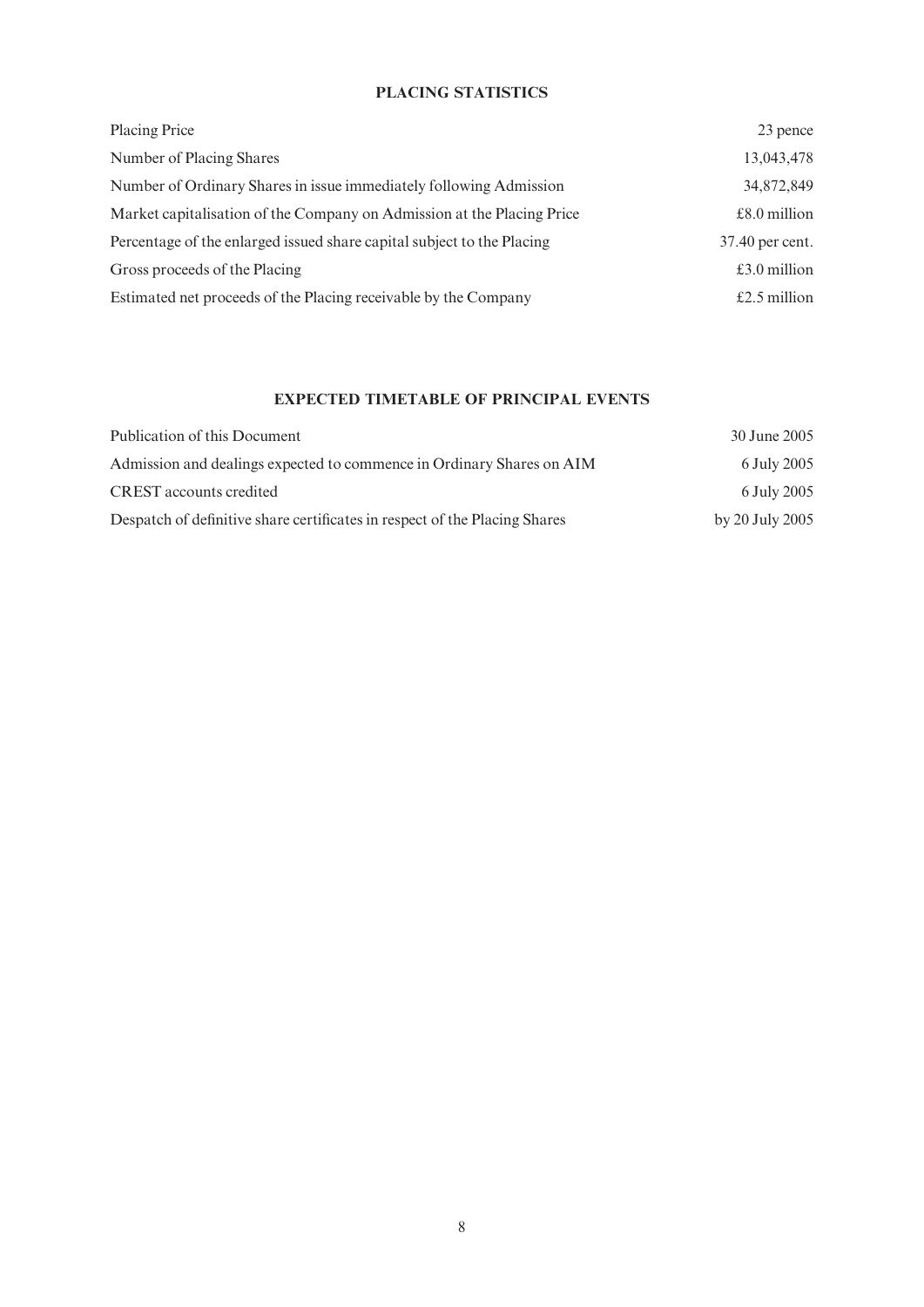## KEY INFORMATION

The following summary should be read in conjunction with the full text of this Document from which it is derived. Investors should read the whole of this Document and should not rely solely on the ''Key Information'' set out below. In particular, your attention is drawn to the section entitled ''Risk Factors'' in Part II of this Document.

#### The Business

- . Byotrol has developed and patented a new microbial control technology which uses chemical and physical forces to control and eradicate most groups of micro-organisms.
- . The technology provides a platform for a range of products initially focused on the healthcare, food processing and industrial sectors.
- . Initial sales of Byotrol's products have been made in a number of territories and sectors but have been intentionally limited in scale by the Company's strategy to date. With these sales demonstrating the commercial viability of the product range, the Company has identified significant customer demand in its initial target sectors.
- . The Directors have been encouraged by the market response to Byotrol's products and anticipate further orders once additional regulatory approvals are in place.

## Key Features of Byotrol's Products

- Byotrol's products use a polymer with highly effective and targeted physical properties in combination with a selected range of chemical biocides to satisfy all the criteria that the Directors consider to be required for an ideal biocidal agent.
- . Byotrol's products work on two levels by eradicating micro-organisms on application through biocidal action and then providing continuing protection as a result of their surface-active properties, which disrupts the biofilm formation process necessary for micro-organism reproduction.
- Byotrol's products can be sold in a variety of forms and can contain a variety of different biocides, depending on the target situation and the customer requirements. The manner of delivery is designed to offer optimum microbial control in the particular situation. The product can be made available in a ready for use liquid or spray format, as a concentrate, as part of a patented ''fogging'' system or incorporated into a third party product.

## The Placing and Admission to AIM

- The Company has conditionally raised  $\pounds 3.0$  million through a Placing of new Ordinary Shares at a price of 23p per Ordinary Share which will represent 37.4 per cent. of the enlarged issued share capital of the Company and is seeking admission of its entire ordinary share capital to trading on AIM.
- . The net proceeds of the Placing will be used to fund additional regulatory and other approvals, augment the Company's intellectual property portfolio, additional product development, strengthen the Company's sales and marketing infrastructure and provide the working capital necessary to service anticipated orders.
- The Directors believe that Admission to trading on AIM will enhance the Company's profile and give the Company additional credibility, particularly with existing and future partners.
- . The Company has received provisional assurance from HM Revenue and Customs that the Ordinary Shares will be qualifying for the purposes of EIS and VCT reliefs.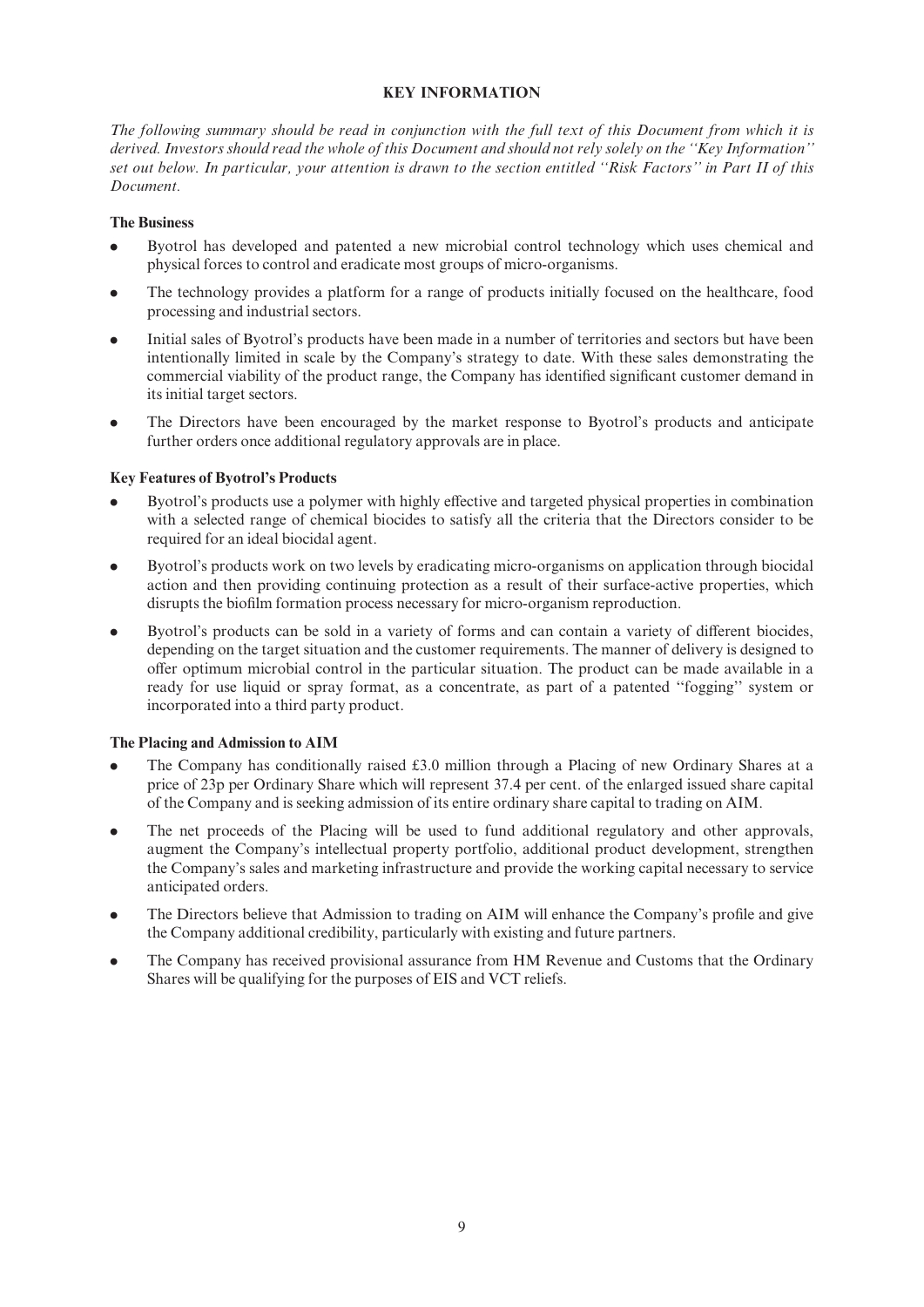#### PART I

#### INFORMATION ON THE COMPANY

#### Introduction

Byotrol has developed and patented a new microbial control technology which uses chemical and physical forces to control and eradicate most groups of micro-organisms. The technology provides a platform for a range of products initially focused on the healthcare, food processing and industrial sectors. The Directors have been encouraged by the market response to Byotrol's products and anticipate further orders once additional regulatory approvals are in place. The Company has conditionally raised  $\text{\pounds}3.0$  million through the Placing and is seeking admission of its entire issued and to be issued ordinary share capital to trading on AIM. The net proceeds of the Placing will be used principally to fund additional regulatory approvals, augment the Company's intellectual property portfolio, additional product development, to provide the working capital necessary to service the anticipated orders and to strengthen the Company's sales and marketing infrastructure to enable it to service the growing number of distributors and partners.

#### Background

The business was established as Byotrol LLC in January 2001 by HMG America LLC a subsidiary of H. Marcel Guest Ltd (''HMG''), a well established specialist paints and coatings business. As a by-product of HMG's research and development activities, Stephen Falder and David Rawden invented and patented a new antimicrobial technology and Byotrol LLC was formed specifically to develop and exploit the technology which now underpins the Company's product range.

Patent applications were filed in the UK in January 2001 and for the US and, under the Patent Cooperation Treaty, other key international territories in January 2002. The UK patent was granted on 23 March 2005 and the other applications are pending. The Byotrol name and logo are registered trademarks in the UK and USA.

In March 2001, Byotrol completed its first product sale to Agard ehf Ltd, an Icelandic fisheries supplier company. In 2002, equity funding of US\$1.3 million was received from Mr Ragnar Olaffson, the principal shareholder of Agard ehf Ltd. Byotrol's products have now been sold in the US, UK, South Africa, Europe and Scandinavia to customers including Icelandic Shellfish Company, Marine Harvest Limited, Y2K Aviation Limited and Cutty Sark Preservation Trust with sales to April 2005 totalling in excess of £300,000.

While the Company has been able to sell certain products to date within existing regulatory approvals and in certain unregulated markets, the Directors have limited sales to product testing and test marketing, follow-on sales to customers who have participated in these trials and sales arising from customers approaching the Company. The Company will use part of the proceeds of the Placing to implement its sales and marketing strategy.

In May 2005 Byotrol plc was established and acquired Byotrol LLC.

HMG has supplied raw materials and provided some subcontract manufacturing to Byotrol since 2001. In addition, Byotrol's premises are sited on the HMG facility in Manchester. Following Admission, it is likely that HMG will continue to perform some subcontract manufacturing and, until alternative premises are required, will continue to provide Byotrol with premises on an arm's length basis. Stephen Falder is a nonexecutive director of, and shareholder in, HMG.

#### **Technology**

The most effective and proven methods of microbial control use physical extremes such as heat and pressure whereas the most convenient methods use a chemical agent. Byotrol's products use a polymer with highly effective and targeted physical properties in combination with a selected range of chemical biocides to satisfy all the criteria that the Directors consider to be required for an ideal biocidal agent.

Byotrol's technology gives rise to varying surface tensions. Surface tension is the force acting on a liquid-gas interface resulting in a thin film on the surface. It has an increasing effect on objects as they get smaller in size. Byotrol's products have a chemical architecture that creates steep alternating gradients of low and high surface tensions. This physical effect has a bearing on all types of micro-organisms, including drug resistant strains, substantially disrupting their ability to reproduce and form and maintain biofilms. This effect puts the micro-organism under stress and the suppression of the ability to reproduce materially reduces the virulence and hence the risk caused by the presence of micro-organisms. Additionally, suppressed or arrested reproduction results in a change in the demographic profile of the micro-organism population, with rapidly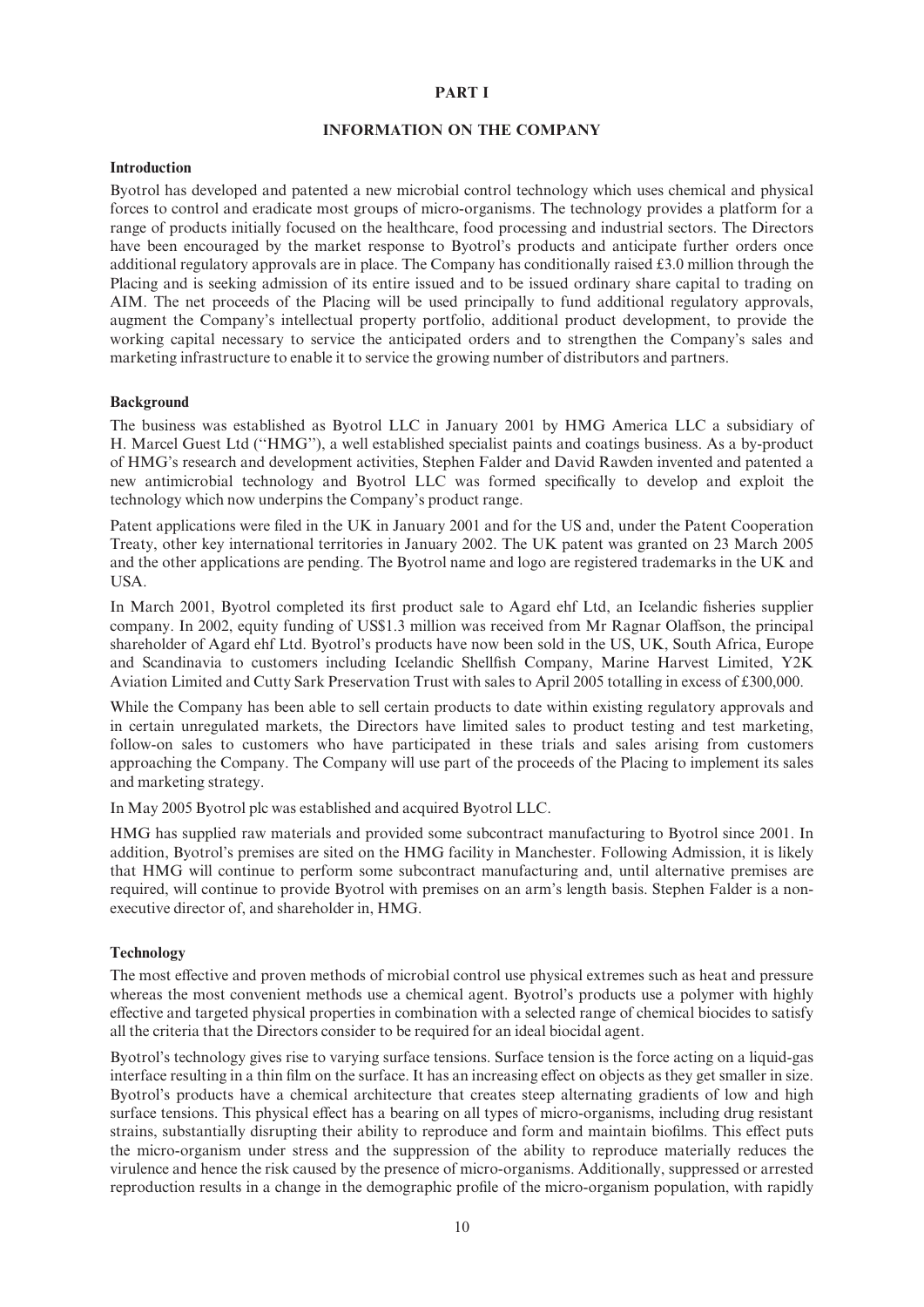increasing numbers of ageing and senescent cells. The blend of biocides chosen in the particular product then quickly completes sanitisation by inducing cell lysis (i.e. bursting).

In Byotrol's products, the chosen biocides are physically rather than covalently attached to a polysiloxane backbone. Byotrol has patented its innovation of attaching multiple biocides to a polymer backbone to give a substance which the Directors believe has important biocidal and surface-active properties. Since the biocides are not chemically bonded, Byotrol's materials should not be considered as new substances and this is highly advantageous from a regulatory perspective. Rather than being considered a new set of biocidal agents, Byotrol's approach is better thought of as a product architecture that significantly improves the performance of existing (approved and registered) antimicrobials. This approach allows the biocidal payload in a particular product to be customised according to different microbial targets, market demand and regulatory requirements. As a result, Byotrol's products are not dependent upon the effectiveness or regulatory status of any single biocidal agent or groups of such agents. The biocides used can be custom tailored to customer requirements and specific applications.

#### Product Description

Byotrol's products work on two levels by eradicating micro-organisms on application through biocidal action and then providing continuing protection as a result of their surface-active properties, which disrupt the bio¢lm formation process necessary for micro-organism reproduction. Byotrol's products have the following characteristics:

- Residual, durable and long lasting effectiveness: Byotrol's products provide continuing protection after application.
- Broad-based efficacy: effective against a wide range of micro-organisms including bacteria, algae, fungi and viruses including ''Hospital Superbugs'' such as MRSA and VRE.
- Low risk of resistance: unlike products which rely purely on chemical action, Byotrol's products are associated with a low risk of the development of resistant strains as the products' efficacy derives principally from a physical process, albeit supplemented by biocidal action.
- Low toxicity: Byotrol's products are not poisonous to humans, animals or plants and leave no toxic residues.
- . Easy to use: the products are simple to apply and no training or special safety precautions are required.
- Environmentally friendly: the products are fully biodegradable and will break down when in landfill or waste water.

Byotrol's products can be applied in a variety of forms depending on the target situation and the customer type. The manner of delivery is designed by the Company to offer optimum microbial control in the particular situation. Byotrol's products can be made available in a ready for use liquid or spray format, as a concentrate, as part of a ''fogging'' system or incorporated into a third party product (e.g. washing powder, paint or paper). Byotrol's products can be used as a cleaner, sanitiser, deodoriser, additive or preservative.

#### Intellectual Property

The technology is subject to a number of patent applications in the UK, USA and, by means of a PCT application, 25 other international territories. The main UK patent, which was granted in March 2005, relates to the physical attachment of two or more biocides to a polymer backbone. This patent has been expanded upon with the PCT patent and the US patent, both filed in January 2002 and currently pending. The PCT based application in South Africa was granted in September 2004.

A summary of the patents covering the Company's core technology is given in the table below.

| Country      | Filing date    | Application No.  | Grant No. | <b>Status</b> |
|--------------|----------------|------------------|-----------|---------------|
| UK           | 4 January 2001 | 0100155.1        | 2374011   | Granted       |
| South Africa | 2 January 2002 | 2003/5185        | 2003/5185 | Granted       |
| US           | 4 January 2002 | 10/039677        |           | Pending       |
| China        | 2 January 2002 | 02804949.7       |           | Pending       |
| Europe*      | 2 January 2002 | 02740031.6       |           | Pending       |
| Australia    | 2 January 2002 | 2002216292       |           | Pending       |
| Canada       | 2 January 2002 | 2433767          |           | Pending       |
| India        | 2 January 2002 | 01031/DELNP/2003 |           | Pending       |
| Singapore    | 2 January 2002 | 200304045-8      |           | Pending       |

\*Designates Austria, Belgium, Switzerland and Liechtenstein, Germany, Denmark, Spain, France, UK, Greece, Ireland, Italy, Luxembourg, Monaco, Netherlands, Portugal, Sweden, Finland, Cyprus and Turkey.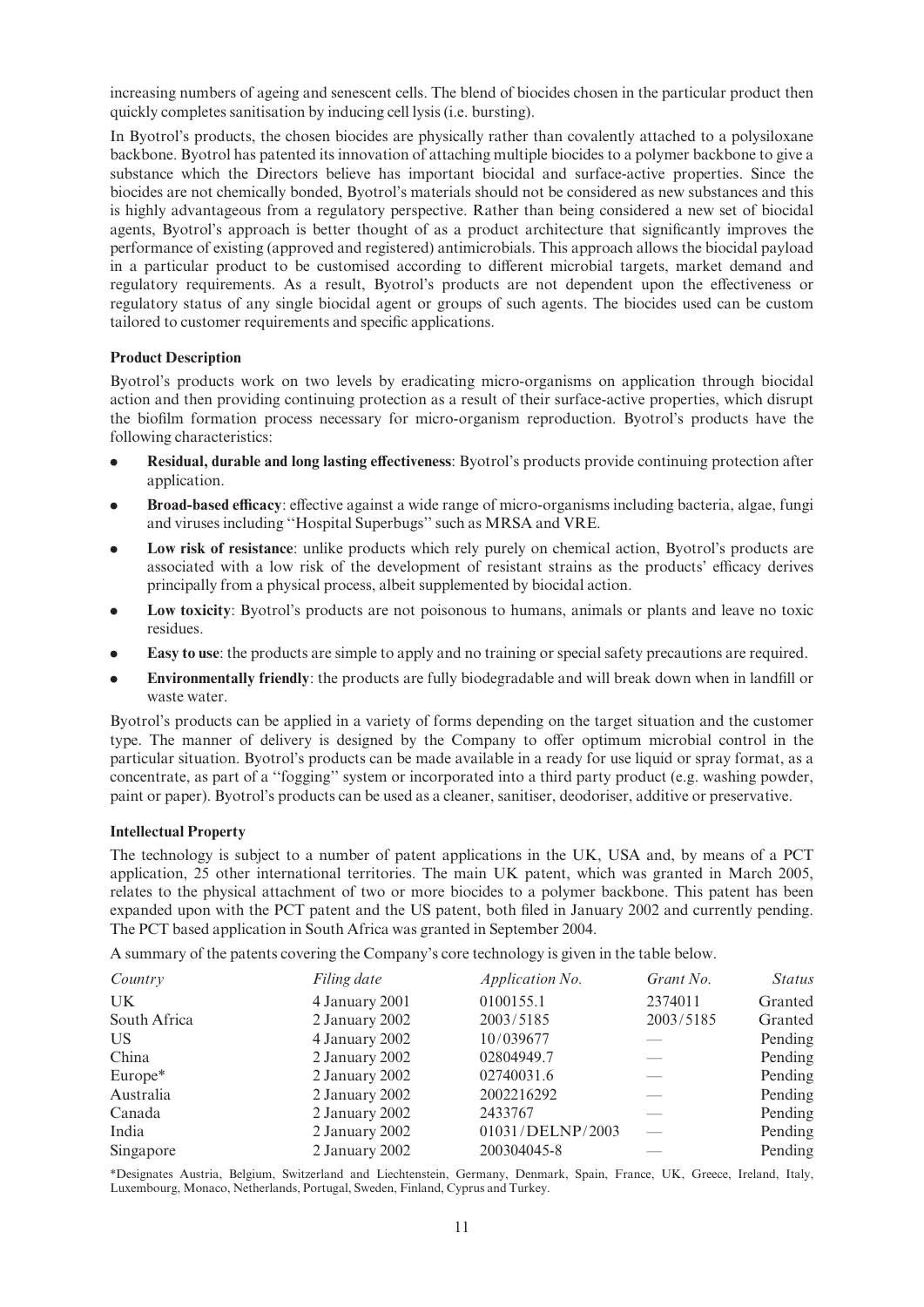In addition, the Company has a policy of seeking applications for ''use'' patents where the technology brings additional benefits beyond the immediate antimicrobial use. There is currently one patent filed for the use of Byotrol's products as a preservative and embalming fluid (i.e. as a substitute for formaldehyde based products). Two further ''use'' patent applications are currently being progressed on a joint basis with third party development partners. The Directors consider that by filing joint applications in specific areas the Company enhances the protection of its intellectual property base by making available the resources of well established partners in the event of any alleged infringement.

The Company will apply part of the proceeds of the Placing to the preparation and filing of these and other additional ''use'' patents and funding additional research aimed at augmenting the core technology patents.

#### Regulatory Environment

The biocide industry is heavily and increasingly regulated. This environment is favourable to Byotrol in a number of ways. Byotrol's products are formulated using registered biocides which expedites the regulatory approval process. The current regulatory environment has reduced the number of available biocides in the marketplace. The period of change has created opportunities within the Company's existing and potential customer base, as many are being compelled to change the biocides they use.

In the USA, the regulatory environment is concerned not just with the composition of materials but the efficacy and anti-microbial claims made about the products. EPA registration is essential for substantial sales into key markets in the USA and is recognised in many other countries as well. The Company already has an EPA registration as a ''cleaner deodoriser'' for one of its products but is currently not allowed to claim any anti-microbial action. The registration of the anti-microbial claims by the EPA is an important part of the Company's strategy.

In the UK, Byotrol's products are subject to regulation by the Biocides & Pesticides Unit of the Health and Safety Executive. Byotrol's products can be sold under the current regime provided the ingredients used are themselves approved. A range of claims can be made provided they are the same as those made by the original ingredient supplier under their approval.

The Directors believe most of Byotrol's products will come under the scope of the EU Biocidal Products Directive ("BPD"). Under the BPD regime, any claims that are made must be the same as those for the active ingredients used and it is the active ingredients which must be approved by the appropriate regulatory authority. The Directors believe the Company's technology means it can ensure its products are formulated in compliance with the BPD regime by restricting their use of active ingredients to those that are approved.

As the Company develops products for higher level indications in the healthcare market (e.g. antiseptics) there will be a requirement for approval by the FDA and additional approvals in Europe. The Company will seek to establish joint ventures or licensing arrangements with established partners in relation to these higher level products and, as part of these arrangements, the Company's partners will be required to facilitate and fund, in whole or in part, the FDA and other approval processes as appropriate. The proceeds of the Placing will be used to seek full registration in the USA for a disinfectant and mould control product which will allow entry into numerous markets including healthcare, food processing and consumer products.

## Market Opportunity

The demand for biocidal materials is increasing globally as growing public concern about health and hygiene places demands on suppliers either to supply products that are, or operate in conditions that are, microbially controlled. Statistics for world biocide demand show this increase but mask even greater growth in opportunity for Byotrol's products. According to Freedonia Group Inc., world demand for biocides was US\$4.5bn in 2001 and is projected to increase at a rate of 5.6 per cent. per annum to US\$5.9bn in 2006. These values are for biocide concentrates, not ready-for-use biocidal products or treated articles. The Directors believe the market for ready-for-use biocidal products and treated articles is substantially larger. In 2006, America and Western Europe will remain, they believe, the largest regional markets, accounting for about two-thirds of overall demand. The Asia Pacific region, due to double-digit growth in China, is expected by the Directors to register the fastest growth to become the second-largest regional market by the end of the decade.

The Directors believe the current environment in the global biocide market is very favourable to the Company and that several conditions are in place to support its growth. These include: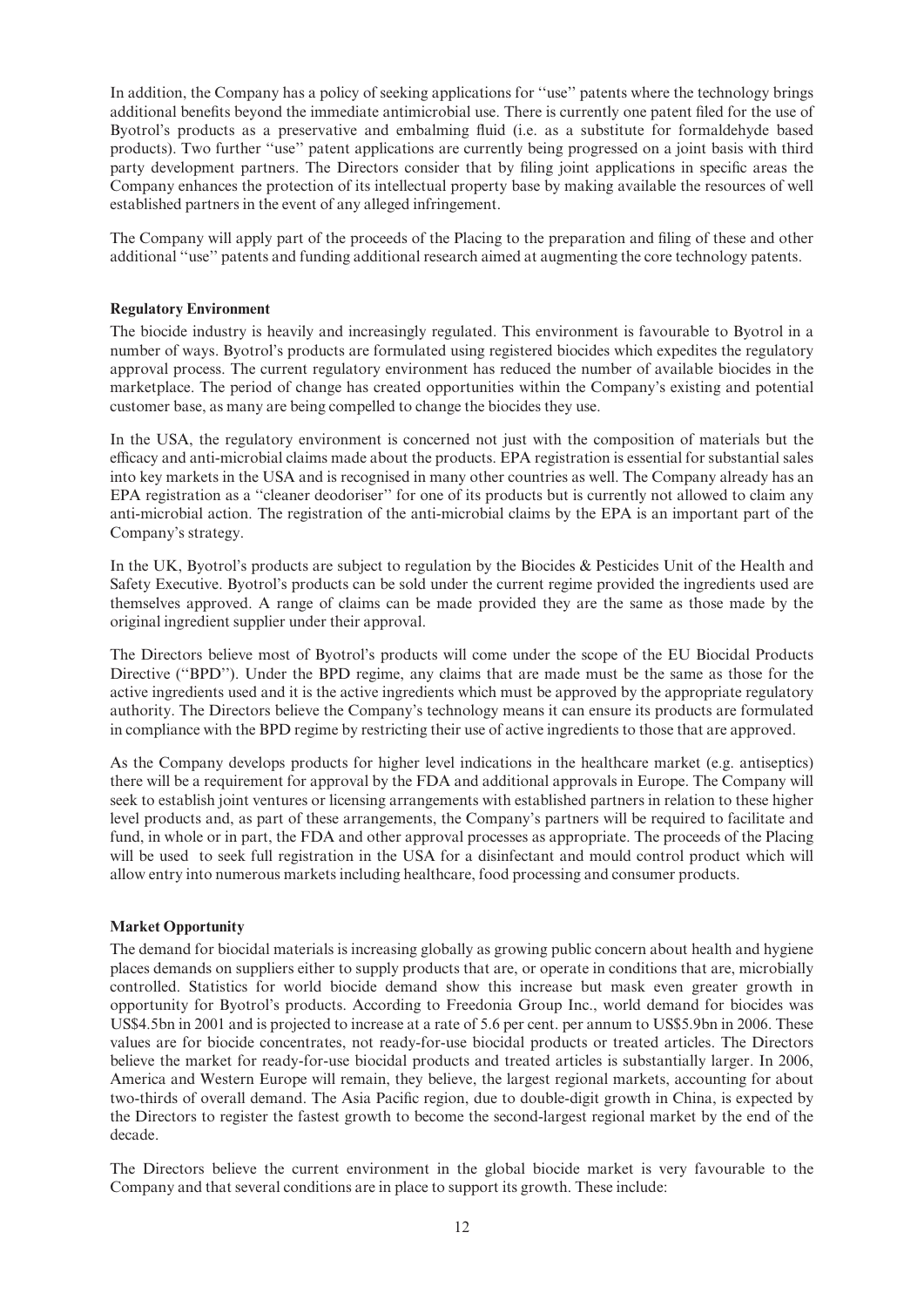#### Regulatory barriers to entry for new biocidal chemicals

Regulatory pressures are substantially reducing the number of current biocidal materials available for use and, with the implementation of the BPD, the Directors believe it will become increasingly difficult to win approval for new biocides. Byotrol is well placed to take advantage of the regulatory environment since its technology enhances the performance of existing biocides.

### Environmental considerations

Public concern over biocide pesticide residues is increasing and is a major force for market change. Recent concern over waste water residues resulting from Triclosan use (The Daily Telegraph, 12 April 2005) and widespread concern over environmental impact of pesticide and biocide waste all favour Byotrol's technology.

### Increasing concern over Hospital Superbugs and wide use of certain antimicrobials

There are increasing concerns over hospital cleanliness and resistant strains, whilst health professionals are wary of unknown new agents that might add to the problems. In addition, several recent studies have highlighted substantial potential risks associated with widely used disinfection and sanitisation agents.

### Increasing concern over risk of contamination in the food preparation industry

The food preparation industry recognises the threat from microbial contamination to markets in general and individual businesses, in particular. These threats are amplified by a fear of new chemicals. In this state of raised awareness, the Directors believe that Byotrol's technology, which provides enhanced microbial control by combining well known and easily understood chemical agents with its patented physical process, has the performance required to combat microbiological threats and offers reassurance to food preparation industry experts.

### Third Party Tests and Commercial Trials

The Company's products have undergone extensive efficacy and safety tests with a number of third party agencies and institutions in order to support its claims and gain approval for sales into specific markets. The claims made in respect of Byotrol's existing products are underwritten by test data and/or validations from organisations including the EPA, the Campden and Chorleywood Research Agency in the UK, the Icelandic Government (Icelandic Fisheries Laboratory), the Karolinska Institute in Sweden, Infrutec in South Africa and Microbac Analytica Limited.

In these tests, Byotrol's products have been shown to be effective against a broad spectrum of microbial targets including bacteria, viruses, fungi and algae. Whilst Byotrol's technology has been shown to be effective against micro-organisms including legionella, listeria, methicillin resistant Staphylococcus aureus, Pseudomonas aeruginosa, salmonella and Staphylococcus aureus, the Directors are confident that additional testing will show the product to be effective against a wide range of additional micro-organisms with similar characteristics.

In addition to the sales that have been made as part of the Company's test marketing to date, successful commercial trials have been completed with potential customers including Woolworths in South Africa (sanitisation of food products and extension of shelf life), Shiloh Plc (sanitisation of orthopaedic equipment), Gold Kist, Inc, (sanitisation of a food processing plant) and Bournemouth Council (anti-microbial coating for road signs).

The Company is in discussions with a number of NHS and other hospitals with a view to demonstrating the efficacy of Byotrol's products in the hospital environment. The Directors believe Byotrol's technology can considerably enhance the effectiveness of existing hygiene practices and that this will be attractive to hospitals because there is no significant requirement to close facilities during cleaning, change operating practices, purchase capital equipment or train or recruit staff.

Byotrol has agreed in principle to a trial with the Glasgow Royal Infirmary, a major NHS teaching hospital. The scope and timing of the trial are currently being finalised and the Directors expect work to commence in the second half of 2005. This will be designed to show the efficacy of Byotrol's products in a number of ward and post-surgical environments.

#### Sales and Marketing Strategy

Initial sales of Byotrol's products have been made in a number of territories and sectors but have been limited in scale by the Company's strategy to date. With these sales demonstrating the commercial viability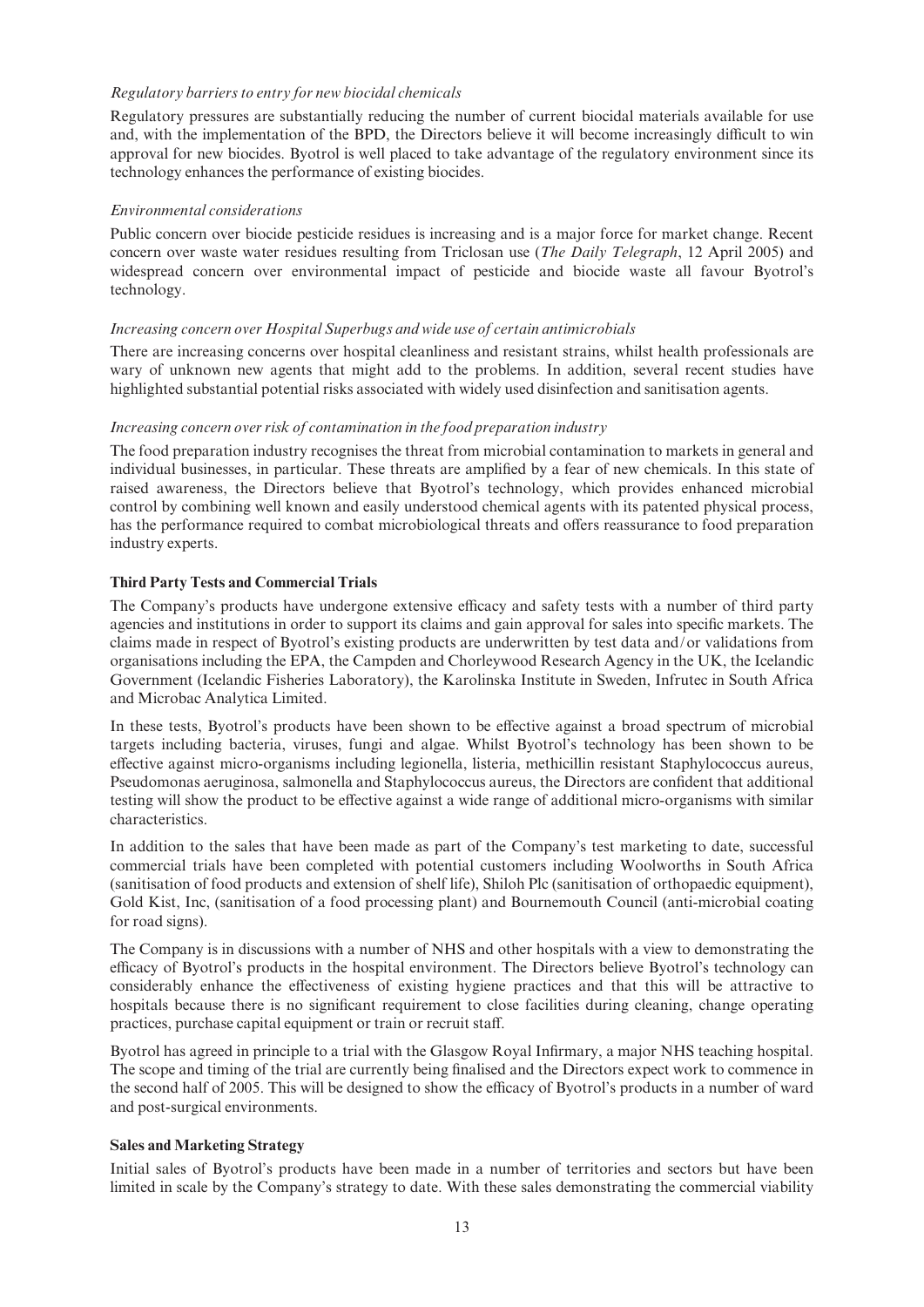of the product range, the Company has identified significant customer demand and is initially targeting the healthcare, food processing and industrial sectors. However, the Directors have identified wider applications for the technology and will seek to enter into joint venture and licensing arrangements as appropriate.

## Distribution partners

Byotrol has arrangements in place with a number of distribution partners in specific markets and geographical areas. As part of the development strategy, the Directors intend to enter into agreements with additional distribution partners with established sales and marketing channels. Byotrol provides distributors with ready-to-use products or concentrate for dilution depending on their requirements and the market served.

### Joint ventures and licensing

In markets where the Directors have identified an industrial partner who is well placed to bring a particular product to market, Byotrol will seek to enter into joint venture or licensing arrangements with that partner on a royalty basis rather than seeking to market its own products. For example, the Directors anticipate that revenues from royalties in the healthcare market will be the greatest from such licensing arrangements.

A key element of the Company's strategy is to develop Byotrol as an ingredient brand. Where third party products incorporating Byotrol's technology are distributed or marketed by partners, it is intended that arrangements will be put in place to ensure that Byotrol's ingredient branding is an integral part of the endproduct.

### **Competition**

The Directors are aware of a number of other methods and technologies used in the control of micro-organisms. These range from simple washing with water to the use of complex antimicrobial drugs. The Directors believe that all of these methods and technologies have limitations when compared with Byotrol's products. Whilst not applying in all cases, these limitations include:

- $\bullet$  A lack of residual antimicrobial effect
- Damage to the surfaces treated
- . High associated capital costs
- Promotion of resistance
- **•** Toxicity
- Lack of broad-based efficacy

The Directors believe that Byotrol has demonstrated that its products overcome all of the above limitations and believe the product is competitively placed in the market. The Directors believe these are the key criteria for customers and they are unaware of any other product which can match the overall performance of Byotrol's products on these criteria.

However, the Directors believe Byotrol does and will continue to face competition from three principle sources:

- . Companies with 'unique' technology, an example of which would be Bioquell which has a device it claims is unique. In general, these competitors suffer from being providers of unknown or untested technology into a very conservative marketplace;
- . Branded suppliers of commodity biocides such as Microban International, Ltd. These companies do not have unique technology but rely on the marketing of their brand to establish their profit base. They are highly vulnerable to low cost suppliers of identical technology; and
- . Major multinational companies such as Diversey Lever plc and Ecolab Inc. These companies supply commodity anti-microbial products and cleaners. Whilst these are competitors, the Directors also see companies such as these as potential distribution, joint venture or licensing partners in markets that the Directors would not consider attempting to access directly.

#### Manufacturing

The process by which Byotrol's products are manufactured is relatively simple. To date, all Byotrol's products have been manufactured either in the Company's facilities in Manchester or by HMG Paints Limited. Byotrol's products have been either shipped in concentrate form or packaged ready for use at the same facility. The Directors anticipate that the growth of the business will necessitate the establishment of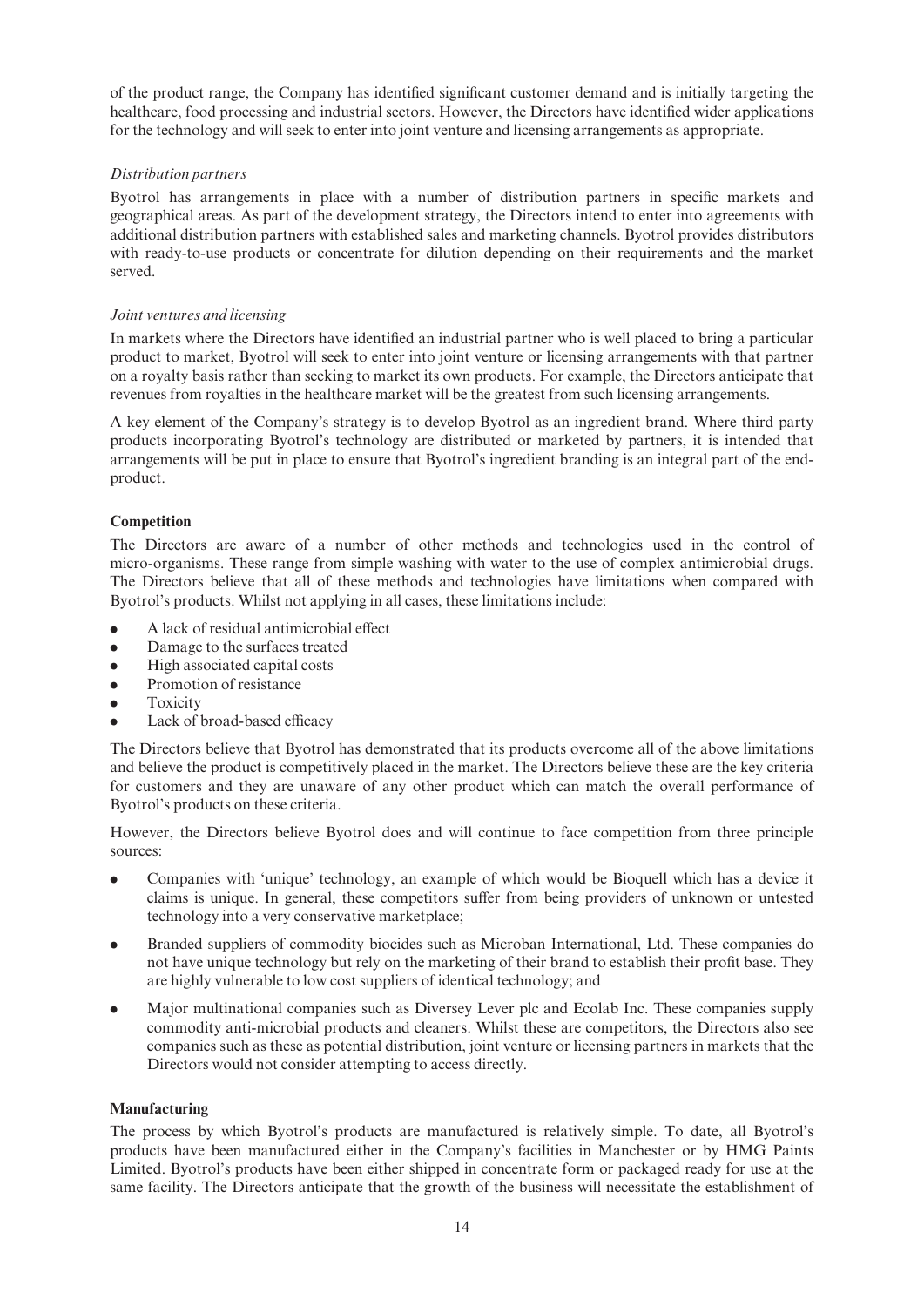manufacturing capacity in the US and other countries where there are major customers. In addition, the Directors intend, where appropriate, to use sub contract manufacturing or joint ventures.

### Current Trading and Prospects

The Group has, to date, been loss making and details of the trading record are set out in Part III of this Document. The Directors have been encouraged by the market response to Byotrol's technology and its initial products. The Company has experienced interest from both large and small customers around the world. The Directors are aware of significant commercial opportunities in the three target markets.

The Group has received indications that, once EPA registration has been achieved for certain products, the Group will be able to commence sales to certain large US food processors. Testing is expected to commence shortly with certain UK suppliers which, if successful, will lead to sales to those companies.

In the US food industry, a large poultry production company has indicated its willingness to purchase Byotrol's products subject to EPA registration. Additionally in the US, a large hospital chain has expressed interest in using the Company's products and a large national distributor in the industrial sector has opened negotiations with the Company.

In the UK healthcare sector, initial scoping tests and discussions have taken place with the NHS. In addition, a speciality application in tissue preservation is in development and preliminary discussions have taken place with an international pharmaceutical company in connection with another potential product.

Within the industrial sector, a European distributor has signed an accord to distribute the Company's materials to the polymer and coatings industries and an international coatings manufacturer continues with a large scale project for the coated steel industry.

In terms of wider applications, a major US speciality coatings manufacturer has indicated that, subject to regulatory approval, it will use Byotrol's products as ingredients to develop its own products for the US building and wood care markets.

The Directors believe that, following the Placing, it will take between six and nine months to achieve EPA registration for the use of Byotrol's products as a disinfectant in healthcare, food processing and hygiene markets. The Group will then be able to complete the sales process with the relevant potential customers for these new products.

## **Directors**

#### Wesley Devoto OBE, aged 64 (Non-executive Chairman)

Wesley joined Georgia Life and Health Insurance Company in 1964 and served as President from 1969 to 1974. In 1979, he became President of Devoto and Company, Inc., a private international mergers and acquisition firm based in London and Atlanta which specialises in advising UK companies on company acquisitions and divestitures in the US. He is currently Chairman of ADCO Holdings, Inc., the US operating arm of ADCO GmbH of Dusseldorf, Germany. He has also served on the UK boards of Swifts of Scarborough Limited and First Olympian Securities Limited where he was Chairman. Wesley joined Byotrol LLC in January 2005.

#### David McRobbie, aged 54 (Chief Executive Officer)

David has spent over 14 years in the US with successful start-up ventures. Prior to joining Byotrol LLC in 2001, he established the US business of Trimite, a specialist powder coatings business, as President and chief executive officer of Trimite USA. Prior to moving to the US, David held senior positions with companies such as Trimite Limited, BASF AG, and Valentine Varnish & Lacquer Limited and trained as an industrial chemist with the Donald Macpherson Group and Holt Lloyd International. He holds a masters degree in chemical engineering from the University of Bath.

As Chief Executive Officer, David is responsible for the day to day operations of the Group with particular responsibility for marketing and customer relations in the US.

#### Stephen Falder, aged 44 (Business Development Director)

Prior to joining Byotrol LLC in 2001, Stephen was the business development director of his family's paint and coatings business, HMG Paints Limited. Stephen's experience includes several successful new business start-ups including Bradite Limited, Buccaneer International Limited and HMG America LLC. He is currently a non-executive director of HMG Paints Limited and HMG America LLC. He is one of the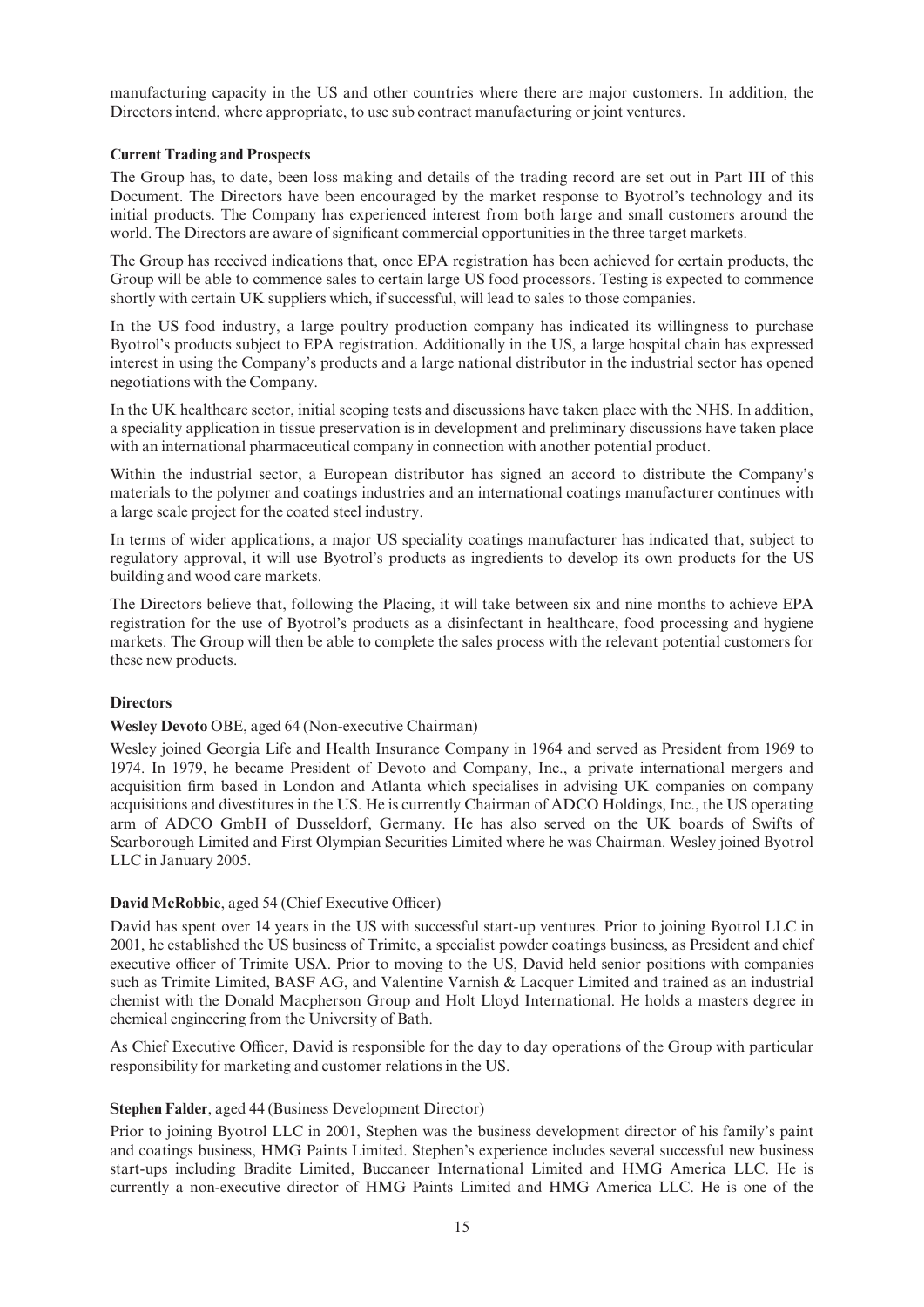inventors of Byotrol's patented technology and a founder of the business. He graduated in chemistry and biology from the University of London, Kings College.

As Business Development Director, Stephen is responsible for marketing and customer relations and has additional responsibility for product development.

### Dr Peter Dandalides MD, aged 51 (Director of Healthcare)

Peter practised as a physician in the area of clinical, consultative infectious diseases for nine years, during which time he started and managed his own private practice, taught internal medicine and infectious diseases, and led the Infection Control Department and Hospital Epidemiology program at Spartanburg Regional Medical Center, Spartanburg, South Carolina. He has held senior management positions in hospital administration, graduate medical education, healthcare insurance and the healthcare services industry, culminating in his appointment as President and Chief Operating Officer of SHPS Healthcare Services, a division of SHPS, Inc. Peter holds degrees in microbiology and medicine from Ohio State University. He completed post graduate training in internal medicine at the University of Pittsburgh and infectious diseases/hospital epidemiology at the University of North Carolina.

Peter is responsible for developing the Company's business in the healthcare sector. He has advised Byotrol LLC since 2001 and joined on a full-time basis in 2004.

### Ian Mainman, aged 50 (Non-executive Director)

After qualifying as a lawyer, Ian worked for two large Manchester law firms before setting up his own practice in the early 1990s. He specialises in commercial work for growing companies in the UK. He has assisted Byotrol through the early years of the business. He is a partner in Perkins Solicitors, Manchester.

#### Senior Management

#### Andrew Burton FCCA, aged 42 (Chief Financial Officer)

Andrew qualified as a Certified Accountant with Hacker Young in 1991. He joined HMG Paints Limited in 1996 where he acts as Finance Director and he acts in the same capacity for Bradite Limited. Andrew joined Byotrol in May 2005 as Chief Financial Officer and is responsible for the Group's financial affairs.

#### Consultants

In addition to the above Directors, the Company has brought together a group of consultants to assist the Company on various matters:

#### Dr Jerome (Jerry) Vincent Bennett, Sr., PhD, CMA

Jerry has worked with Byotrol LLC since 2001 and brings expertise in financial control and accountancy matters and a valuable network of industry contacts. His industry and government experience includes being director of information systems with Uniroyal Inc., financial controllership positions with Uniroyal Inc. and Riegel Paper Corporation, industrial engineer with DuPont and director of technology utilisation for South Carolina state government. He is professor of accounting information systems and former Dean of the School of Business Administration and Economics, University of South Carolina Spartanburg. He holds a bachelor's degree in engineering from Georgia Institute of Technology, a master in business administration degree from University of North Carolina and a PhD from University of South Carolina.

#### David Rawden

David is one of the inventors of Byotrol's patented technology. He has worked closely with Stephen Falder at HMG Paints Limited since the early 1980s as well as running his own businesses, a number of which exploited innovations in surface coatings and thin film technologies. As Managing Director of Tefcote International, he pioneered the UK and European launch of an advanced P.T.F.E waterborne system and as the special projects manager for HMG Paints Limited was involved in the development and refinement of a unique aviation and marine coating. He advises the Company on research and development matters with a focus on speciality applications of Byotrol's technology.

#### Dr. Ralph Portier PhD (Adviser on Environmental Microbiology and Toxicology)

Ralph has been instrumental in evaluative research that identified the unique and highly effective nature of Byotrol's materials. He has particular expertise in the protocols within microbiological testing that ensure appropriate rigour in the validation of any anti-microbial claims made. The Company particularly benefits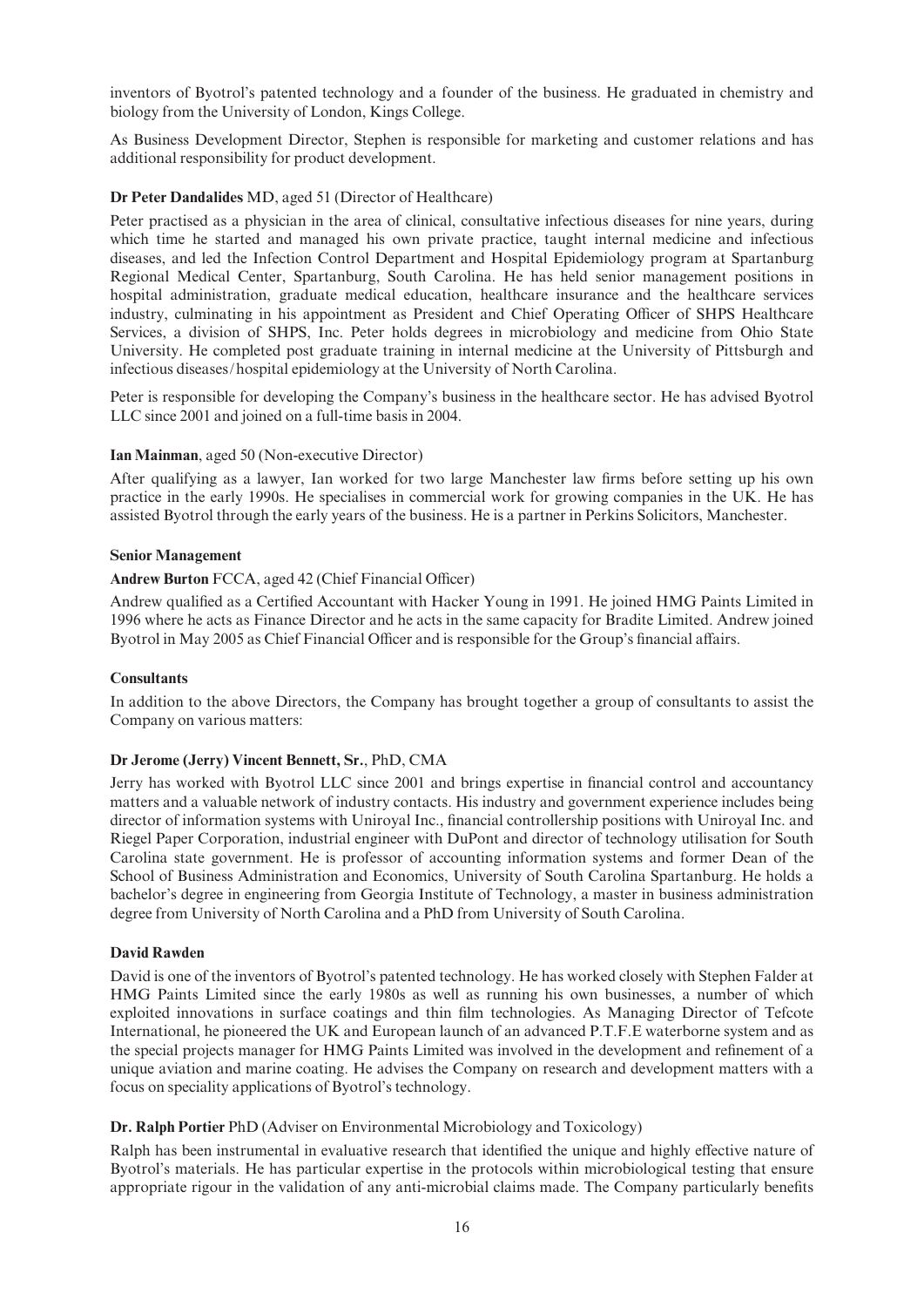from Ralph's wide experience of evaluation and testing with respect to efficacy and safety. He is currently Distinguished Professor of Environmental Sciences at Louisiana State University.

Ralph is a published authority in the field of microbiology and has a PhD in Marine Sciences (Microbiology/ Toxicology). His field of specialisation and particular areas of interest are microbiology and microbial physiology of extreme marine environments, environmental toxicology of impacted coastal wetland microenvironments, remediation approaches for contaminated water and soils/sediments, risk assessment and risk-based remediation of xenobiotics in soils/sediments. His research has focused on alleviating the problems associated with industrial activity in coastal estuarine and riverine environments with particular emphasis on the role of biofilms.

### Prof. Curtis G. Gemmell PhD, FRC Path (Adviser on Public Sector Healthcare)

Curtis is Professor of Bacterial Infection and Epidemiology in the Division of Immunology, Infection and Inflammation. In 1997 he became Director of the newly established Scottish Methicillin Resistant Staphylococcus aureus (MRSA) Reference Laboratory.

Curtis graduated from the University of Glasgow in 1963 and subsequently obtained his PhD in Bacteriology from the same institute in 1968. In 1976, he returned to the University as senior lecturer in medical microbiology and honorary consultant at the Royal Infirmary, Glasgow. In 1979/80 he spent a sabbatical leave year as Associate Professor in the Departments of Paediatric Infectious Diseases and Microbiology of the University of Minnesota. He became Reader in Bacteriology at Glasgow in 1990 and from 1994 to 1998 he served as head of the Department of Bacteriology within the Medical School.

Curtis's role is to provide the Group with advice and guidance on the requirements of the NHS, particularly on issues such as antibiotic resistant strains of bacteria, hospital acquired infection, and the epidemiology and control of infection in healthcare. In addition, the Directors believe his expertise in the processes of acceptance and approval of antimicrobials within the UK is very valuable to the Company.

### Management incentivisation and share options

The Directors believe that the recruitment, motivation and retention of key employees is vital for the successful growth of the Group. The Directors consider that an important element in achieving these objectives in a competitive employee market place is to provide employees with a remuneration package which includes an element that is linked to the performance of the Group. The Directors believe that this is best achieved by the establishment of share incentive arrangements designed to provide continuing incentives to contribute to the Group's growth.

Accordingly, the Directors have established a Share Option Scheme and an Unapproved Share Option Scheme, details of which are set out in paragraph 10 of Part IV of this Document.

#### Corporate Governance

The Group intends, following Admission and so far as is practicable and appropriate for a public company of its size, to comply with the principles of the Combined Code on Corporate Governance published in July 2003.

The Company has established an Audit Committee composed of Wesley Devoto and Ian Mainman and chaired by Wesley Devoto. The Audit Committee will meet not less than twice each year and is responsible for making recommendations to the Board on the appointment of the auditors and the audit fee, for reviewing the conduct and control of the annual audit and for reviewing the operation of internal financial controls. It also has responsibility for the proper reporting of the financial performance of the Group and for reviewing financial statements prior to publication.

The Company has established a Remuneration Committee composed of Wesley Devoto and Ian Mainman and chaired by Ian Mainman. It will review the performance of the executive directors and set the scale and structure of their remuneration and the basis of their service agreements with due regard to the interests of shareholders. The Remuneration Committee will also determine the allocation of share options to employees. It is a rule of the Remuneration Committee that no Director shall participate in discussions or decisions concerning his own remuneration.

## Placing

The Company has conditionally placed 13,043,478 Ordinary Shares at a price of 23p per share which will represent 37.4 per cent. of the enlarged issued share capital of the Company after the Placing. A total of £3.0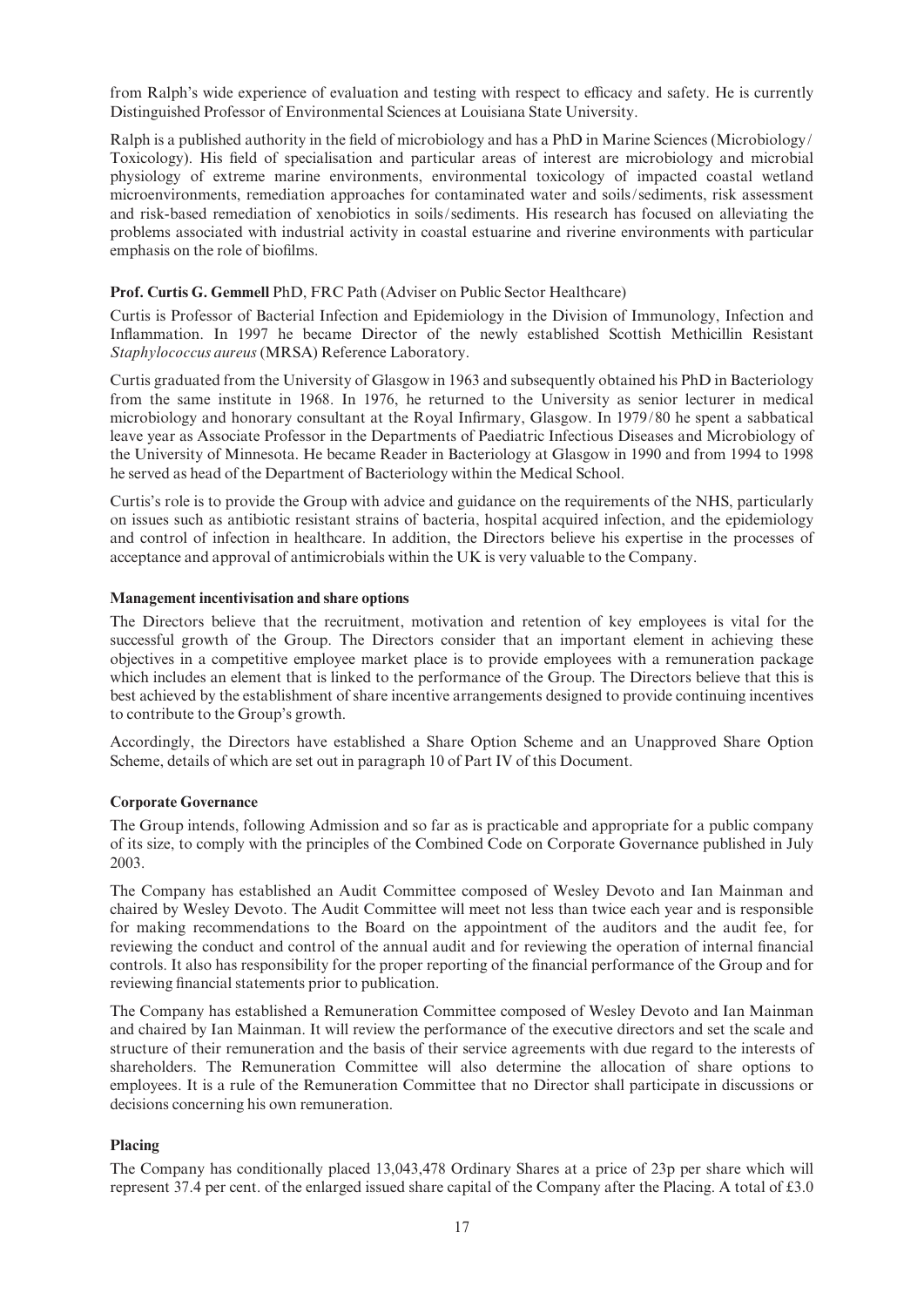million has been conditionally raised in the Placing which will leave an amount of approximately  $\text{\pounds}2.5$  million after deducting the expenses of the Placing and Admission. The Placing is conditional upon Admission.

## Reasons for Admission

The Directors believe that Admission to trading on AIM will enhance the Company's profile and give it added credibility especially with existing and future partners. Admission will also enable the Company to hire and retain the high calibre employees needed to grow the Company's business further.

The proceeds of the Placing will be used to:

- fund additional regulatory and other approvals;
- . augment the Company's intellectual property portfolio;
- . increase the Company's sales and marketing infrastructure to enable it to service the growing number of distributors and partners;
- finance further product development; and
- . provide the working capital necessary to service anticipated orders.

### Lock-In Arrangements

On Admission, the Directors and John Falder, Brian Falder and RO Holdings ehf will be interested in aggregate in 18,616,571 Ordinary Shares representing 53.4 per cent. of the issued share capital of the Company.

In accordance with the AIM Rules, each of the Directors and Connected Persons has undertaken, for himself and his associates, not to dispose of any interest in Ordinary Shares held by him or his associates for a period of twelve months following Admission, save in certain limited circumstances. Further details of these arrangements are set out in paragraph 14.1.5 of Part IV.

Each of John Falder, Brian Falder and RO Holdings ehf (each a ''Restricted Shareholder'') have undertaken not to dispose of any interest in Ordinary Shares held by them for a period of twelve months following Admission, save in certain limited circumstances. Further details of these arrangements are set out at paragraph 9.7 of Part IV.

The Directors and the Restricted Shareholders have also undertaken not to dispose of any interest in Ordinary Shares for a further period of twelve months except following consultation with the Company's nominated adviser and then only through the Company's broker.

## Dividend Policy

It is the Directors' intention to pay dividends when, in the view of the Directors, it is commercially prudent to do so and the Company has sufficient distributable reserves for that purpose.

## **CREST**

The Company's Articles of Association permit the transfer of shares in dematerialised form in CREST under the CREST Regulations and the Company has applied for its Ordinary Shares to be admitted to CREST at Admission. Accordingly, settlement of transactions in the Ordinary Shares following Admission may take place within the CREST system if relevant Shareholders so wish.

CREST is a voluntary system and holders of Ordinary Shares who wish to receive and retain share certificates will be able to do so.

#### Dealing Arrangements

Application has been made for the Ordinary Shares to be admitted to trading on AIM and it is anticipated that Admission will become effective and that dealings will commence on 6 July 2005. It is expected that the relevant Ordinary Shares will be delivered into CREST on 6 July 2005 and that share certificates for the Ordinary Shares to be held in certificated form will be despatched by 20 July 2005.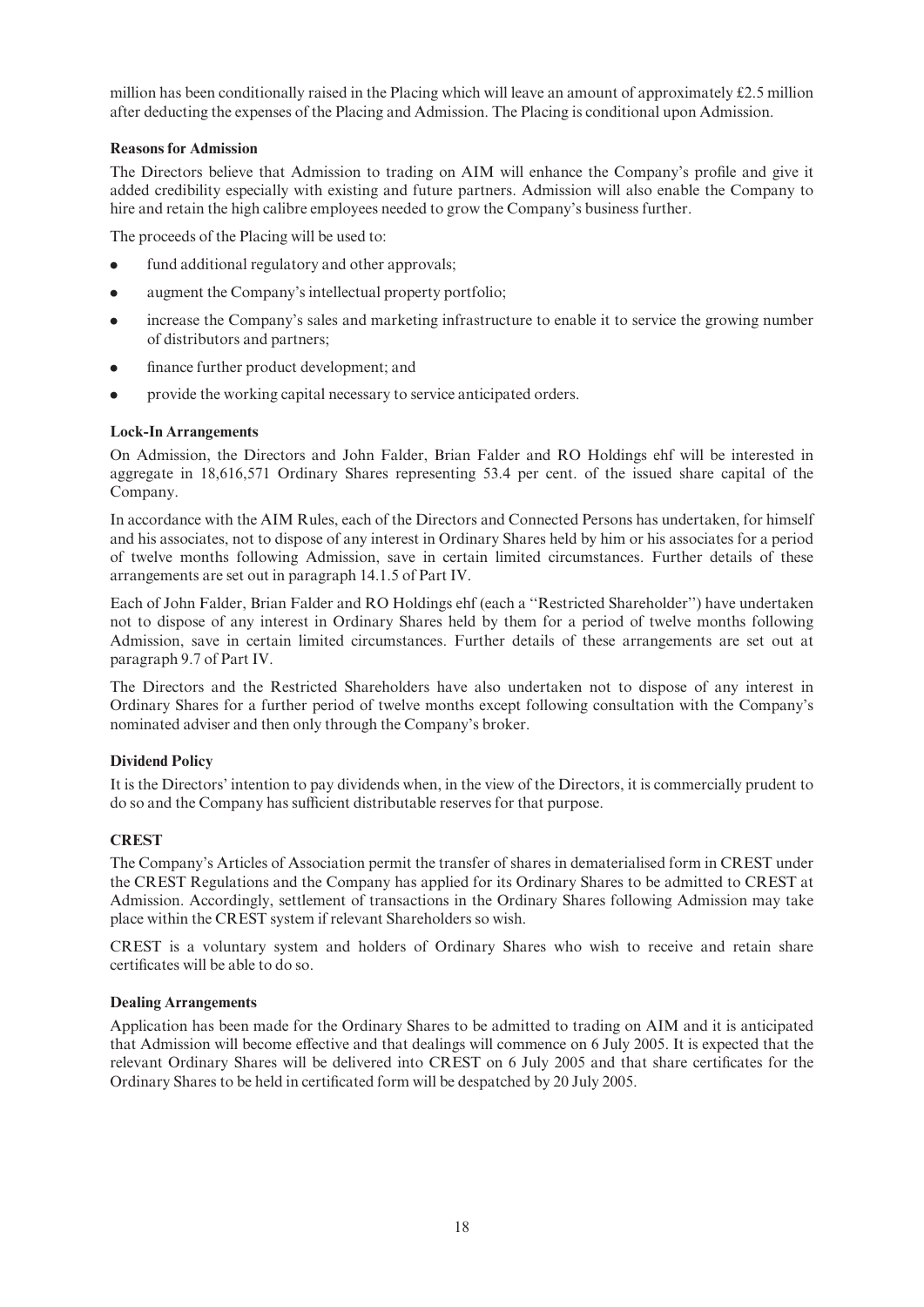#### PART II

#### RISK FACTORS

Prospective investors should be aware that an investment in the Ordinary Shares may be subject to a number of risks. Prospective investors should consider carefully all of the information set out in this document and the risks attaching to an investment in the Company, including, in particular, the risks described below, before making any investment decision. The information below does not purport to be an exhaustive list. Shareholders and prospective investors should consider carefully whether an investment in the Ordinary Shares is suitable for them in light of the information in this document and their personal circumstances.

If any of the following risks relating to the Company were to materialise, the Company's business, financial condition, results or future operations could be materially adversely affected. In such cases, the market price of the Ordinary Shares could decline and an investor may lose part or all of his investment. Additional risks and uncertainties not presently known to the Directors, or which the Directors currently deem immaterial, may also have an adverse effect upon the Company.

#### Early stage of operations

Whilst the Company has made sales of its products, it is at an early stage of development. The increase in the Company's revenues is difficult to predict and there can be no guarantee that material increases in revenues will occur in the foreseeable future.

#### Dependence on key personnel

The success of the Company depends heavily on the expertise of the Directors and the recruitment of suitably skilled employees in the future. Whilst the Company has entered into contractual arrangements with the Directors and has adopted the Share Option Scheme and Unapproved Share Option Scheme, the retention of their services is not guaranteed. There can be no guarantee that the Company will be able to recruit sufficient suitably skilled employees to enable it to fulfil its growth plans.

#### Dependence on patents and IP

The Company is heavily dependent on its intellectual property and in particular its patents. No assurance can be given that any pending patent applications or any future patent applications will result in granted patents, that the scope of any copyright or patent protection will exclude competitors or provide competitive advantages to the Company, that any of the Company's patents will be held valid if challenged, or that third parties will not claim rights in or ownership of the copyright, patents and other proprietary rights held by the Company.

Further, there can be no assurance that others have not developed or will not develop similar products, duplicate any of the Company's products or design around any patents held by the Company. Others may hold or receive patents which contain claims having a scope that covers products developed by the Company (whether or not patents are issued to the Company).

The Company may rely on patents to protect its assets. These rights act only to prevent a competitor copying and not to prevent a competitor from independently developing products that perform the same functions. No assurance can be given that others will not independently develop or otherwise acquire substantially equivalent techniques or otherwise gain access to the Company's unpatented proprietary technology or disclose such technology or that the Company can ultimately protect meaningful rights to such unpatented technology.

#### Regulatory approval in the USA

In the USA, registration of certain of the Company's products with the EPA is a prerequisite of success in that market. The testing requirements and timing of these registrations is at the discretion of the EPA, and may not come as early as anticipated. Although potentially desirable in the future, FDA approval is not essential to the Company's success.

#### Requirement for further funds

The Company has adequate working capital for its present requirements. However, there may be situations where further funding is required. There can be no guarantee that further funds will be available to the Company should it need them.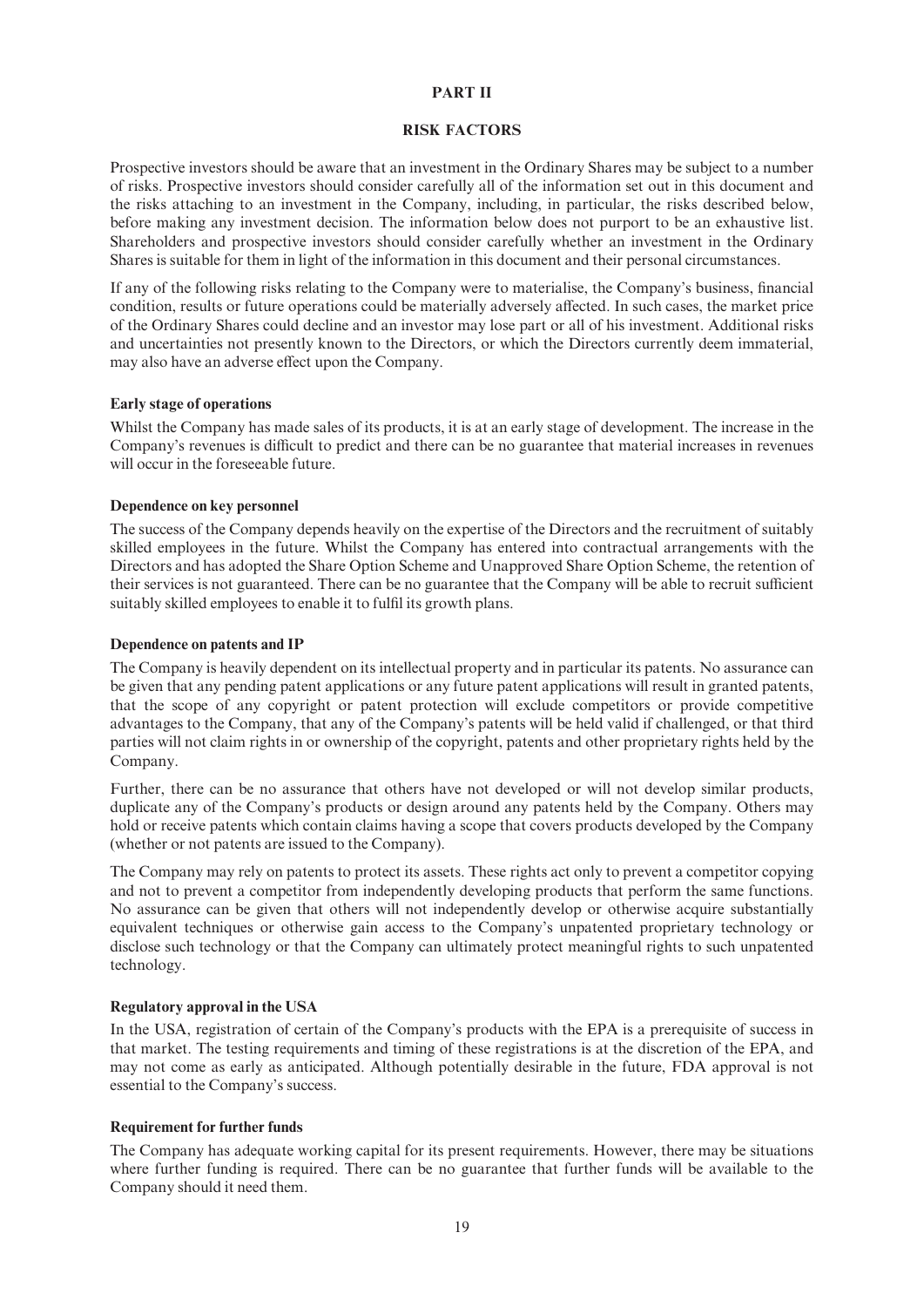## **Competition**

The Company may face significant competition from organisations which have much greater capital resources than those available to the Company. There is no assurance that the Company will be able to compete successfully in such a marketplace.

#### Marketability of Ordinary Shares

The Ordinary Shares will be traded on AIM rather than the Official List. The AIM Rules are less demanding than those of the Official List and an investment quoted on AIM may carry a higher risk than an investment in shares quoted on the Official List. AIM has been in existence since June 1995 but its future success and liquidity in the market for the Company's securities cannot be guaranteed. The market price of the Ordinary Shares may not reflect the underlying value of the Company's net assets or profitability.

The market for shares in smaller public companies is less liquid than for larger public companies. Consequently, the Company's share price may be subject to greater fluctuation and it may be more difficult for an investor to sell his or her Ordinary Shares and he or she may receive less than the original amount invested.

Accordingly, the Ordinary Shares may not be suitable as a short-term investment.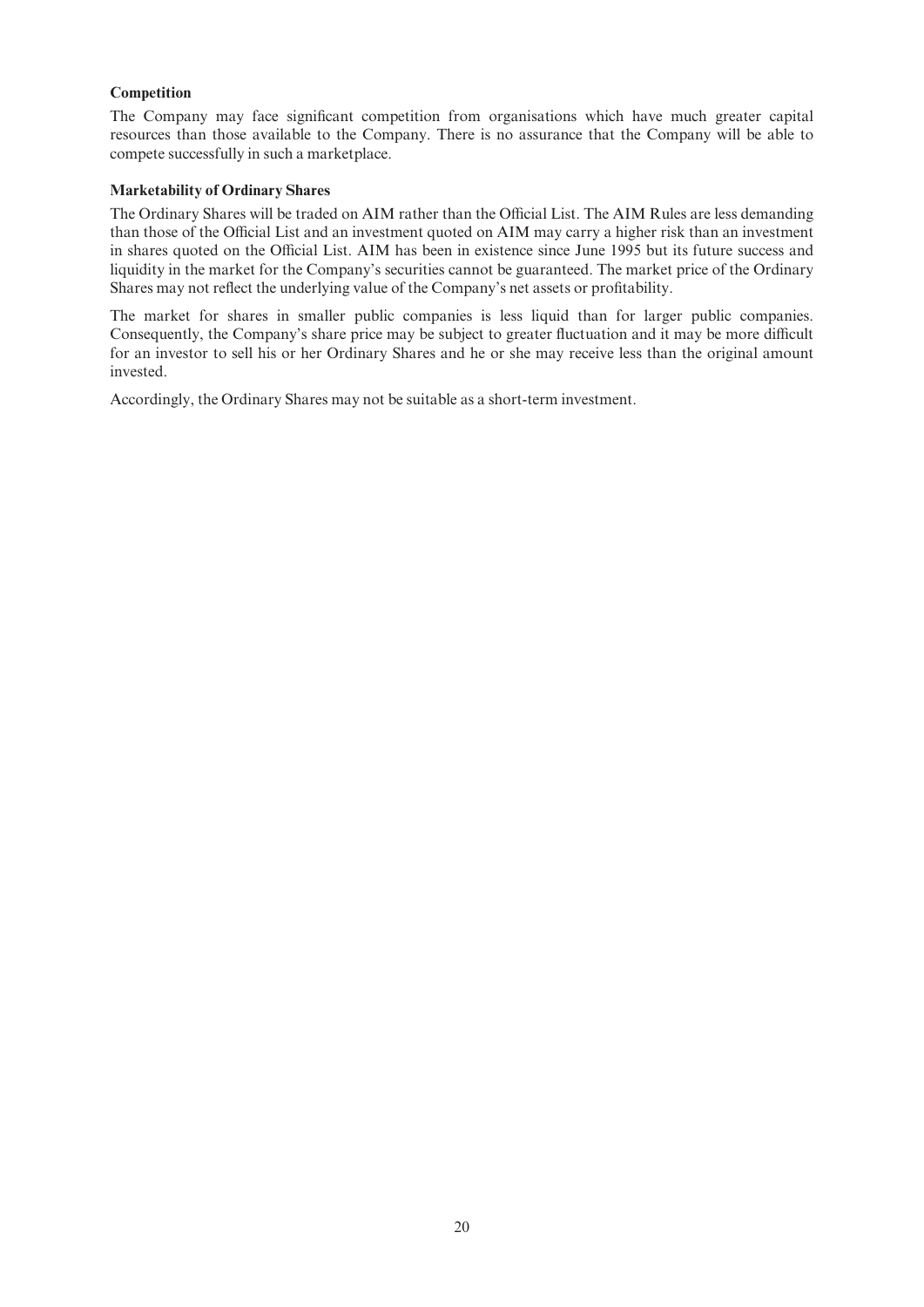#### PART III

### ACCOUNTANTS' REPORTS

#### Section A: The Company

The following is the full text of a report on Byotrol plc from Baker Tilly, the Reporting Accountants, to the Directors of Byotrol plc, Matrix-Securities Limited and Merchant Capital plc.



The Directors Byotrol plc Riverside Works Collyhurst Road Manchester M40 7RU

The Directors Matrix-Securities Limited One Jermyn Street London SW1Y 4UH

The Directors Merchant Capital plc Aldermary House 10-15 Queen Street London EC4N 1TX

30 June 2005

## Dear Sirs

#### Byotrol plc (the ''Company'')

We report in connection with the Company's proposed placing of ordinary shares (the "Placing") and admission of the ordinary shares to trading on AIM, a market operated by the London Stock Exchange. This report has been prepared for inclusion in the admission document dated 30 June 2005 (the ''Document'').

The Company was incorporated as Hallco 1146 Limited on 4 February 2005 with an authorised share capital of  $\pounds1,000$  divided into 1,000 Ordinary Shares of  $\pounds1$  each, two of which shares were issued, fully paid, on incorporation.

On 16 May 2005:

- each Ordinary Share of £1 each was sub-divided into 400 shares of 0.25 pence each;
- the authorised share capital was increased from  $\text{\pounds}1,000$  to  $\text{\pounds}88,625$  by the creation of an additional 35,050,000 shares;
- . 16,000,000 Ordinary Shares of 0.25 pence each were issued for cash. In addition, 3,999,200 Ordinary Shares of 0.25 pence each were issued as consideration for the rights to certain intellectual property.

On 13 April 2005 the Company changed its name to Byotrol Limited and, on 17 May 2005, re-registered as a public limited company.

The Company has not traded, prepared any financial statements for presentation to members, incurred neither profit nor loss and has neither declared nor paid dividends or made any other distributions since the date of incorporation. There have been no transactions other than the allotments of shares described above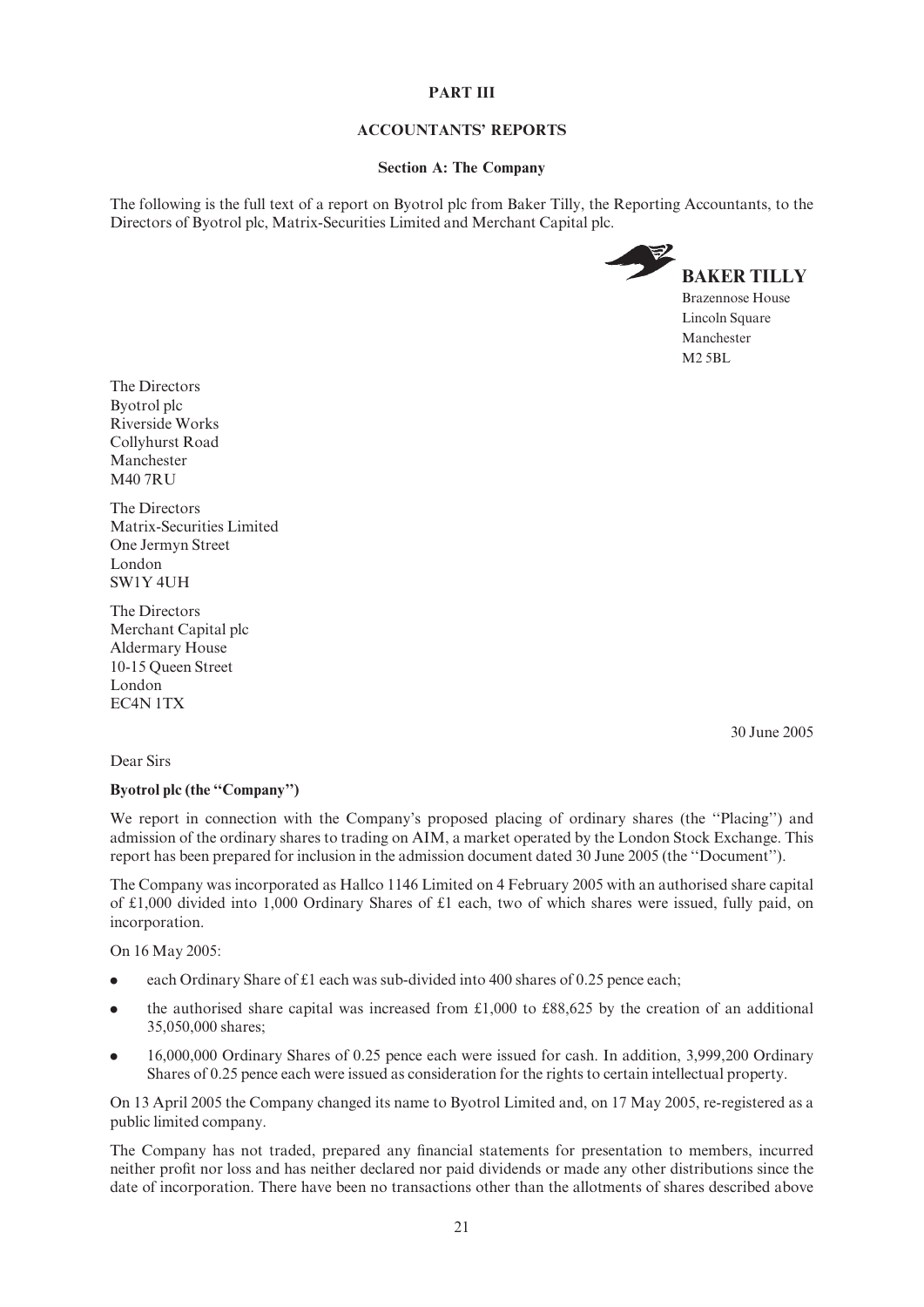and in 5 below and the execution of the material contracts referred to herein and in paragraph 9 of Part IV of the Document. Accordingly, no profit and loss account information is presented in this report.

#### Basis of preparation

The financial information set out below has been extracted from financial records of the Company for the period from 4 February 2005 to 17 May 2005, no adjustments being considered necessary. No audited financial statements have been prepared for submission to members in respect of any period since incorporation.

### Responsibility

The financial records are the responsibility of the directors of the Company (the "Directors"). The Directors are also responsible for the contents of the Document in which this report is included.

It is our responsibility to compile the financial information set out below from the Company's financial records and to make a report in accordance with paragraph 45 of Schedule 1 to the Public Offers of Securities Regulations 1995. Our work has been undertaken so that we might state those matters we are required to state in our report and for no other purpose. To the fullest extent permitted by law, we do not accept or assume responsibility to anyone for any other purpose for our work, for this report or for the opinion we have formed.

### Basis of Opinion

We conducted our work in accordance with the Statements of Investment Circular Reporting Standards issued by the Auditing Practices Board. Our work included an assessment of evidence relevant to the amount of and disclosures in the financial information. It also included an assessment of significant estimates and judgments made by those responsible for the preparation of the financial statements and whether the accounting policies are appropriate to the Company's circumstances, consistently applied and adequately disclosed.

We planned and performed our work so as to obtain all the information and explanations which we considered necessary in order to provide us with sufficient evidence to give reasonable assurance that the financial information is free from material misstatement whether caused by fraud or other irregularity or error.

#### Opinion

In our opinion, the financial information set out below, gives, for the purposes of the Document, a true and fair view of the state of affairs of the Company as at 17 May 2005.

| <b>Balance sheet</b>                                   |              | $As$ at<br>$17$ May<br>2005 |
|--------------------------------------------------------|--------------|-----------------------------|
|                                                        | <b>Notes</b> | £                           |
| <b>Fixed assets</b><br>Intangible fixed assets         | 2            | 10,000                      |
| <b>Current assets</b><br>Cash in hand                  |              | 40,000                      |
|                                                        |              | 50,000                      |
| <b>Capital and reserves</b><br>Called up share capital | 3            | 50,000                      |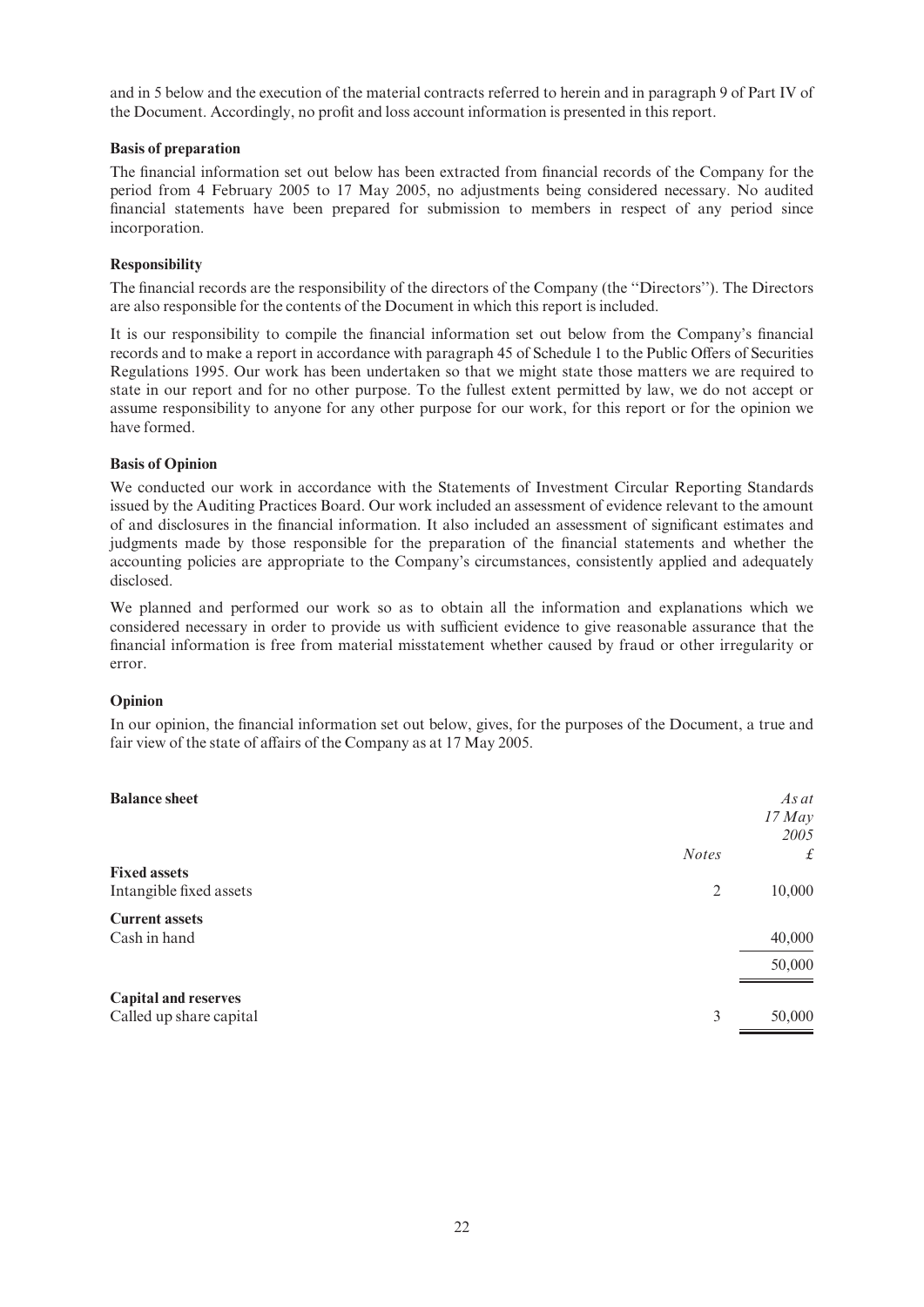#### Notes to the Financial Information

## 1. Accounting policies

The principal accounting policies, which have been consistently applied, are as follows:

## Basis of accounting

The financial information has been prepared under the historical cost convention and in accordance with applicable accounting standards in the United Kingdom.

## Intangible fixed assets

Intangible fixed assets are stated at cost, and amortised over their estimated useful life of 20 years.

### 2. Intangible fixed assets

|                                          | $\mathcal{L}$ |
|------------------------------------------|---------------|
| Intellectual property                    |               |
| Addition in period and as at 17 May 2005 | 10,000        |
|                                          |               |
| 3.<br>Share capital and reserves         | As at         |
|                                          | $17$ May      |
|                                          | 2005          |
|                                          | £             |
| Authorised                               |               |
| 35,450,000 Ordinary Shares of 0.25p each | 88,625        |
|                                          |               |
| Issued and fully paid                    |               |
| 20,000,000 Ordinary Shares of 0.25p each | 50,000        |

#### 4. Transactions with Directors

On 16 May 2005 the Company issued 3,999,200 fully paid Ordinary Shares of 0.25 pence each to Stephen Falder in consideration of the transfer to the Company of the intellectual property surrounding the Company's technology, valued at  $£10,000$ . The remaining  $£2$  of consideration was settled by the issue to S Falder of the subscriber shares.

#### 5. Post balance sheet events

On 18 May 2005 the Company issued 200,000 Ordinary Shares of 0.25 pence each as consideration for the acquisition of all the units in Byotrol LLC.

On 18 May 2005 the Company issued 1,629,371 Ordinary Shares of 0.25 pence each in settlement of the following amounts due by Byotrol LLC:

|                        |         | No. of<br>shares |
|------------------------|---------|------------------|
|                        | £       | issued           |
| Owed to Stephen Falder | 236,327 | 787,757          |
| Owed to David McRobbie | 252,484 | 841,614          |
|                        | 488.811 | 1,629,371        |

On 29 June 2005 the authorised share capital of the Company was increased from  $\text{\textsterling}88.625$  to  $\text{\textsterling}125,000$  by the creation of an additional 14,550,000 Ordinary Shares.

On 30 June 2005 the Company issued warrants to subscribe for up to 4,365,875 Ordinary Shares to the members of the Company on such date on the basis of 1 warrant for every 5 Ordinary Shares held on such date. The warrants are exercisable at 23p per Ordinary Share at any time from the date that is six months from the date of Admission until the earlier of three years from the date of Admission or one month following the publication of the annual results of the Company for the period ending 30 June 2008.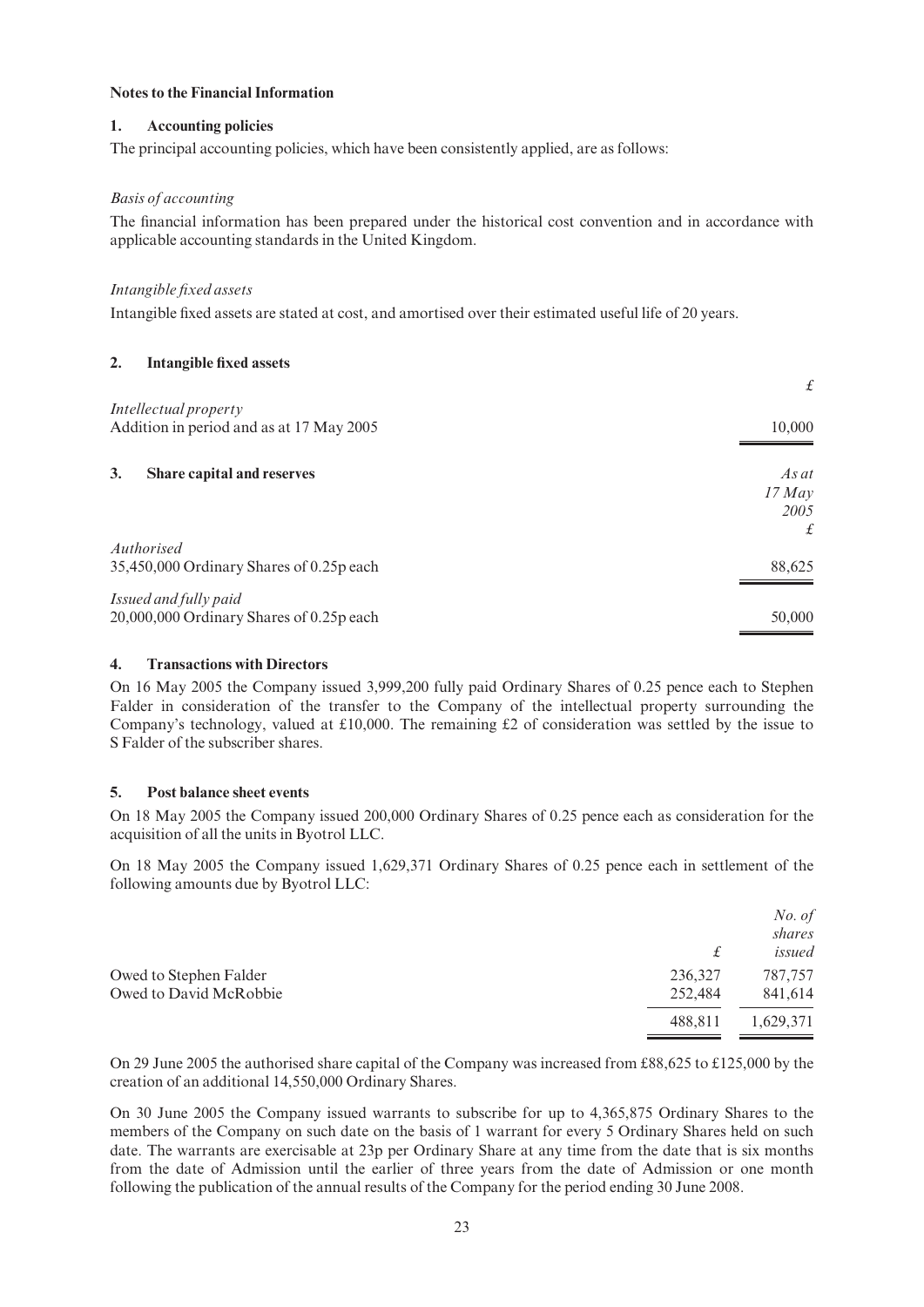## Consent

We consent to the inclusion of this report in the Document and accept responsibility for this report for the purposes of paragraph 45 of Schedule 1 to the Public Offers of Securities Regulations 1995.

Baker Tilly Chartered Accountants Registered Auditor Manchester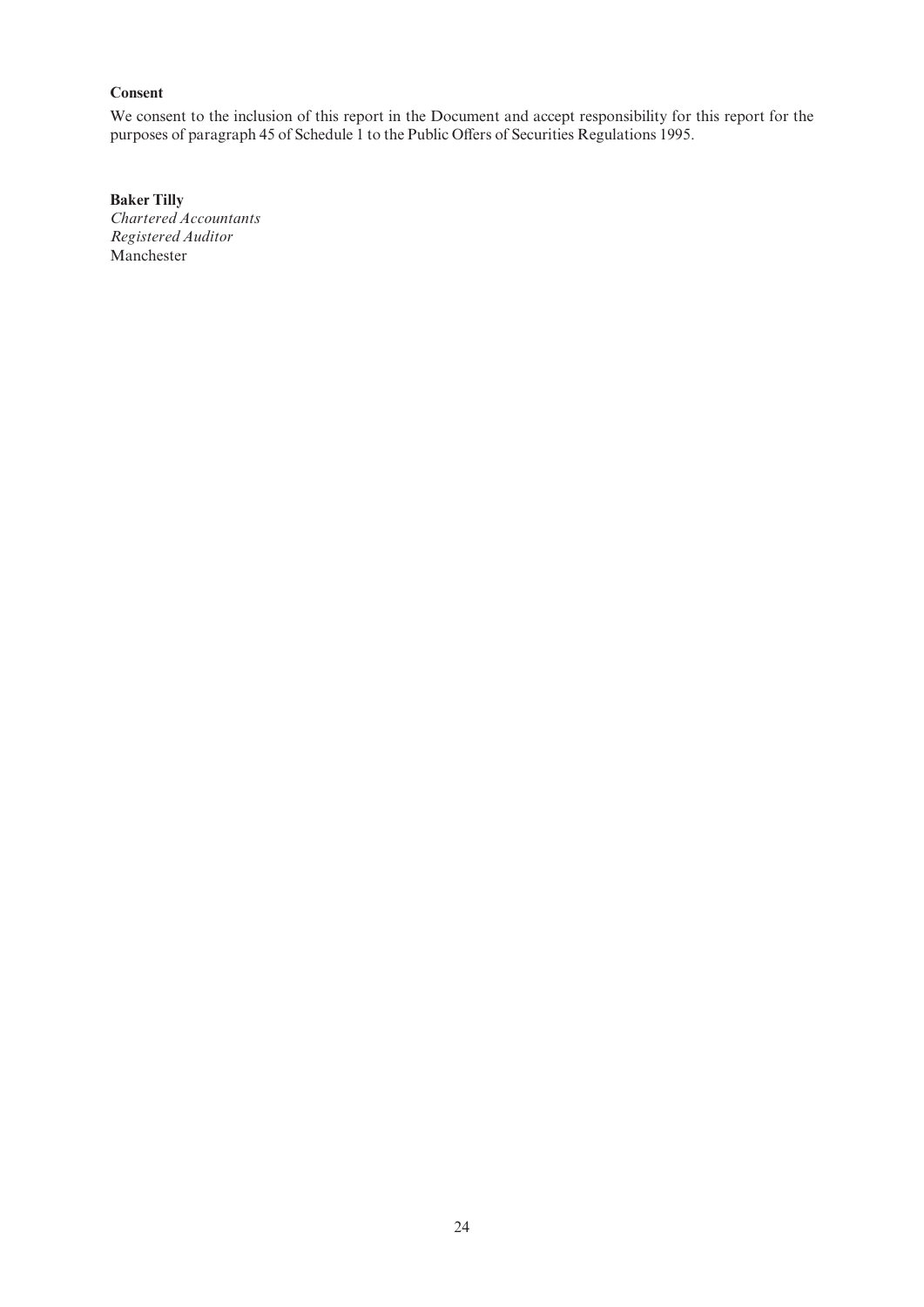### Section B: Byotrol LLC

The following is the full text of a report on Byotrol LLC from Baker Tilly, the Reporting Accountants, to the Directors of Byotrol plc, Matrix-Securities Limited and Merchant Capital plc.



The Directors Byotrol plc Riverside Works Collyhurst Road Manchester **M40 7RU** 

The Directors Matrix-Securities Limited One Jermyn Street London SW1Y 4UH

The Directors Merchant Capital plc Aldermary House 10-15 Queen Street London EC4N 1TX

30 June 2005

#### Dear Sirs

#### Byotrol LLC (''BL'')

We report in connection with the proposed placing of Byotrol plc's ("Byotrol" or "the Company") ordinary shares (''the Placing'') and admission to trading on AIM, a market operated by the London Stock Exchange Plc. This report has been prepared for inclusion in the Admission Document dated 30 June 2005 (the ''Document'').

#### Basis of preparation

The financial information set out below has been extracted from the financial records of BL for the three years ended 31 December 2004. No audited financial statements have been prepared for BL in respect of these or any subsequent periods.

#### Responsibility

The financial records of BL, which underlie this report, are the responsibility of the directors of BL. The Directors are responsible for the contents of the Document in which this report is included.

It is our responsibility to compile the financial information set out below from BL's financial records and to make a report in accordance with paragraph 45 of Schedule 1 to the Public Offers of Securities Regulations 1995. Our work has been undertaken so that we might state those matters we are required to state in our report and for no other purpose. To the fullest extent permitted by law, we do not accept or assume responsibility to anyone for any other purpose for our work, for this report or for the opinion we have formed.

#### Basis of Opinion

We conducted our work in accordance with the Statements of Investment Circular Reporting Standards issued by the Auditing Practices Board. Our work included an assessment of evidence relevant to the amount of and disclosures in the ¢nancial information.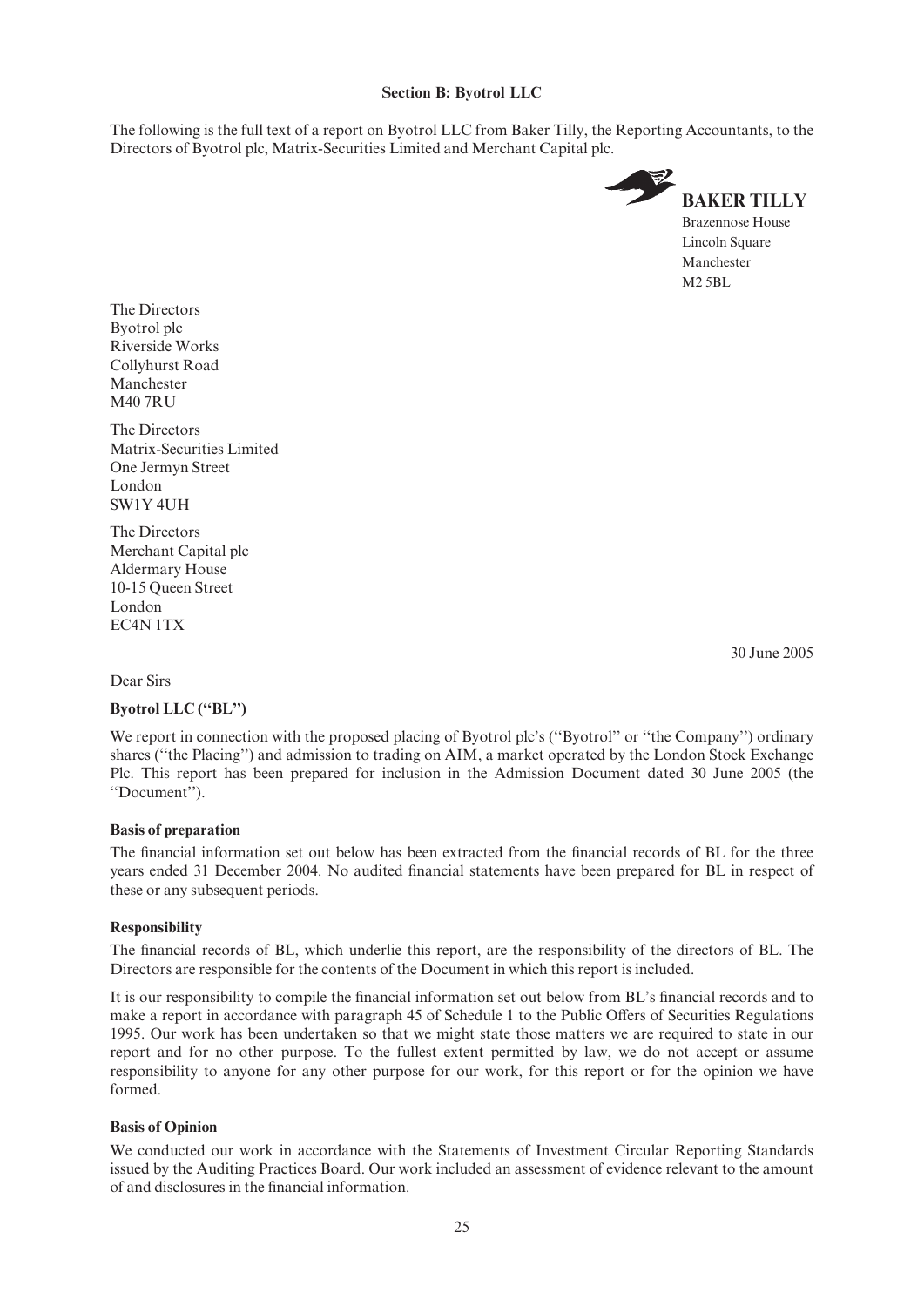We planned and performed our work so as to obtain all the information and explanations which we considered necessary in order to provide us with sufficient evidence to give reasonable assurance that the financial information is free from material misstatement whether caused by fraud or other irregularity or error.

#### Opinion

In our opinion, the financial information set out below gives, for the purposes of the Document, a true and fair view of the losses, cash flows and recognised gains and losses of BL for the three years ended 31 December 2004 and of the state of affairs of BL for each of the years then ended.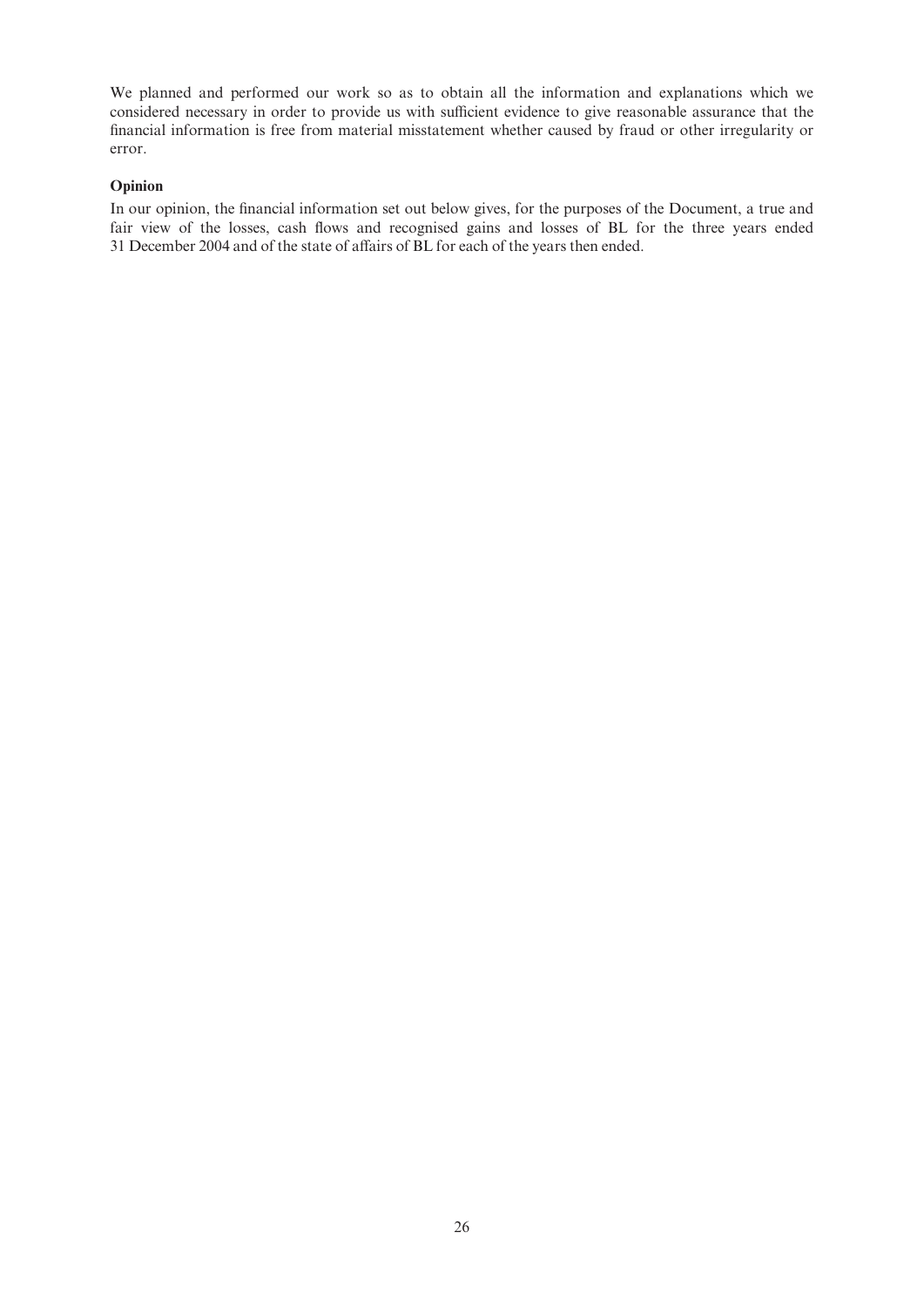## Profit and loss accounts

|                                             |                | Year ended | Year ended                          | Year ended |
|---------------------------------------------|----------------|------------|-------------------------------------|------------|
|                                             |                |            | 31 December 31 December 31 December |            |
|                                             |                | 2002       | 2003                                | 2004       |
|                                             | <b>Note</b>    | £          | £                                   | £          |
| <b>Turnover</b>                             | $\overline{2}$ | 249,978    | 28,311                              | 52,226     |
| Cost of sales                               |                | (91, 497)  | (5,243)                             | (10, 478)  |
| <b>Gross profit</b>                         |                | 158,481    | 23,068                              | 41,748     |
| Administrative expenses                     |                | (464, 383) | (417,310)                           | (417,878)  |
| Exceptional cost                            | 3              |            |                                     | (159, 348) |
| Other operating income                      | 5              |            |                                     | 5,481      |
| <b>Operating loss</b>                       | 3              | (305,902)  | (394, 242)                          | (529, 997) |
| Interest payable and similar charges        | 6              | (2,049)    | (2,041)                             | (5,266)    |
| Loss on ordinary activities before taxation |                | (307, 951) | (396, 283)                          | (535, 263) |
| Taxation on loss on ordinary activities     | 7              |            |                                     |            |
| <b>Retained loss for the year</b>           | 15             | (307, 951) | (396, 283)                          | (535,263)  |

Turnover and operating loss all derive from continuing operations.

## Statement of total recognised gains and losses

|                                                              |            | Year ended Year ended               | Year ended |
|--------------------------------------------------------------|------------|-------------------------------------|------------|
|                                                              |            | 31 December 31 December 31 December |            |
|                                                              | 2002       | 2003                                | 2004       |
|                                                              |            |                                     |            |
| Loss for the financial year                                  | (307.951)  | (396.283)                           | (535, 263) |
| Exchange differences arising on the retranslation of amounts |            |                                     |            |
| denominated in foreign currency                              | (85, 197)  | 28,633                              | 26,416     |
| Total recognised gains and losses relating to the year       | (393, 148) | (367.650)                           | (508, 847) |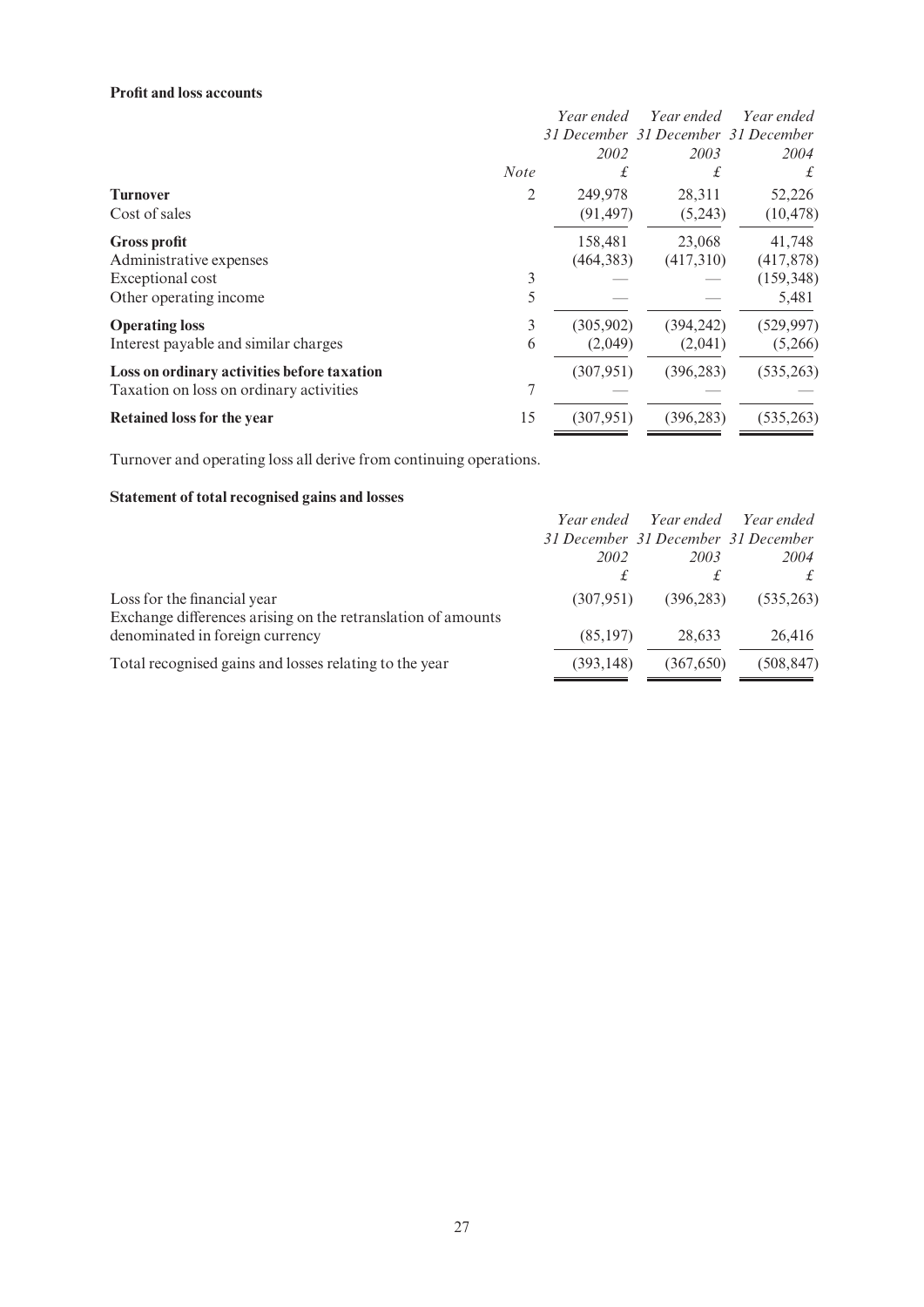## Balance sheets

|                                                         |             | As at      | $As$ at                             | As at       |
|---------------------------------------------------------|-------------|------------|-------------------------------------|-------------|
|                                                         |             |            | 31 December 31 December 31 December |             |
|                                                         |             | 2002       | 2003                                | 2004        |
|                                                         | <b>Note</b> | £          | £                                   | £           |
| <b>Fixed assets</b>                                     |             |            |                                     |             |
| Tangible assets                                         | 8           | 2,420      | 3,890                               | 2,171       |
| Investments                                             | 9           | 5,000      | 5,000                               | 5,000       |
|                                                         |             | 7,420      | 8,890                               | 7,171       |
| <b>Current assets</b>                                   |             |            |                                     |             |
| <b>Stock</b>                                            | 10          | 2,479      | 1,555                               | 35,518      |
| Debtors                                                 | 11          | 455,262    | 177,927                             | 15,753      |
| Cash at bank                                            |             | 4,059      | 4,945                               | 5,898       |
|                                                         |             | 461,800    | 184,427                             | 57,169      |
| Creditors: amounts falling due within one year          | 12          | (104, 942) | (125,084)                           | (158,049)   |
| Net current assets/(liabilities)                        |             | 356,858    | 59,343                              | (100, 880)  |
| <b>Total assets less current liabilities</b>            |             | 364,278    | 68,233                              | (93,709)    |
| Creditors: amounts falling due after more than one year | 13          | (148, 144) | (382, 533)                          | (631,987)   |
| Net assets/(liabilities)                                |             | 216,134    | (314,300)                           | (725,696)   |
| <b>Capital and reserves</b>                             |             |            |                                     |             |
| Unit holders' capital accounts                          | 14          | 1,021,446  | 858,662                             | 956,113     |
| Profit and loss account                                 | 15          | (805,312)  | (1,172,962)                         | (1,681,809) |
| Unit holders' funds                                     | 15          | 216,134    | (314,300)                           | (725, 696)  |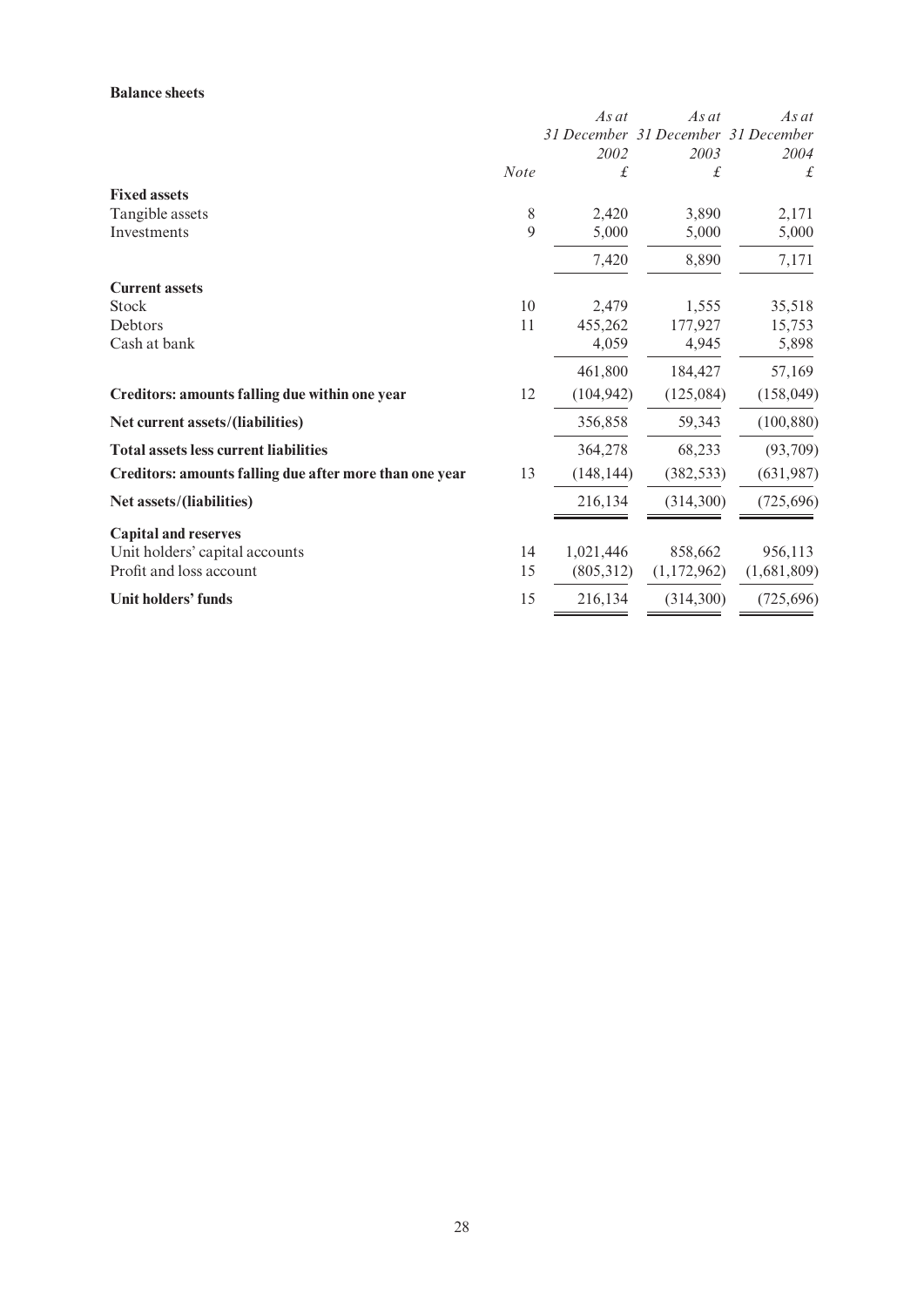## Cash flow statements

|                                                                  |             | Year ended | Year ended                          | Year ended |
|------------------------------------------------------------------|-------------|------------|-------------------------------------|------------|
|                                                                  |             |            | 31 December 31 December 31 December |            |
|                                                                  |             | 2002       | 2003                                | 2004       |
|                                                                  | <b>Note</b> | £          | £                                   | £          |
| Net cash outflow from operating activities                       | 16(a)       | (397, 053) | (393, 042)                          | (344, 033) |
| Returns on investments and servicing of finance<br>Interest paid |             | (2,049)    | (2,041)                             | (5,266)    |
| Net cash outflow from returns on investment and                  |             |            |                                     |            |
| servicing of finance                                             |             | (2,049)    | (2,041)                             | (5,266)    |
| Capital expenditure                                              |             |            |                                     |            |
| Purchase of tangible assets                                      |             |            | (6, 451)                            |            |
| Net cash outflow from capital expenditure                        |             |            | (6, 451)                            |            |
| <b>Acquisitions and disposals</b>                                |             |            |                                     |            |
| Purchase of investments                                          |             | (5,000)    |                                     | (26, 835)  |
| Net cash outflow from acquisitions and disposals                 |             | (5,000)    |                                     | (26, 835)  |
| Net cash outflow before financing                                |             | (404, 102) | (401, 534)                          | (376, 134) |
| <b>Financing</b>                                                 |             |            |                                     |            |
| Cash received for units                                          |             | 81,494     | 96,170                              | 97,451     |
| Increase in directors' loans                                     |             | 111,491    | 174,001                             | 158,988    |
| Increase in unit holders' loans                                  |             | 621        | 18,484                              | 688        |
| Increase in HMG loan                                             |             | 36,032     | 27,895                              | 103,786    |
| Effect of foreign exchange differences                           |             | (85, 197)  | 28,633                              | 26,416     |
| Net cash inflow from financing                                   |             | 144,441    | 345,183                             | 387,329    |
| (Decrease)/increase in cash                                      | 16(b) & c   | (259,661)  | (56, 351)                           | 11,195     |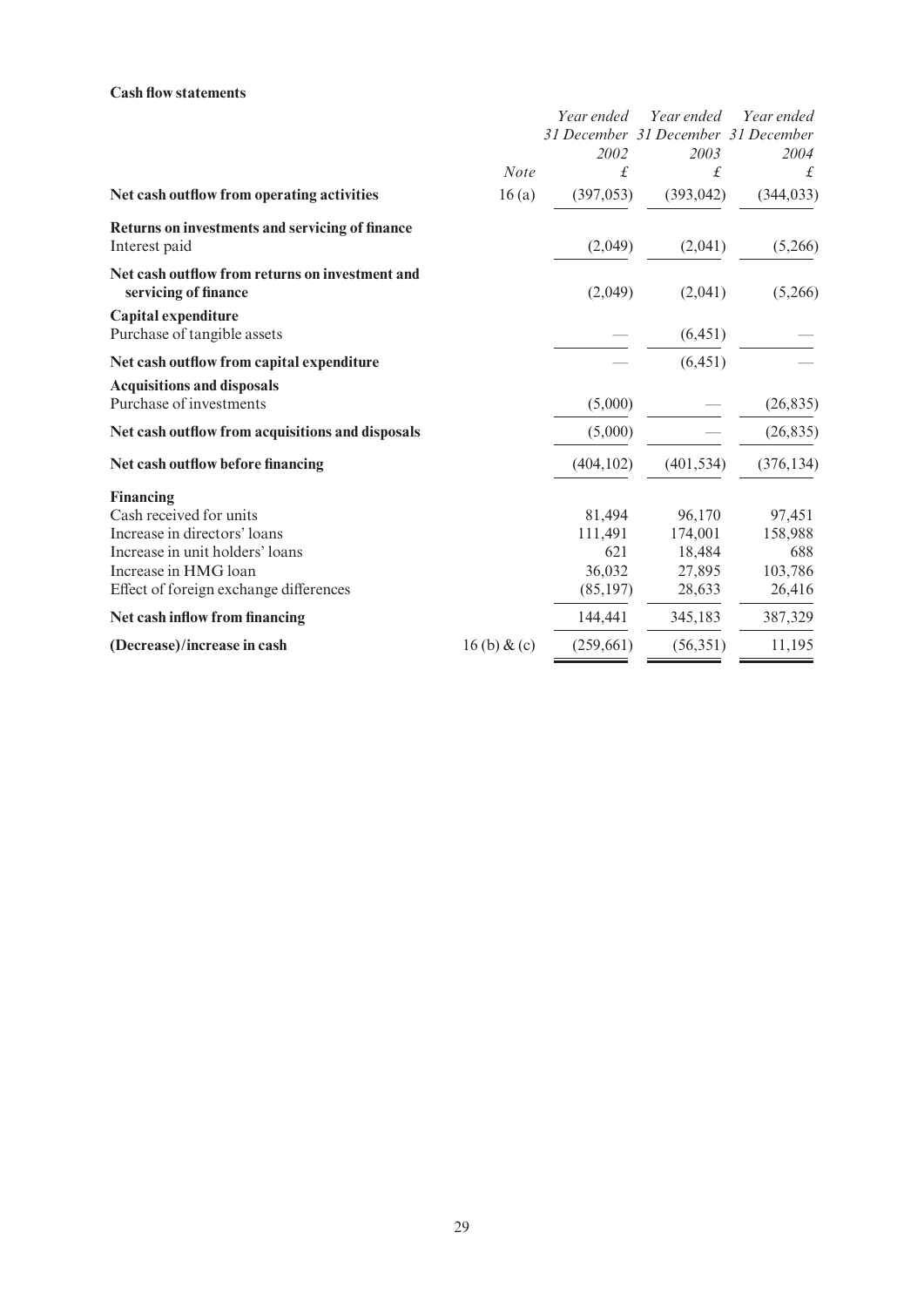#### Notes to the ¢nancial information

## 1. Accounting policies

The principal accounting policies, which have been consistently applied in BL's financial information throughout the period under review, are as follows:

## Basis of accounting

The financial information has been prepared under the historical cost convention and in accordance with applicable accounting standards in the United Kingdom.

## Turnover

Turnover represents the total invoice value, excluding Value Added Tax, of goods sold and services rendered during the year.

### Tangible fixed assets

Tangible fixed assets are stated at historical cost. Depreciation is provided on all tangible fixed assets at rates calculated to write each asset down to its estimated residual value evenly over its expected useful life, as follows:

Office equipment, plant and equipment  $-20\%$  per annum.

#### Investments

Fixed asset investments are stated at cost. Provision is made for any impairment in the value of fixed asset investments.

### Stocks

Stocks are valued at the lower of cost and net realisable value on bases consistent with previous years. Cost represents expenditure incurred in the ordinary course of business to bring stock to its present condition and location and includes appropriate overheads.

#### Foreign currencies

Assets and liabilities in foreign currencies are translated into sterling at the rates of exchange ruling at the balance sheet date. Transactions in foreign currencies are translated into sterling at the rate of exchange ruling at the date of the transaction. Capital accounts are translated using the historic exchange rate as at the date of issue of capital units. Exchange differences arising on trading transactions are taken into the profit and loss account for the year. Exchange differences arising on retranslation of capital balances are shown as a movement on reserves.

#### Operating lease commitments

Rentals paid under operating leases are charged to the profit and loss account as incurred.

#### Going concern

BL had net liabilities of £725,696 at 31 December 2004 and incurred a loss of £535,263 in the year then ended. The going concern basis has been adopted in preparing this financial information on the basis that ongoing support will be made available to BL in the form of further loans from HMG Paints Limited, and the conversion of directors' loans to equity in Byotrol. Irrevocable undertakings have been received by the directors of BL in this respect.

In addition, the Directors of Byotrol are pursuing a fund raising exercise, seeking to raise new equity pursuant to the Placing, which they expect to provide sufficient new finance to enable Byotrol to provide funds to BL to enable it to continue to meet its debts as they fall due.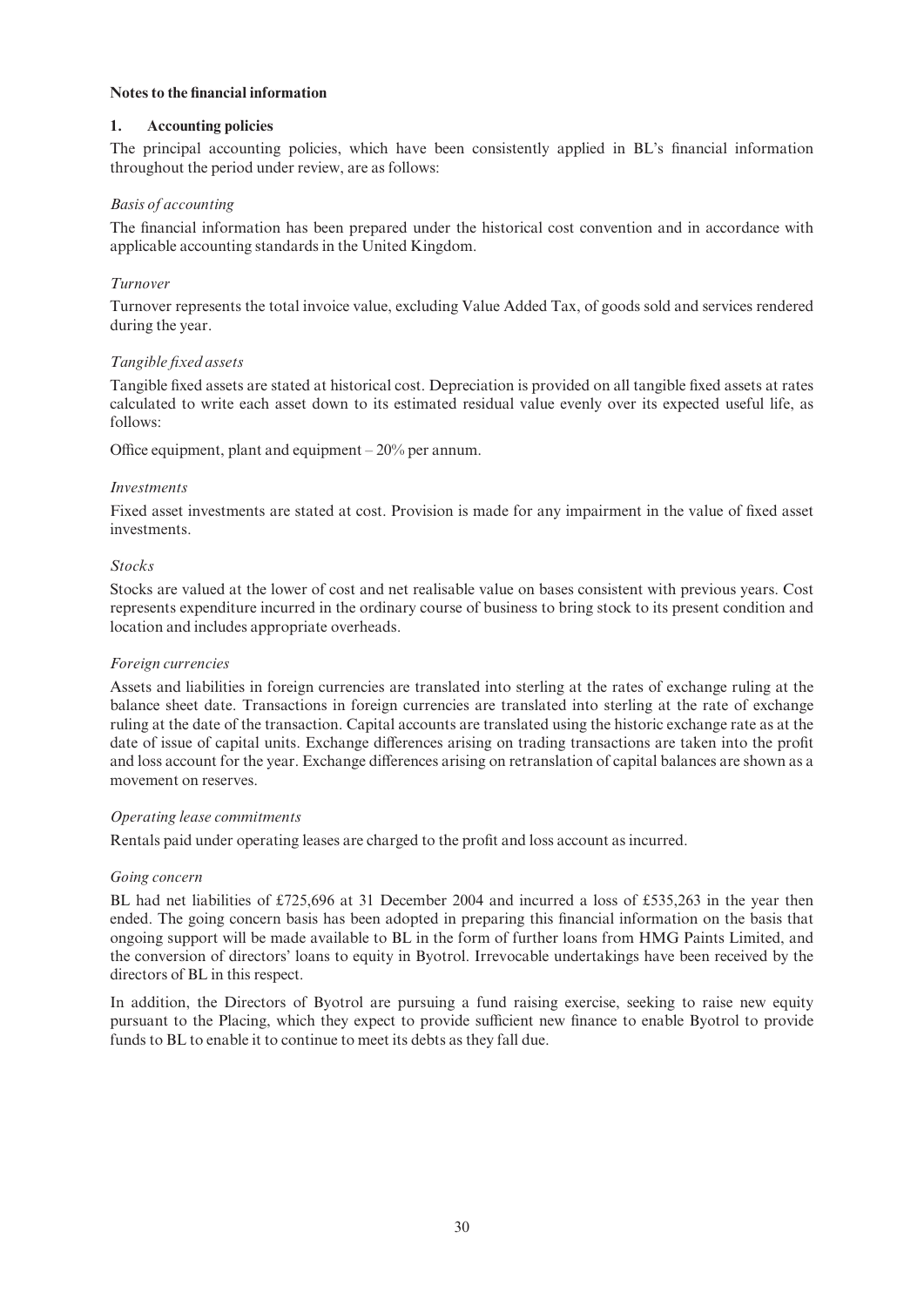## 2. Turnover and gross profit

BL's turnover and gross profit is derived from its principal activity as a manufacturer and distributor of a range of antimicrobial products throughout the USA, Europe and South Africa. The geographical analysis of turnover by destination is as follows:

|                            |         |                                     | Year ended Year ended Year ended |
|----------------------------|---------|-------------------------------------|----------------------------------|
|                            |         | 31 December 31 December 31 December |                                  |
|                            | 2002    | 2003                                | 2004                             |
|                            |         | £                                   |                                  |
| North America              | 2,397   | 7.210                               | 15,316                           |
| Europe (including Iceland) | 98,628  | 21,101                              | 36,910                           |
| Africa                     | 148,953 |                                     |                                  |
|                            | 249,978 | 28.311                              | 52,226                           |

## 3. Operating loss

Operating loss is stated after charging:

|                                    |       | Year ended Year ended Year ended    |         |
|------------------------------------|-------|-------------------------------------|---------|
|                                    |       | 31 December 31 December 31 December |         |
|                                    | 2002  | 2003                                | 2004    |
|                                    | £     | £                                   |         |
| Depreciation of owned fixed assets | 1.734 | 5,185                               | 1,516   |
| Lease rentals                      | 7.126 | 9.114                               | 6,615   |
| Exceptional costs:                 |       |                                     |         |
| Bad debt                           |       |                                     | 132.513 |
| Investments written off            |       |                                     | 26,835  |

## 4. Employees

|                                                            | Year ended | Year ended                          | Year ended |
|------------------------------------------------------------|------------|-------------------------------------|------------|
|                                                            |            | 31 December 31 December 31 December |            |
|                                                            | 2002       | 2003                                | 2004       |
|                                                            | No.        | No.                                 | No.        |
| The average weekly number of persons (including directors) |            |                                     |            |
| employed by the company was:                               | 3          | 3                                   |            |
|                                                            |            |                                     |            |
|                                                            | Year ended | Year ended                          | Year ended |
|                                                            |            | 31 December 31 December 31 December |            |
|                                                            | 2002       | 2003                                | 2004       |
|                                                            | $\pounds$  | £                                   | £          |
| Staff costs for the above employees and directors:         |            |                                     |            |
| Wages and salaries                                         | 225,798    | 209,717                             | 188,099    |
| Social security costs                                      | 4,033      | 1,602                               | 1,511      |
|                                                            | 229,831    | 211,319                             | 189,610    |
| Directors' remuneration                                    |            |                                     |            |
|                                                            |            |                                     |            |
|                                                            | Year ended | Year ended                          | Year ended |
|                                                            |            | 31 December 31 December 31 December |            |
|                                                            | 2002       | 2003                                | 2004       |
|                                                            | £          | £                                   | £          |
| Remuneration for management services                       | 200,173    | 183,744                             | 163,728    |
| Details of highest paid director's emoluments              |            |                                     |            |
| Emoluments                                                 | 105,211    | 96,576                              | 86,056     |
|                                                            |            |                                     |            |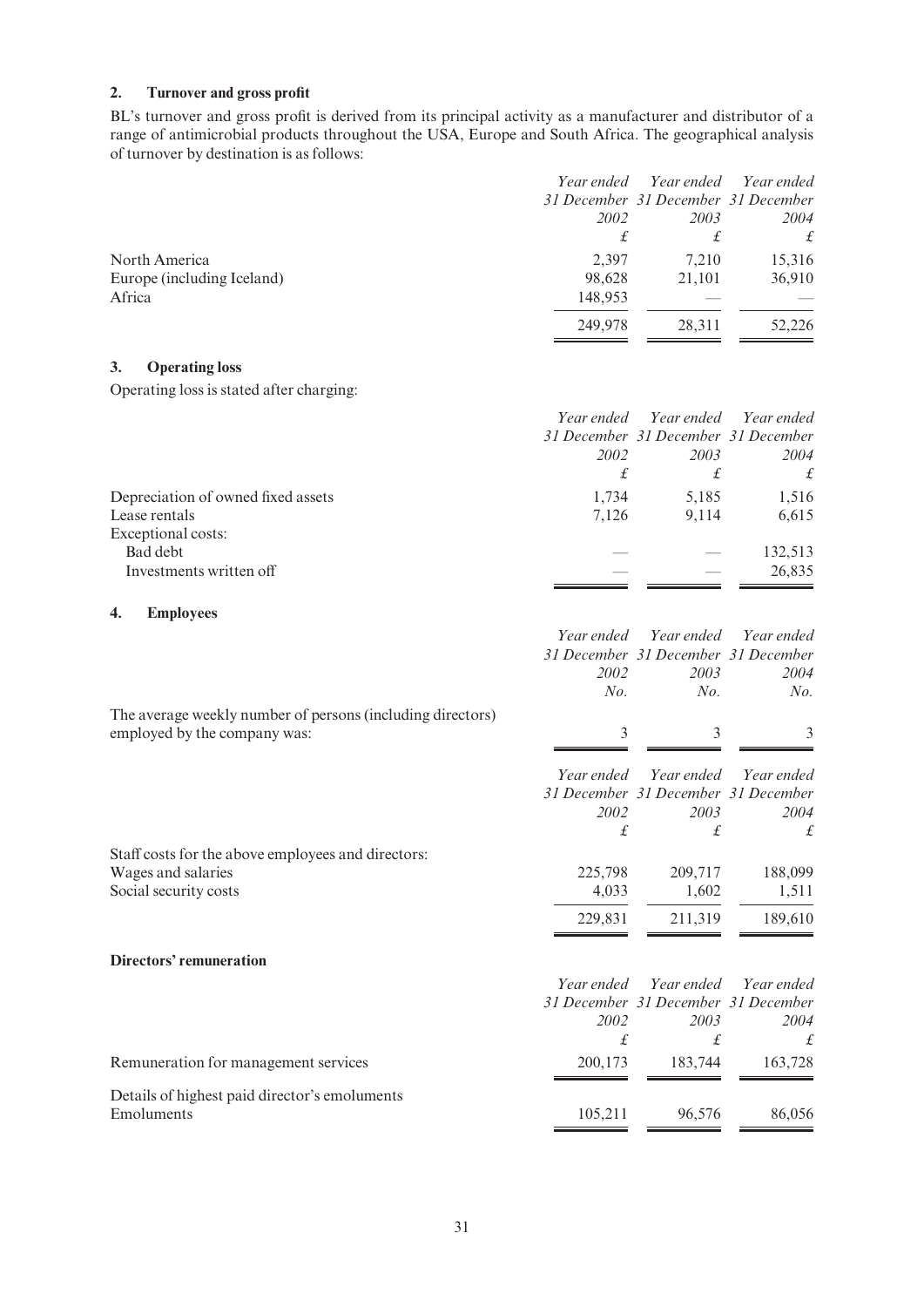## 5. Other operating income

|                                                                  | 2002  | 2003                                | Year ended Year ended Year ended<br>31 December 31 December 31 December<br>2004 |
|------------------------------------------------------------------|-------|-------------------------------------|---------------------------------------------------------------------------------|
|                                                                  | £     | £                                   | £                                                                               |
| Expired option                                                   |       |                                     | 5,481                                                                           |
|                                                                  |       |                                     |                                                                                 |
| Interest payable and similar charges<br>6.                       |       |                                     |                                                                                 |
|                                                                  |       |                                     | Year ended Year ended Year ended                                                |
|                                                                  |       | 31 December 31 December 31 December |                                                                                 |
|                                                                  | 2002  | 2003                                | 2004                                                                            |
|                                                                  | £     | £                                   | $\mathbf{f}$                                                                    |
| Interest on overdraft and bank loans repayable within five years | 2,049 | 2,041                               | 5,266                                                                           |

#### 7. Taxation

BL is a US registered LLC, not subject to UK corporation tax. The results of the LLC for tax purposes are allocated to the unit holders in proportion to their ownership of BL and added or deducted from other US taxable income of the unit holders. No liability to US or UK tax on income has arisen in the three years to 31 December 2004, and it is not, therefore, meaningful to provide a reconciliation of the tax charge. Accordingly, there are no tax losses to carry forward available to BL.

## 8. Tangible fixed assets

|                                                          | Office<br>Equipment<br>$\pounds$ | Plant and<br>Equipment<br>$\pounds$ | Total<br>£     |
|----------------------------------------------------------|----------------------------------|-------------------------------------|----------------|
| Cost<br>At 1 January 2002<br>Additions                   | 5,043                            |                                     | 5,043          |
| At 31 December 2002                                      | 5,043                            |                                     | 5,043          |
| Additions<br>Exchange rate difference                    | (494)                            | 6,451                               | 6,451<br>(494) |
| At 31 December 2003                                      | 4,549                            | 6,451                               | 11,000         |
| Exchange rate difference                                 | (320)                            | (455)                               | (775)          |
| At 31 December 2004                                      | 4,229                            | 5,996                               | 10,225         |
| Depreciation<br>At 1 January 2002<br>Charge for the year | 889<br>1,734                     |                                     | 889<br>1,734   |
| At 31 December 2002                                      | 2,623                            |                                     | 2,623          |
| Charge for the year<br>Exchange rate difference          | 955<br>(338)                     | 4,230<br>(360)                      | 5,185<br>(698) |
| At 31 December 2003                                      | 3,240                            | 3,870                               | 7,110          |
| Charge for the year<br>Exchange rate difference          | 511<br>(254)                     | 1,005<br>(318)                      | 1,516<br>(572) |
| At 31 December 2004                                      | 3,497                            | 4,557                               | 8,054          |
| Net book value<br>As at 31 December 2002                 | 2,420                            |                                     | 2,420          |
| As at 31 December 2003                                   | 1,309                            | 2,581                               | 3,890          |
| As at 31 December 2004                                   | 732                              | 1,439                               | 2,171          |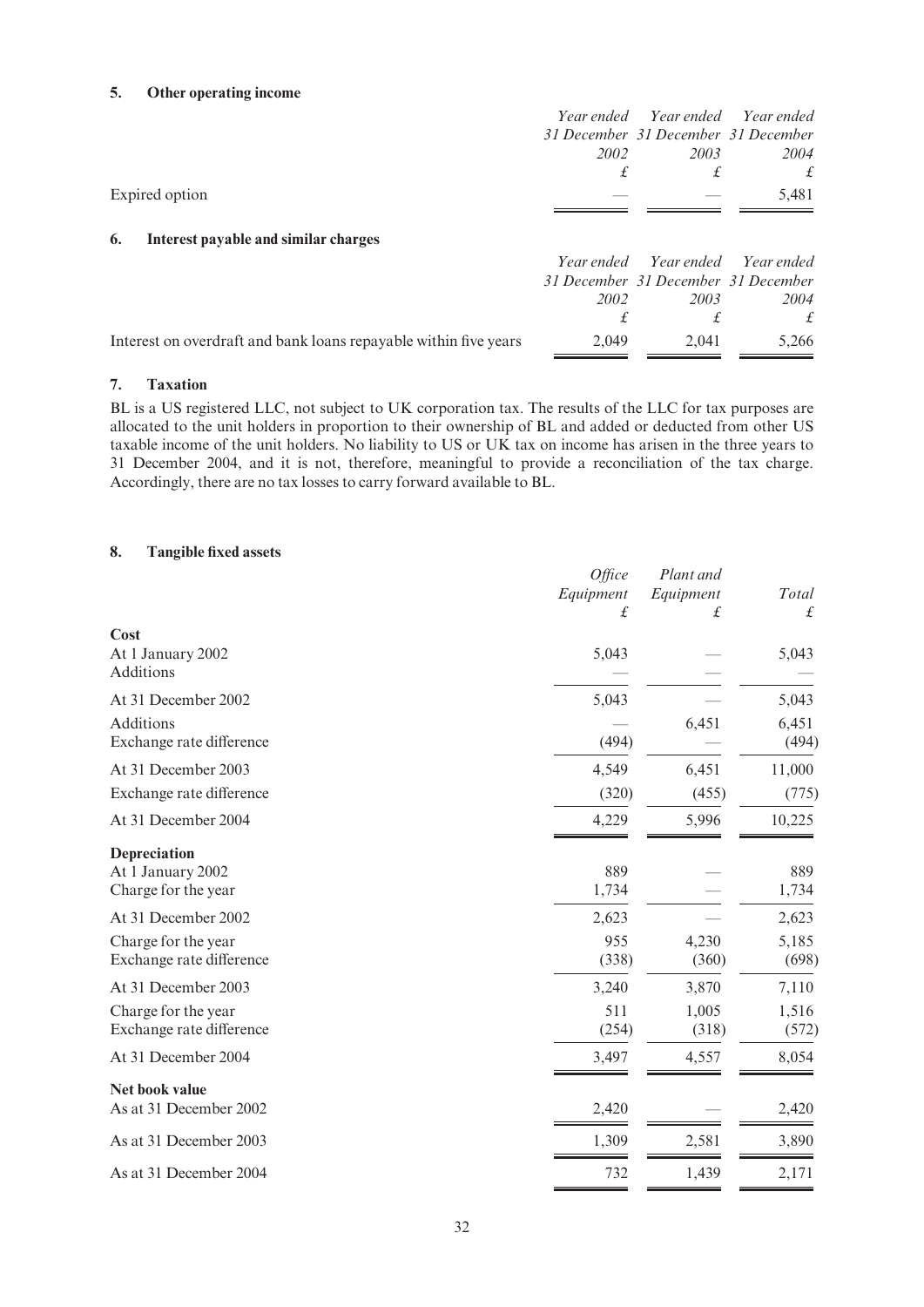#### 9. Investments

|                        | Unlisted    |
|------------------------|-------------|
|                        | Investments |
|                        | £           |
| Cost                   |             |
| At 1 January 2002      |             |
| Acquisitions           | 5,000       |
| As at 31 December 2002 | 5,000       |
| Acquisitions           |             |
| As at 31 December 2003 | 5,000       |
| Acquisitions           | 26,835      |
| Provision in year      | (26, 835)   |
| As at December 2004    | 5,000       |
|                        |             |

|                           | Proportion       |                                                                                | Country of principal |
|---------------------------|------------------|--------------------------------------------------------------------------------|----------------------|
|                           | <i>of issued</i> |                                                                                | operation and        |
| Name of Company           | shares held      | Activity                                                                       | incorporation        |
| DIS ehf                   | $10\%$           | Distributor of anti-microbial products,<br>primarily in the fisheries industry | Iceland              |
| Abatement Byotrol Limited | $13\%$           | Distributor of anti-microbial products                                         | England and Wales    |

## 10. Stocks

|                                     | As at | As at | As at                               |
|-------------------------------------|-------|-------|-------------------------------------|
|                                     |       |       | 31 December 31 December 31 December |
|                                     | 2002  | 2003  | 2004                                |
|                                     |       |       | £                                   |
| Raw materials                       |       |       | 9,245                               |
| Finished goods and goods for resale | 2.479 | 1.555 | 26,273                              |
|                                     | 2.479 | 1.555 | 35,518                              |

## 11. Debtors

|                      | $As$ at | As at   | As at                               |
|----------------------|---------|---------|-------------------------------------|
|                      |         |         | 31 December 31 December 31 December |
|                      | 2002    | 2003    | 2004                                |
|                      | £       | £       | $\mathbf{f}$                        |
| Trade debtors        | 191,588 | 176,066 | 14,346                              |
| Capital units debtor | 258,953 |         |                                     |
| Other debtors        | 4,372   | 1,520   | 1,062                               |
| Prepayments          | 349     | 341     | 345                                 |
|                      | 455,262 | 177,927 | 15,753                              |

## 12. Creditors: amounts falling due within one year

|                 | As at   | As at                               | As at         |
|-----------------|---------|-------------------------------------|---------------|
|                 |         | 31 December 31 December 31 December |               |
|                 | 2002    | 2003                                | 2004          |
|                 | £       | £                                   | $\mathcal{L}$ |
| Bank overdraft  |         | 57,237                              | 46,995        |
| Trade creditors | 81,611  | 64,160                              | 78,315        |
| Other creditors | 39      | 3,687                               | 6,696         |
| Director's loan | 15,530  |                                     |               |
| Accruals        | 7,762   |                                     | 26,043        |
|                 | 104.942 | 125,084                             | 158,049       |
|                 |         |                                     |               |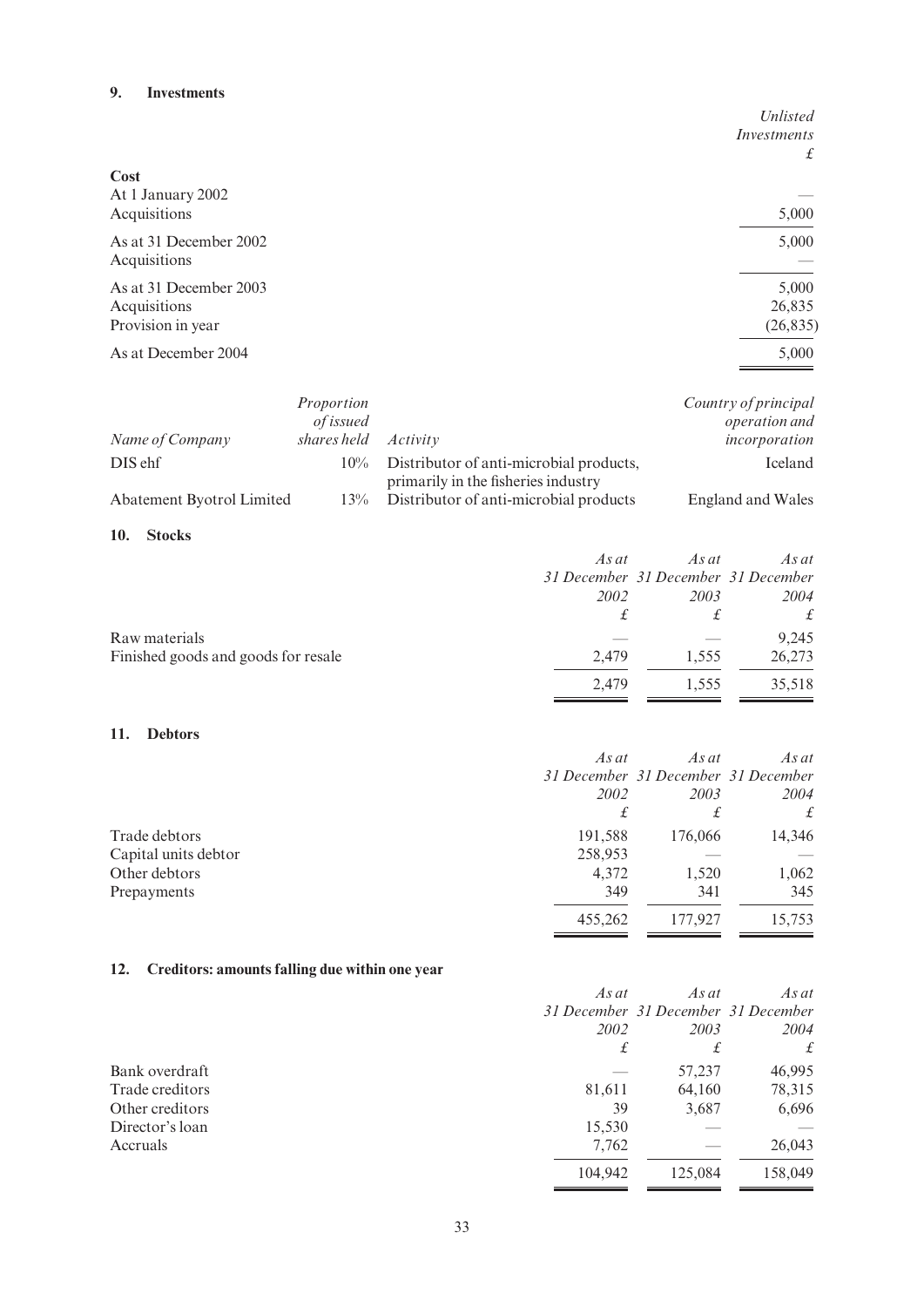## 13. Creditors: amounts falling due after more than one year

| As at   | As at   | As at                               |
|---------|---------|-------------------------------------|
|         |         |                                     |
| 2002    | 2003    | 2004                                |
| £       | £       | £                                   |
| 111,491 | 285,493 | 444,481                             |
| 36,032  | 63,927  | 167,713                             |
| 621     | 19,105  | 19,793                              |
|         | 14,008  |                                     |
| 148,144 | 382,533 | 631,987                             |
|         |         | 31 December 31 December 31 December |

All loans are unsecured, carry no right to interest and have no fixed repayment date.

#### 14. Capital accounts

|                              | $As$ at       | As at         | $As$ at                             |
|------------------------------|---------------|---------------|-------------------------------------|
|                              |               |               | 31 December 31 December 31 December |
|                              | 2002          | 2003          | 2004                                |
|                              | <i>Number</i> | <i>Number</i> | <b>Number</b>                       |
| <b>Total units issued</b>    |               |               |                                     |
| Units in BL LLC              | 9,900,000     | 9,900,000     | 9,900,000                           |
|                              | £             |               | £                                   |
| Amounts paid on issued units |               |               |                                     |
| Units in BL LLC              | 1,021,446     | 858,662       | 956,113                             |

Under USA Limited Liability rules, the units do not have a nominal financial value.

R O Holdings ehf, Iceland, subscribed \$1.5 million in 2001 for 15% of BL. Of this, \$1.261 million was paid, with the remaining balance cancelled in the year ended 31 December 2003. Accordingly, the investor's unit holding was reduced.

#### 15. Reconciliation of unit holders' funds and movements on reserves

|                           |            | Profit      | Total unit |
|---------------------------|------------|-------------|------------|
|                           | Capital    | and loss    | holders'   |
|                           | accounts   | account     | funds      |
|                           | £          | £           | £          |
| At 1 January 2002         | 1,021,446  | (412, 164)  | 609,282    |
| Loss for the year         |            | (307, 951)  | (307, 951) |
| Exchange differences      |            | (85, 197)   | (85, 197)  |
| At 31 December 2002       | 1,021,446  | (805,312)   | 216,134    |
| Loss for the year         |            | (396, 283)  | (396, 283) |
| Exchange differences      |            | 28,633      | 28,633     |
| Reduction in unit capital | (162, 784) |             | (162, 784) |
| At 31 December 2003       | 858,662    | (1,172,962) | (314,300)  |
| Loss for the year         |            | (535, 263)  | (535, 263) |
| Exchange differences      |            | 24,416      | 26,416     |
| Increase in unit capital  | 97,451     |             | 97,451     |
| At 31 December 2004       | 956,113    | (1,681,809) | (725, 696) |
|                           |            |             |            |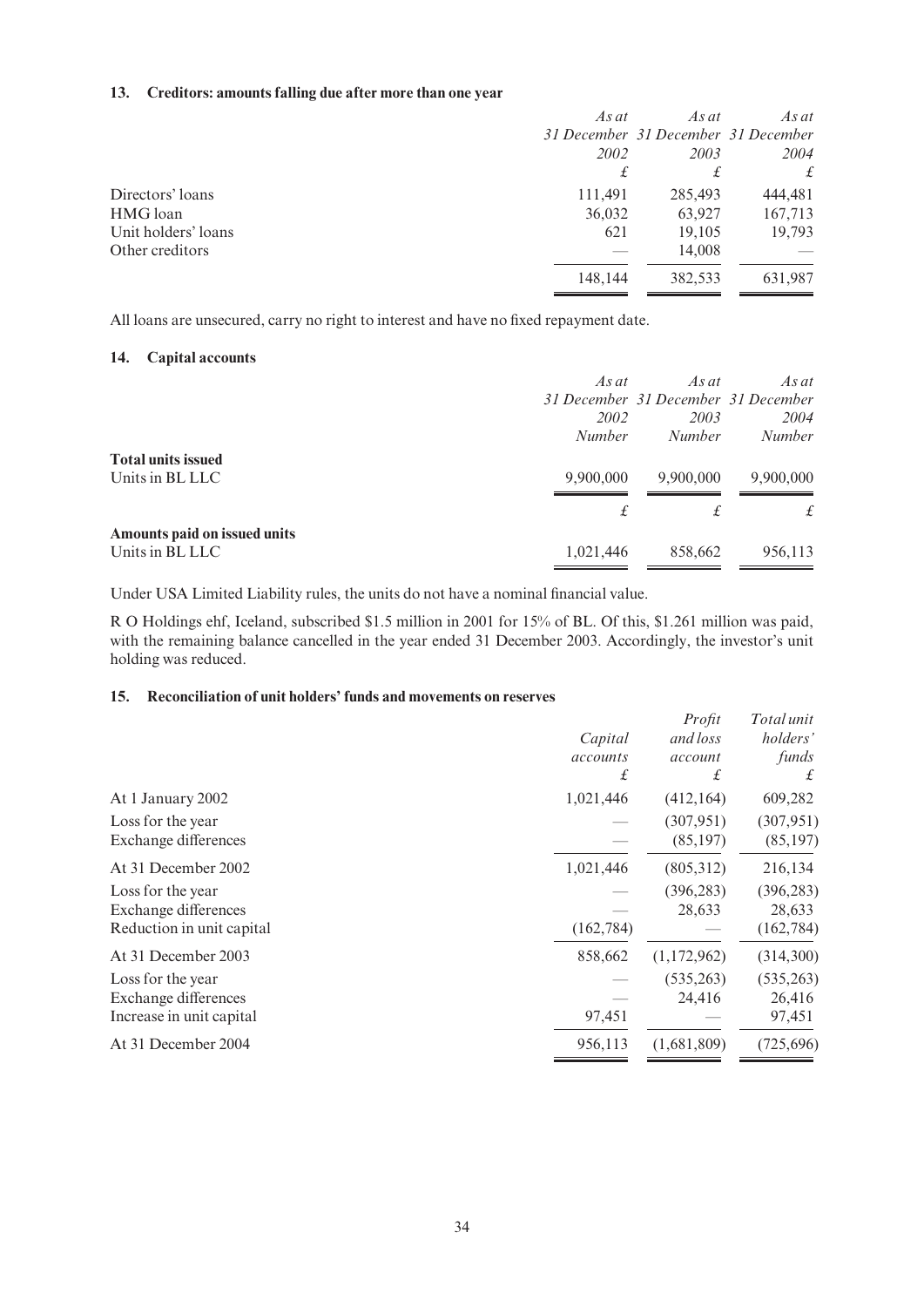## 16. Cash flows

(a) Reconciliation of operating loss to operating cash flows

|                                            | Year ended<br>2002<br>£ | Year ended<br>31 December 31 December 31 December<br>2003<br>£ | Year ended<br>2004<br>£ |
|--------------------------------------------|-------------------------|----------------------------------------------------------------|-------------------------|
| Operating loss                             | (305,902)               | (394, 242)                                                     | (529, 997)              |
| Depreciation                               | 1.734                   | 5,185                                                          | 1,516                   |
| Decrease/(increase) in stocks              | 826                     | 924                                                            | (33,963)                |
| (Increase)/decrease in debtors             | (164, 915)              | 18,382                                                         | 162,174                 |
| Increase/(decrease) in creditors           | 71,204                  | (23,291)                                                       | 29,402                  |
| Provisions against investment              |                         |                                                                | 26,835                  |
| Net cash outflow from operating activities | (397, 053)              | (393, 042)                                                     | (344, 033)              |

 $(b)$  Reconciliation of net cash flow to movement in net debt

|                                          | Year ended                          | Year ended | Year ended |
|------------------------------------------|-------------------------------------|------------|------------|
|                                          | 31 December 31 December 31 December |            |            |
|                                          | 2002                                | 2003       | 2004       |
|                                          | £                                   | £          | £          |
| (Decrease)/increase in cash in year      | (259,661)                           | 886        | 953        |
| (Increase)/decrease in overdraft in year |                                     | (57, 237)  | 10,242     |
| Increase in debt                         | (148, 144)                          | (220, 381) | (263, 462) |
| Movement in debt during year             | (407, 805)                          | (276, 732) | (252, 267) |
| Opening net funds/(debt)                 | 263,720                             | (144.085)  | (420, 817) |
| Closing net debt                         | (144, 085)                          | (420, 817) | (673,084)  |
|                                          |                                     |            |            |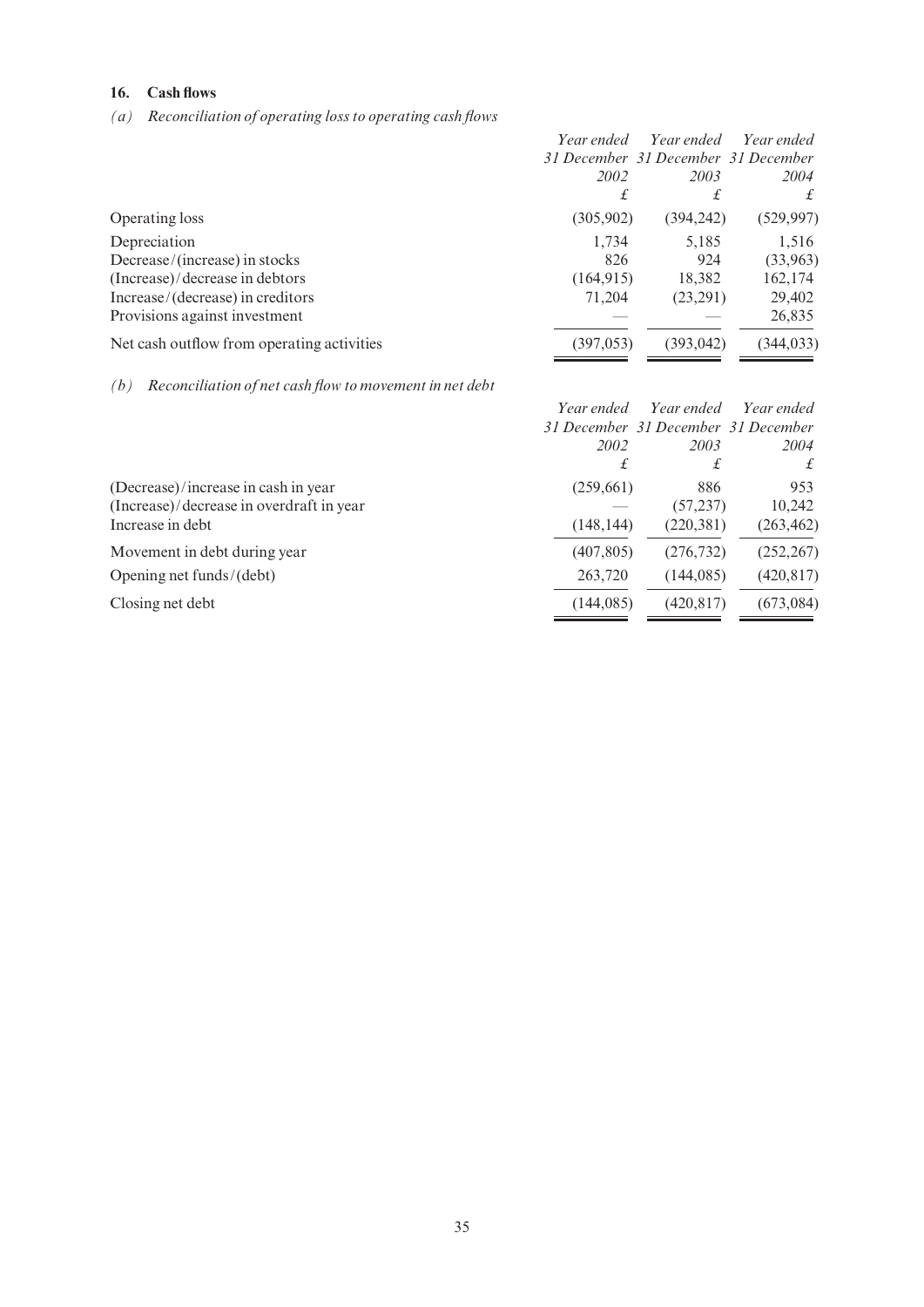## (c) Analysis of net debt

|                                         | Opening<br><b>Balance</b> | Cashflows              | Other<br>Changes | Closing<br><b>Balance</b> |
|-----------------------------------------|---------------------------|------------------------|------------------|---------------------------|
|                                         | £                         | £                      | £                | £                         |
| Net cash at 1 January 2002              |                           |                        |                  |                           |
| Cash at bank and in hand                | 263,720                   | (259, 661)             |                  | 4,059                     |
| Bank overdraft                          |                           |                        |                  |                           |
|                                         | 263,720                   | (259, 661)             |                  | 4,059                     |
| Debt:                                   |                           |                        |                  |                           |
| Directors' loans                        |                           | (111, 491)             |                  | (111, 491)                |
| Unit holders' loans                     |                           | (621)                  |                  | (621)                     |
| <b>HMG</b> loans                        |                           | (36, 032)              |                  | (36,032)                  |
|                                         |                           | (148, 144)             |                  | (148, 144)                |
| Net funds/(debt) at 31 December 2002    | 263,720                   | (407, 805)             |                  | (144, 085)                |
| Net cash at 1 January 2003              |                           |                        |                  |                           |
| Cash at bank and in hand                | 4,059                     | 886                    |                  | 4,945                     |
| Bank overdraft                          |                           | (57, 237)              |                  | (57, 237)                 |
|                                         | 4,059                     | (56, 351)              |                  | (52, 292)                 |
| Debt:                                   |                           |                        |                  |                           |
| Directors' loans<br>Unit holders' loans | (111, 491)                | (174,002)              |                  | (285, 493)                |
| <b>HMG</b> loans                        | (621)<br>(36,032)         | (18, 484)<br>(27, 895) |                  | (19, 105)<br>(63, 927)    |
|                                         |                           |                        |                  |                           |
|                                         | (148, 144)                | (220, 381)             |                  | (368, 525)                |
| Net debt at 31 December 2003            | (144, 085)                | (276, 732)             |                  | (420, 817)                |
| Net cash at 1 January 2004              |                           |                        |                  |                           |
| Cash at bank and in hand                | 4,945                     | 953                    |                  | 5,898                     |
| Bank overdraft                          | (57, 237)                 | 10,242                 |                  | (46,995)                  |
|                                         | (52, 292)                 | 11,195                 |                  | (41,097)                  |
| Debt:                                   |                           |                        |                  |                           |
| Directors' loans<br>Unit holders' loans | (285, 493)                | (158,988)              |                  | (444, 481)                |
| <b>HMG</b> loans                        | (19, 105)<br>(63, 927)    | (688)<br>(103, 786)    |                  | (19, 793)<br>(167, 713)   |
|                                         | (368, 525)                | (263, 462)             |                  | (631, 987)                |
|                                         |                           |                        |                  |                           |
| Net debt at 31 December 2004            | (420, 817)                | (252, 267)             |                  | (673,084)                 |

## 17. Capital commitments

There were no capital commitments at the end of the financial year (2003: £nil, 2002: £nil).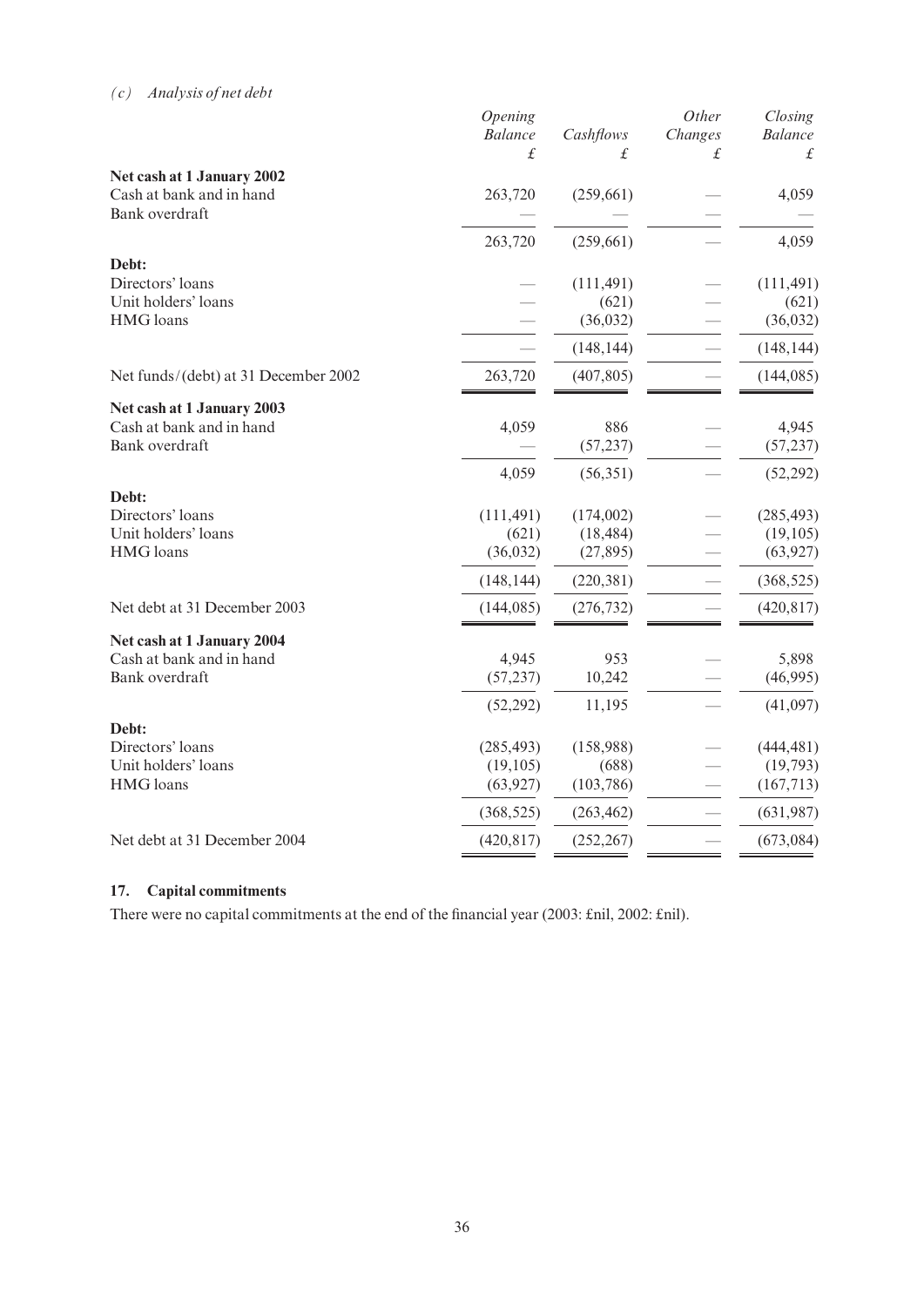## 18. Commitments under operating leases

|                                                      | $As$ $at$<br>2002                                                                                                                                                                                                                 | $As$ at<br>31 December 31 December 31 December<br>2003 | $As$ at<br>2004 |
|------------------------------------------------------|-----------------------------------------------------------------------------------------------------------------------------------------------------------------------------------------------------------------------------------|--------------------------------------------------------|-----------------|
|                                                      | £                                                                                                                                                                                                                                 | £                                                      | £               |
| Land and buildings<br>Operating leases which expire: |                                                                                                                                                                                                                                   |                                                        |                 |
| Within one year                                      | 776                                                                                                                                                                                                                               | 5,717                                                  | 5,313           |
|                                                      | 776                                                                                                                                                                                                                               | 5,717                                                  | 5,717           |
| Other                                                |                                                                                                                                                                                                                                   |                                                        |                 |
| Operating leases which expire:                       |                                                                                                                                                                                                                                   |                                                        |                 |
| Within one year                                      | 4,770                                                                                                                                                                                                                             | 1,076                                                  |                 |
| In the second to fifth                               | 1,193                                                                                                                                                                                                                             |                                                        |                 |
|                                                      | 5,963                                                                                                                                                                                                                             | 1.076                                                  |                 |
| <b>Transactions with directors of BL</b><br>19.      |                                                                                                                                                                                                                                   |                                                        |                 |
|                                                      | $\mathcal{A}$ and the same of the same of the same of the same of the same of the same of the same of the same of the same of the same of the same of the same of the same of the same of the same of the same of the same of the | $\overline{A}$ and $\overline{A}$                      |                 |

|                          | $As$ at | As at   | As at                               |
|--------------------------|---------|---------|-------------------------------------|
|                          |         |         | 31 December 31 December 31 December |
|                          | 2002    | 2003    | 2004                                |
|                          |         |         |                                     |
| Balance due to directors | 127.021 | 285.493 | 444.481                             |
| Maximum balance in year  | 127,021 | 285,493 | 444.481                             |

The above relates primarily to consulting fees owed to two directors.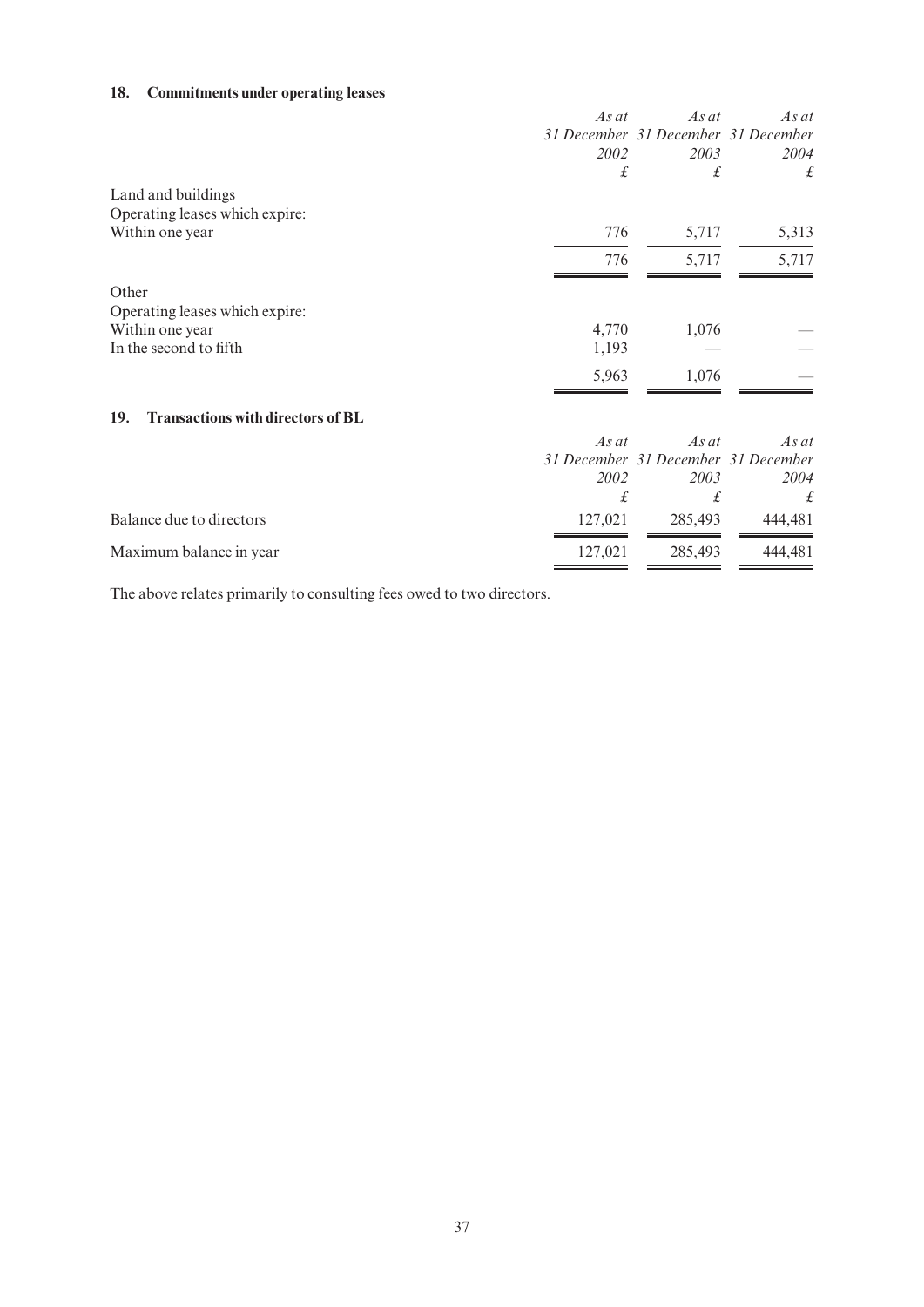#### 20. Related party disclosures

|                                        | Year ended | Year ended                          | Year ended |
|----------------------------------------|------------|-------------------------------------|------------|
|                                        |            | 31 December 31 December 31 December |            |
|                                        | 2002       | 2003                                | 2004       |
|                                        | £          | £                                   | £          |
| Sales to DIS ehf                       | 42,305     |                                     | 18,884     |
| Sales to HMG Paints Limited            | 266        |                                     |            |
| Sales to HMG Coatings (South) Limited  | 420        |                                     |            |
|                                        | 42,991     |                                     | 18,884     |
| Recharges from HMG Paints Limited      | 14,956     | 5,512                               | 13,054     |
|                                        | 14,956     | 5,512                               | 13,054     |
| Loans from HMG Paints Limited          | 36,032     | 27,895                              | 103,786    |
| Loans from directors                   | 127,021    | 158,471                             | 158,988    |
| Loans from unit holders                | 621        | 18,484                              | 688        |
|                                        | 163,674    | 204,850                             | 263,462    |
|                                        | As at      | As at                               | As at      |
|                                        |            | 31 December 31 December 31 December |            |
|                                        | 2002       | 2003                                | 2004       |
|                                        | £          | £                                   | £          |
| <b>Balance outstanding at year end</b> |            |                                     |            |
| DIS ehf                                | 41,043     | 37,033                              | 14         |
| <b>HMG Paints Limited</b>              | (50, 931)  | (82, 685)                           | (176, 101) |
| HMG Coatings (South) Limited           | 420        | 420                                 | 420        |
| <b>HMG</b> America LLC                 | (528)      | (2, 382)                            |            |
| Royalties                              | (23, 293)  |                                     | (26, 043)  |
| Directors' loans                       | (127, 021) | (285, 493)                          | (444, 481) |
| Unit holders' loans                    | (621)      | (19, 105)                           | (19, 793)  |
|                                        | (160, 931) | (352, 212)                          | (665, 984) |
| Year end balances included within      |            |                                     |            |
| Trade debtors                          | 41,729     | 37,719                              | 700        |
| Creditors due within one year          | (15, 530)  |                                     |            |
| Trade creditors and accruals           | (38,986)   | (21, 406)                           | (34,696)   |
| Long term creditors                    | (148, 144) | (368, 525)                          | (631,988)  |
|                                        | (160, 931) | (352, 212)                          | (665,984)  |

During the year ended 31 December 2004, the balance due from DIS ehf was exchanged for additional shares in DIS ehf. BL now holds 10 per cent. of the equity in DIS ehf. Full provision has been made against the value of this additional investment.

#### 21. Post balance sheet events

On 30 March 2005 BL issued 100,000 units for total cash of £52,818 payable by five equal instalments from April 2005 to August 2005.

On 10 May 2005 BL received a further  $£26,542$  from a unitholder in respect of 50,000 units already issued.

On 16 May 2005 S Falder acquired the intellectual property rights to the technology from BL by way of the assumption and payment of BL's liability to D Rawden of £26,043 and by permanently waiving the amount due to S Falder of  $£26,043$ .

On 18 May 2005 all of BL's units were acquired by Byotrol plc in exchange for the issue of 200,000 Ordinary Shares of 0.25 pence each in Byotrol plc.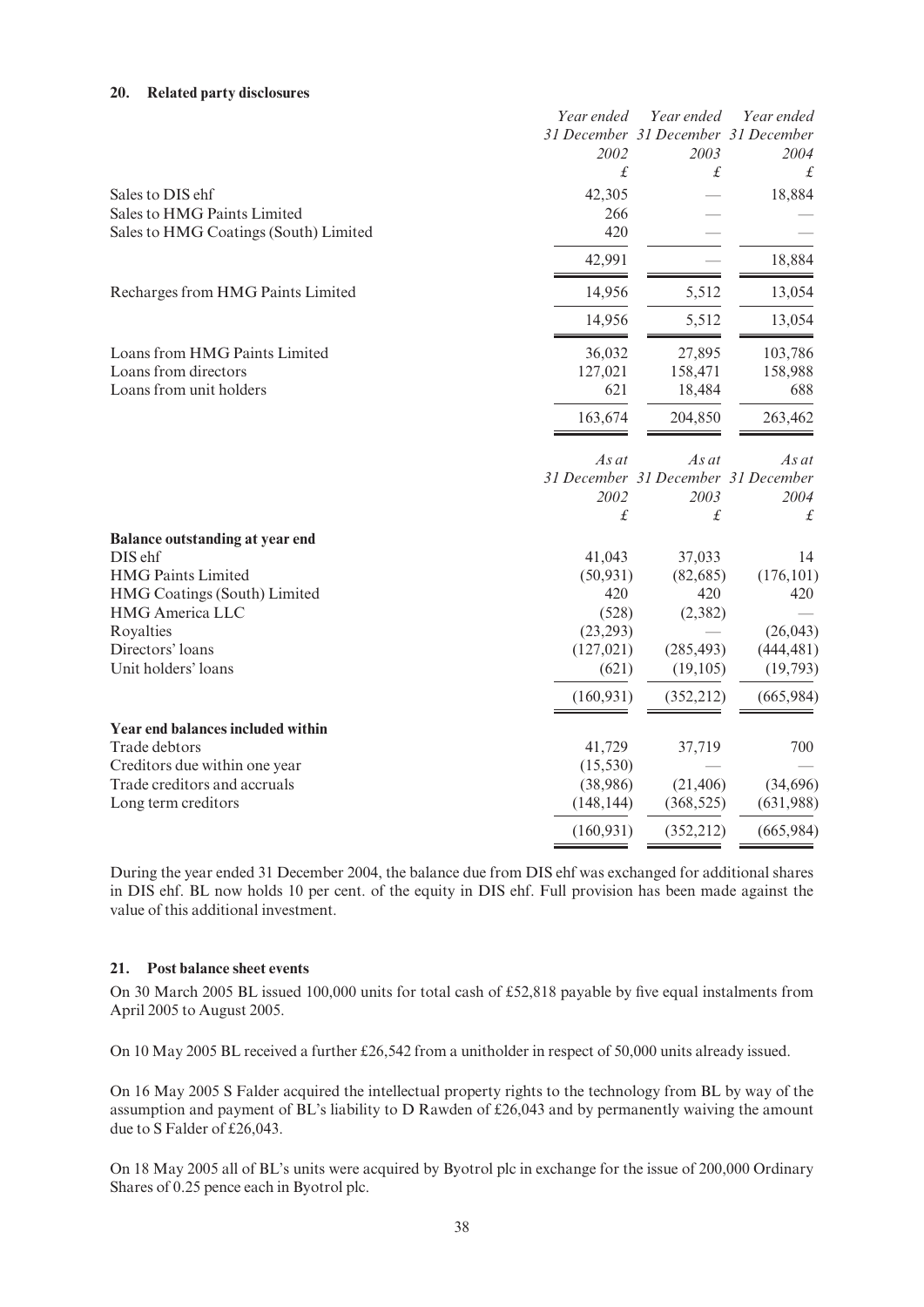On 18 May 2005 amounts due to two of the directors of BL, including amounts accrued after the balance sheet date, were settled by the issue of Ordinary Shares of 0.25 pence each in Byotrol plc, as follows:

|         | No. of    |
|---------|-----------|
|         | shares    |
| £       | issued    |
| 236,327 | 787,757   |
| 252,484 | 841,614   |
| 488,811 | 1,629,371 |
|         |           |

#### 22. Nature of financial information

The financial information presented above in respect of the three years ended 31 December 2004 does not constitute statutory accounts for each of the years. Accounts for each of the three years ended 31 December 2004 have been prepared under UK GAAP and audited by Baker Tilly.

#### 23. Ultimate parent undertaking

The parent undertaking at the balance sheet dates is HMG America LLC, a company registered in the United States of America.

The ultimate controlling party at the balance sheet dates is H Marcel Guest Limited by virtue of its controlling interest in HMG America LLC. The majority shareholder in H Marcel Guest Limited is Mr B Falder.

#### 24 Consent

We consent to the inclusion of this report in the Document dated 30 June 2005 and accept responsibility for this report for the purposes of paragraphs 45 of Schedule 1 to the Public Offers of Securities Regulations 1995.

Yours faithfully

Baker Tilly Chartered Accountants Registered Auditor Manchester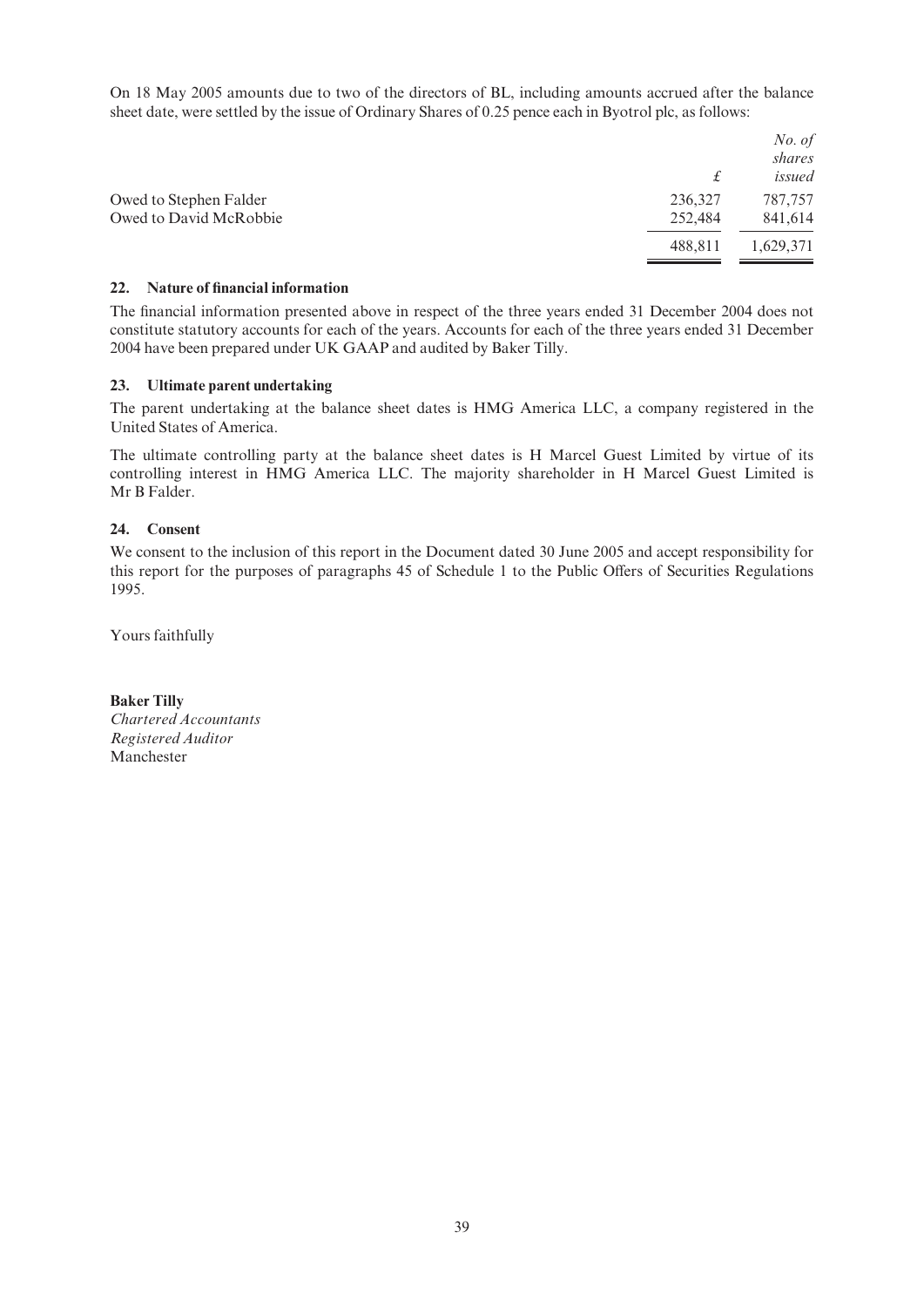#### Section C: Unaudited pro forma statement of net assets of the Group

Set out below is an unaudited pro forma statement of net assets of the Group which has been prepared, on the basis of the notes set out below, to illustrate the effects of the acquisition of Byotrol LLC by the Company, the capitalisation of directors' long term loans to Byotrol LLC, the acquisition of the licence agreement from Byotrol LLC and the effect of the Placing on the net assets of the Group had all these events occurred on 17 May 2005. The unaudited pro forma statement has been prepared for illustrative purposes only and, because of its nature, may not be a true picture of the ¢nancial position of the Group following the placing.

|                                                    | Net assets  | Net assets         |              |            |
|----------------------------------------------------|-------------|--------------------|--------------|------------|
|                                                    | of the      | of Byotrol         |              |            |
|                                                    | Company     | <i>LLC</i>         |              |            |
|                                                    |             | 17 May 31 December | <i>Other</i> | Pro forma  |
|                                                    | 2005        | 2004               | adjustments  | Total      |
|                                                    | $(\pounds)$ | (f)                | (f)          | (f)        |
| <b>Fixed assets</b>                                |             |                    |              |            |
| Intangible assets                                  | 10,000      |                    |              | 10,000     |
| Tangible assets                                    |             | 2,171              |              | 2,171      |
| Investments                                        |             | 5,000              |              | 5,000      |
|                                                    | 10,000      | 7,171              |              | 17,171     |
| <b>Current assets</b>                              |             |                    |              |            |
| <b>Stocks</b>                                      |             | 35,518             |              | 35,518     |
| Debtors                                            |             | 15,753             |              | 15,753     |
| Cash                                               | 40,000      | 5,898              | 2,525,000    | 2,570,898  |
|                                                    | 40,000      | 57,169             | 2,525,000    | 2,622,169  |
| Creditors: amounts falling due within on year      |             | (158, 049)         | 26,043       | (132,006)  |
| Net current assets/(liabilities)                   | 40,000      | (100, 880)         | 2,551,043    | 2,490,163  |
| <b>Total assets less current liabilities</b>       | 50,000      | (93,709)           | 2,551,043    | 2,507,334  |
| Creditors: amounts falling due after more than one |             |                    |              |            |
| year                                               |             | (631,987)          | 444,481      | (187, 506) |
| Net assets/(liabilities)                           | 50,000      | (725,696)          | 2,995,524    | 2,319,828  |
|                                                    |             |                    |              |            |

#### Notes to the pro forma statement of net assets:

- 1. The issue by the Company of 200,000 shares at a price of 20p per share as consideration for the acquisition of the unitholders' interest in Byotrol LLC has been accounted for using merger accounting, and no goodwill or fair value adjustments are applicable.
- 2. The net assets of the Company and Byotrol LLC have been extracted without material adjustment from the Accountants' Reports, which are set out in Sections A and B of Part III of this Document.
- 3. The other adjustments reflect:
	- the estimated net proceeds of the Placing of  $\text{\pounds}2,525,000$  after deducting the expenses to be settled in cash.
	- capitalisation of long term directors' loans of  $£418,438$ , being the amount outstanding to Directors at 31 December 2004.
	- . the acquisition by Stephen Falder of a licence agreement from Byotrol LLC, the consideration for which was the assumption by Stephen Falder of a liability of  $\text{\pounds}52,086$ , being certain outstanding royalties payable by Byotrol LLC to Stephen Falder and David Rawden.
	- . it is assumed for these purposes that there has been no movement in the net assets of the Company or Byotrol LLC since their respective balance sheet dates.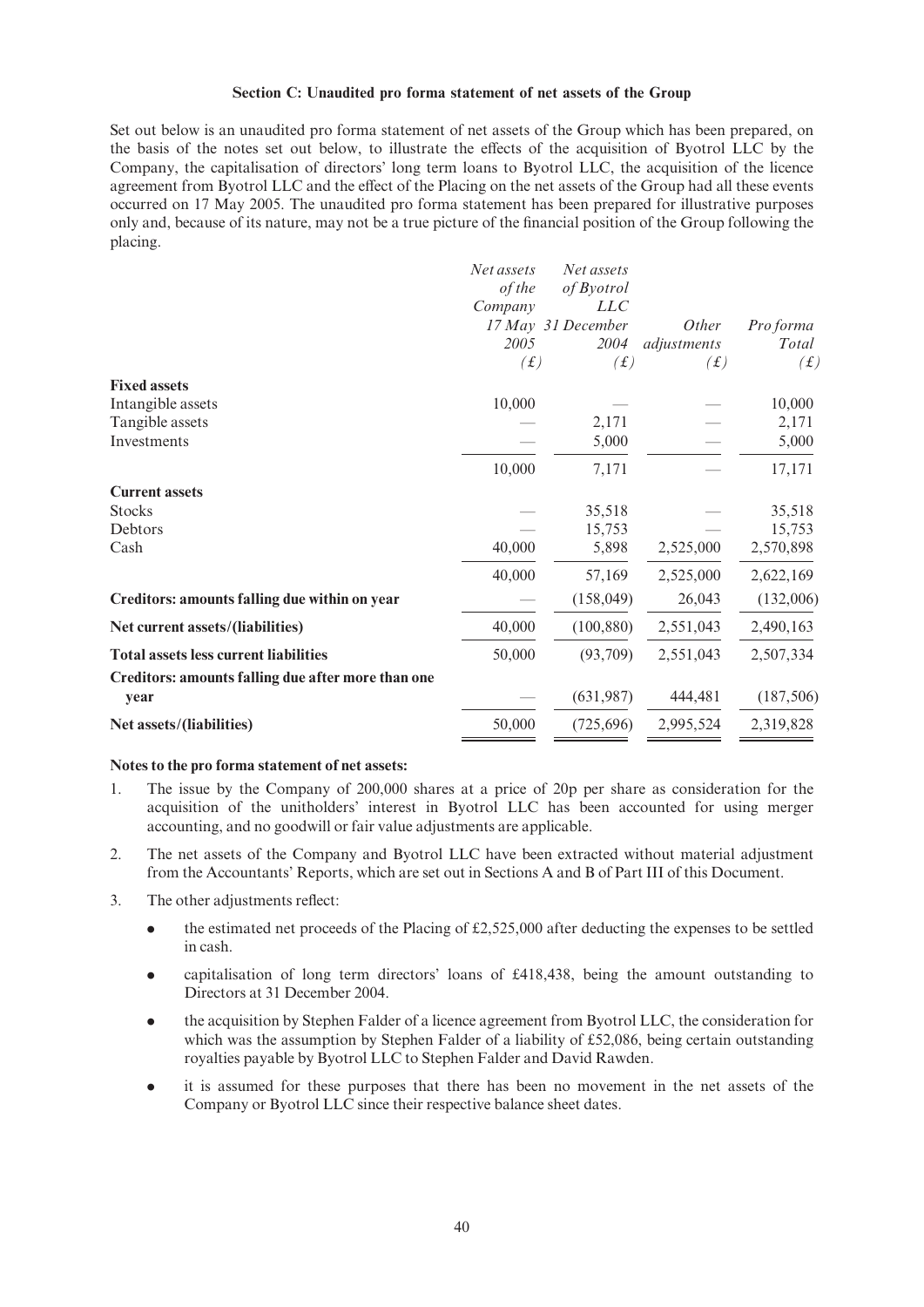The following is the full text of a report on the Company from Baker Tilly, the Reporting Accountants, to the Directors of the Company, Matrix-Securities Limited and Merchant Capital plc.



The Directors Byotrol plc Riverside Works Collyhurst Road Manchester M40 7RU

The Directors Matrix-Securities Limited One Jermyn Street London SW1Y 4UH

The Directors Merchant Capital plc Aldermary House 10-15 Queen Street London EC4N 1TX

30 June 2005

Dear Sirs

#### Byotrol plc (''the Company'')

#### Introduction

We report on the unaudited pro forma statement of net assets as at 17 May 2005 of the Company, which has been prepared to illustrate the impact of the acquisition of Byotrol LLC by Byotrol plc, the capitalisation of directors' long term loans in Byotrol LLC, the acquisition of the licence agreement from Byotrol LLC and the effect of the Placing and admission to trading on AIM, a market operated by London Stock Exchange Plc.

## Responsibility

It is the responsibility of the Directors of the Company to prepare the Pro Forma Financial Statement.

It is our responsibility to form an opinion on the Pro Forma Statement of Net Assets and to report our opinion to you. Our work has been undertaken so that we might state those matters we are required to state in our report and for no other purpose. To the fullest extent permitted by law, we do not accept or assume responsibility to anyone for any other purpose for our work, for this report or for the opinions we have formed. We do not accept responsibility for any reports previously given by us on any financial information used in the compilation of the Pro Forma Statement of Net Assets beyond that owed to those to whom those reports were addressed by us at the dates of their issue.

#### Basis of opinion

We conducted our work in accordance with the Statements of Investment Circular Reporting Standards issued by the Auditing Practices Board and Bulletin 1998/8 "Reporting on pro forma financial information pursuant to the Listing Rules'' issued by the Auditing Practices Board. Our work, which involved no independent examination of the underlying financial information, consisted primarily of comparing the unadjusted financial information with the source documents, considering evidence supporting the adjustments and discussing the Pro Forma Statement of Net Assets with the Directors of the Company.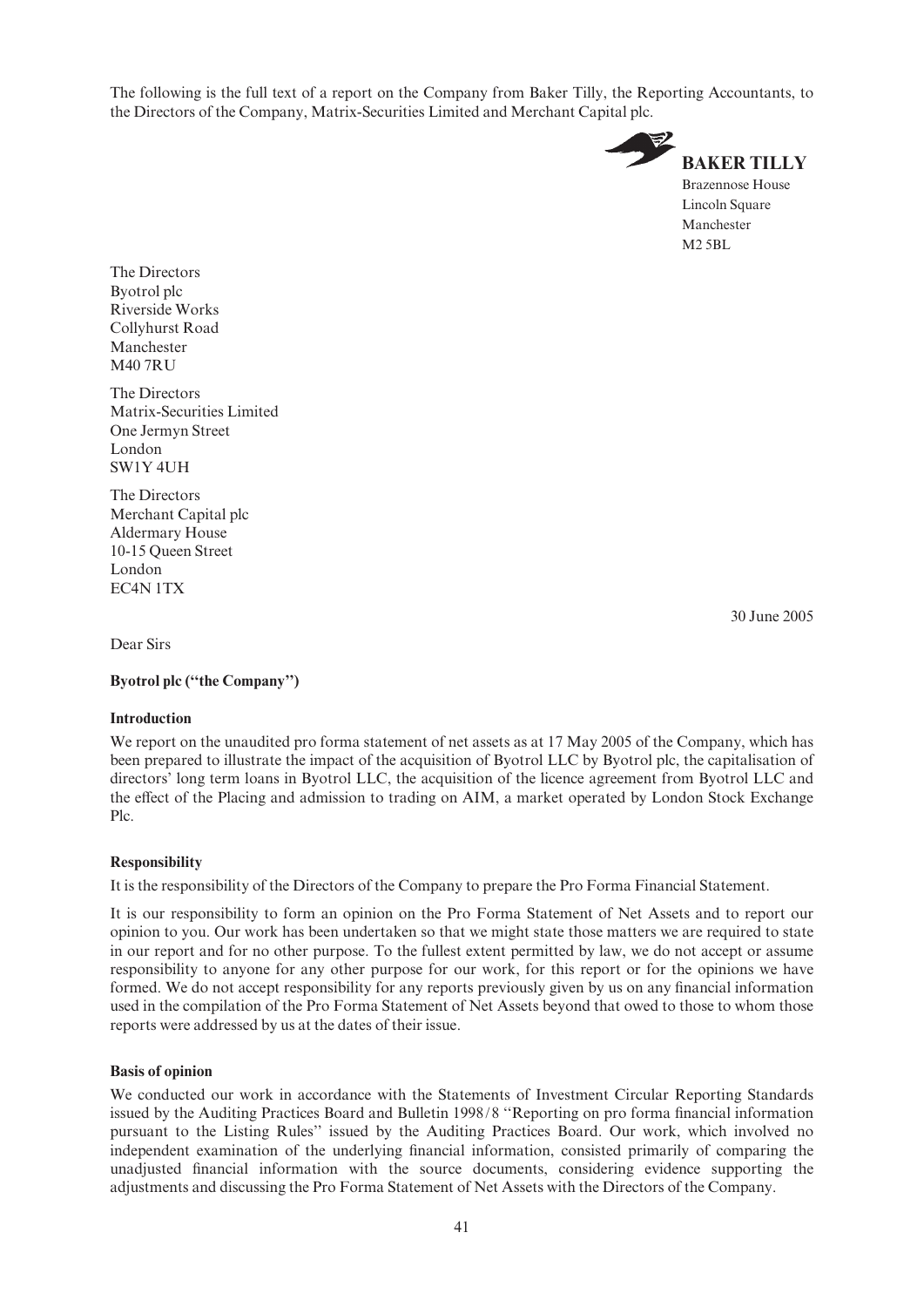## Opinion

In our opinion:

- (i) the Pro Forma Statement of Net Assets has been properly compiled on the basis stated;
- (ii) such basis is consistent with the accounting policies of the Company and Byotrol LLC; and
- (iii) the adjustments are appropriate for the purposes of the Pro Forma Statement of Net Assets as disclosed.

Yours faithfully

Baker Tilly Chartered Accountants Registered Auditor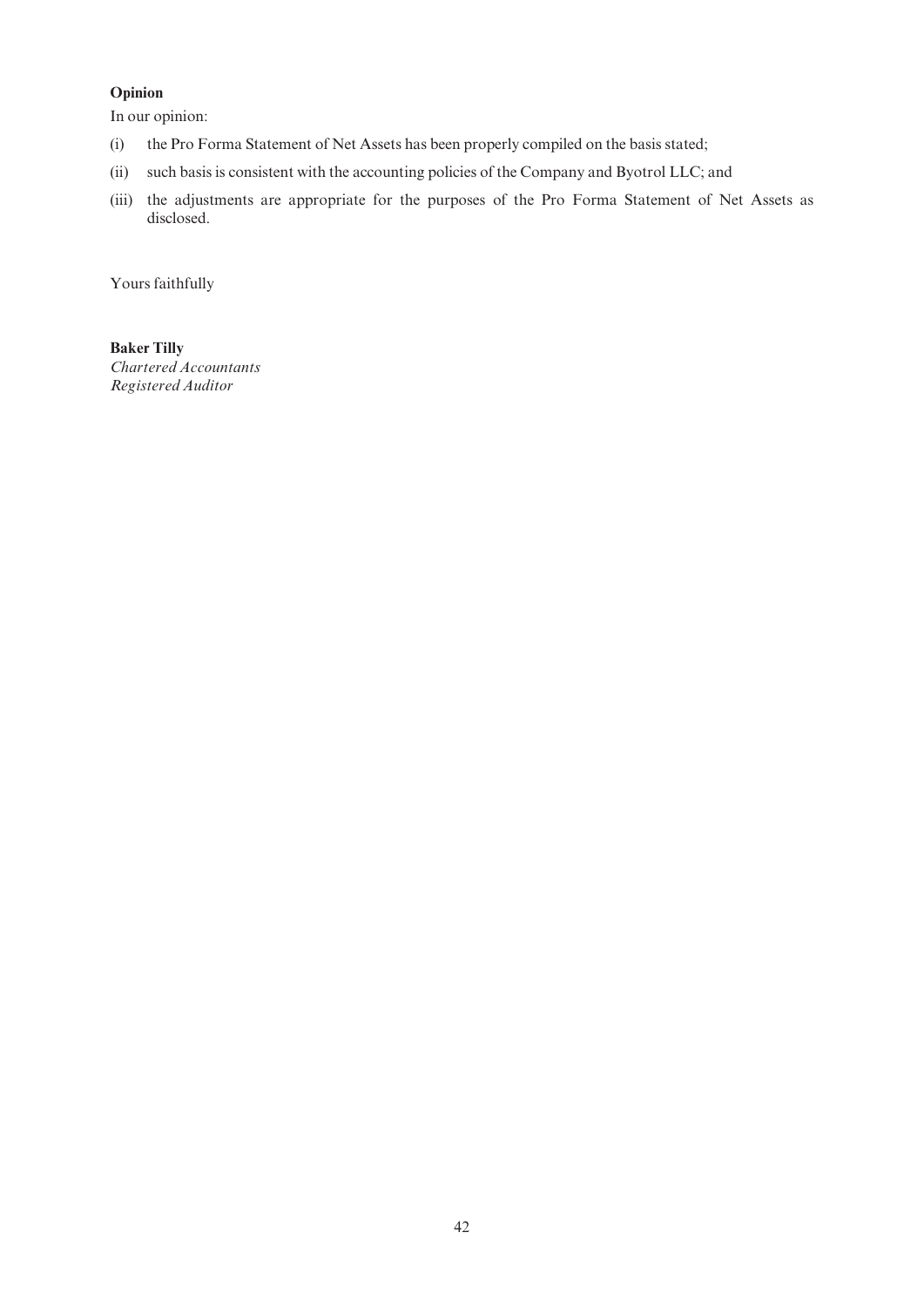#### PART IV

#### ADDITIONAL INFORMATION

#### 1. The Company

- 1.1 The Company was incorporated and registered in England and Wales on 4 February 2005 under the Companies Act 1985 as a private company limited by shares with the name Hallco 1146 Limited and with registration number 5352525. On 13 April 2005, the Company changed its name to Byotrol Limited and, on 17 May 2005, re-registered as a public company.
- 1.2 The principal legislation under which the Company operates is the Act and the regulations made thereunder.
- 1.3 The Company's registered office is St James's Court, Brown Street, Manchester M2 2JF and its principal place of business is at Riverside Works, Collyhurst Road, Manchester M40 7RU.

#### 2. Group Structure

2.1 The Company is the holding company of the following subsidiary undertakings:

| <b>Company Name</b>                    | <b>Country of Operation</b> | <b>Percentage of Shares Held</b> |
|----------------------------------------|-----------------------------|----------------------------------|
| Byotrol LLC                            | United States               | $100\%$                          |
| <b>Byotrol Healthcare Products LLC</b> | <b>United States</b>        | $99\%$                           |

#### 3. Share Capital

- 3.1 On incorporation, the authorised share capital of the Company was  $\text{\pounds}1,000$  divided into 1,000 shares of  $£1$  each, two of which were issued credited as fully paid to the subscribers to the Company's memorandum of association.
- 3.2 On 16 May 2005 by or pursuant to resolutions of the Company passed on that date:
	- 3.2.1 each ordinary share of  $£1$  issued and unissued was sub-divided into 400 Ordinary Shares;
	- 3.2.2 the authorised share capital of the Company was increased from  $\text{\pounds}1,000$  to  $\text{\pounds}88,625$  by the creation of an additional 35,050,000 Ordinary Shares.
- 3.3 On 29 June 2005 by or pursuant to resolution of the Company passed on that date:
	- 3.3.1 the authorised share capital of the Company was increased from  $£88,625$  to  $£125,000$  by the creation of an additional 14,550,000 Ordinary Shares;
	- 3.3.2 for the purposes of and pursuant to section 80 of the Act, the directors of the Company were generally and unconditionally authorised and empowered to exercise all the powers of the Company to allot the relevant securities (as detailed in section  $80(2)$  of the Act) up to an aggregate nominal amount of  $\pounds125,000$  to such persons at such times and upon such terms and conditions as they may determine (subject always to the articles of association of the company) provided this authority and power shall, unless renewed, varied or revoked, expire at the conclusion of the next annual general meeting or 15 months from the date of the passing of this resolution (whichever is the earlier) and provided further that the Company may before the expiry of such period make any offer, agreement or arrangement which would or might require relevant securities to be allotted after the expiry of such period and the directors of the Company may then allot relevant securities pursuant to any such offer, agreement or arrangement as if the authority or power hereby conferred had not expired and
	- 3.3.3 for the purposes of and pursuant to section 95(1) of the Act, the directors of the Company were authorised and empowered to allot equity securities (within the meaning of section 94 of the Act and in substitution for any other subsisting authorities under the Act) pursuant to the general authority and power conferred by the resolution referred to in 3.3.2 above as if section 89(1) of the Act did not apply to any such allotment provided that this authority and power shall, unless renewed, varied or revoked, expire at the conclusion of the next annual general meeting or 15 months from the date of the passing of this resolution (whichever is the earlier) save that the Company may before such expiry make an offer or agreement which would or might require relevant securities to be allotted after such expiry and the directors of the Company may allot relevant securities in pursuance of such offer or agreement as if the authority conferred hereby had not expired.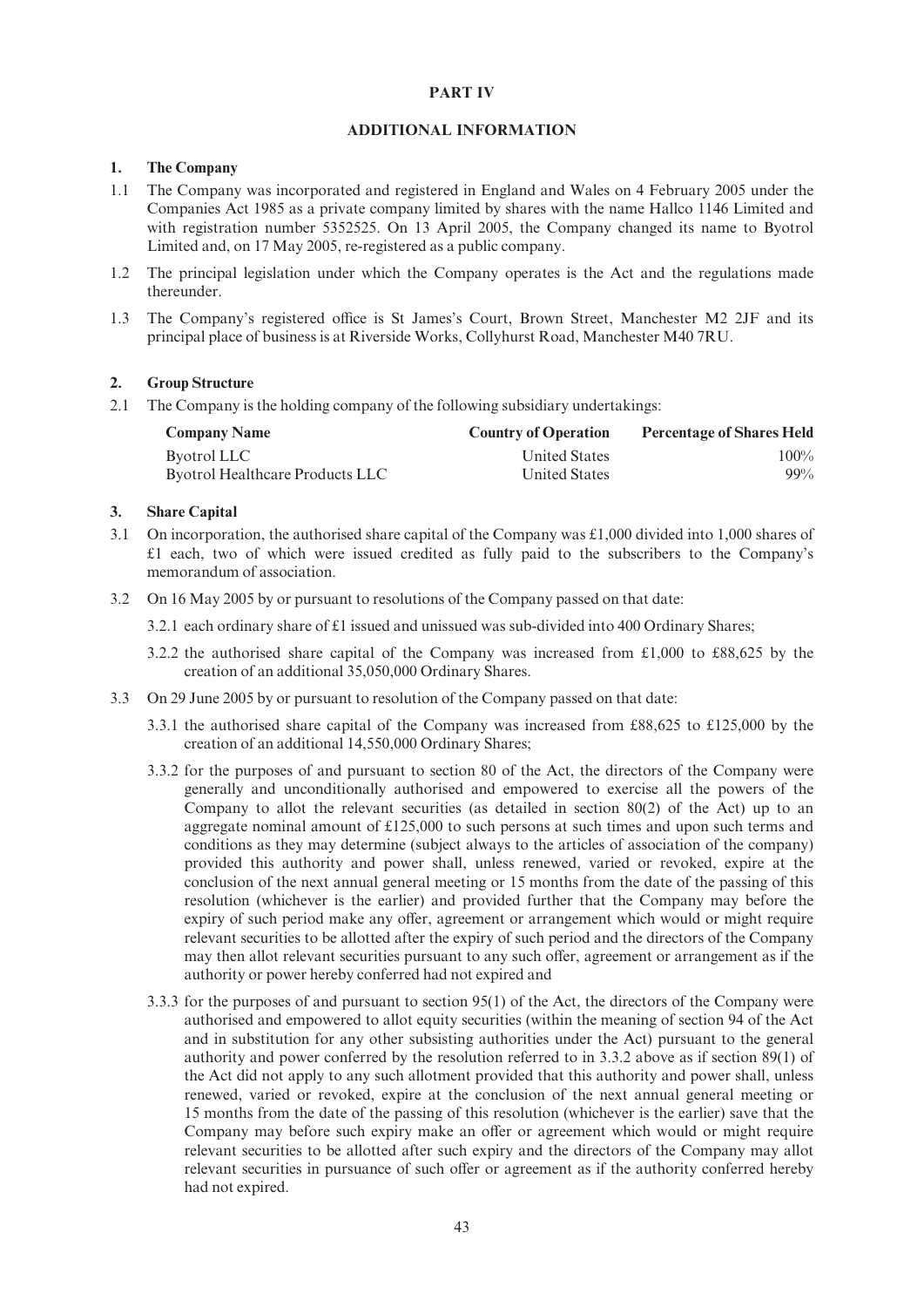- 3.4 On 18 May 2005 the Company issued 200,000 Ordinary Shares in connection with the acquisition of Byotrol LLC in consideration of the transfer to the Company of all of the issued units of Byotrol LLC by the members of that company.
- 3.5 On 18 May 2005 the Company issued 1,629,371 Ordinary Shares of 0.25 pence each in settlement of the following amounts due by Byotrol LLC:

|                        |         | No. of    |
|------------------------|---------|-----------|
|                        |         | shares    |
|                        | £       | issued    |
| Owed to Stephen Falder | 236,327 | 787,757   |
| Owed to David McRobbie | 252,484 | 841,614   |
|                        | 488,811 | 1,629,371 |

- 3.6 On 30 June 2005 the Company issued warrants to subscribe for up to 4,365,875 Ordinary Shares to the members of the Company on such date on the basis of 1 warrant for every 5 Ordinary Shares held on such date. The warrants are exercisable at 23p per Ordinary Share at any time from the date that is six months from the date of Admission until the earlier of three years from the date of Admission or one month following the publication of the annual results of the Company for the period ending 30 June 2008.
- 3.7 The Company's authorised and issued ordinary share capital at the date of this document is, and immediately following Admission will be, as follows:

|                       | At date of this document |               | <b>Following Admission</b> |               |  |
|-----------------------|--------------------------|---------------|----------------------------|---------------|--|
|                       | Number of                |               |                            | Number of     |  |
|                       | Amount                   | Ordinary      | Amount                     | Ordinary      |  |
|                       |                          | <i>Shares</i> |                            | <i>Shares</i> |  |
| Authorised            | 125,000.00               | 50,000,000    | 125,000.00                 | 50,000,000    |  |
| Issued and fully paid | 54,573.43                | 21,829,371    | 87,182.12                  | 34,872,849    |  |

- 3.8 Save as disclosed in the foregoing sub-paragraphs of this paragraphs and other than in respect of the Placing, the warrants granted to Merchant Capital as described in paragraph 9.6 below and options granted:
	- 3.8.1 no shares or loan capital of the Company or any of its subsidiaries has within the 3 years immediately preceding the date of this Document been issued or agreed to be issued or is now proposed to be issued fully or partly paid, for cash or any other consideration or has been purchased by the Company or any of its subsidiaries;
	- 3.8.2 no commissions, discounts, brokerages or other special terms have been granted by the Company or any of its subsidiaries in connection with the issue or sale of any share capital; and
	- 3.8.3 no share or loan capital of the Company, or of any other company within the Group, is under option or has been agreed, conditionally or unconditionally, to be put under option.
- 3.9 The provisions of section 89(1) of the Act (which confer on shareholders rights of pre-emption in respect of the allotment of equity securities which are, or are to be, paid up in cash other than by way of allotment to employees under an employees' share scheme as defined in section 743 of the Act) will apply to the authorised but unissued share capital of the Company to the extent not disapplied as described in paragraph 3.3.3 above.

#### 4. Memorandum and Articles of Association

#### 4.1 Memorandum of Association

The objects of the Company are set out in full in clause 4 of its Memorandum of Association and include the carrying on of business as a general commercial company.

#### 4.2 Articles of Association

The Articles of Association of the Company (the ''Articles'') which were adopted pursuant to a resolution of the Company passed on 16 May 2005 contain provisions, inter alia, to the following effect: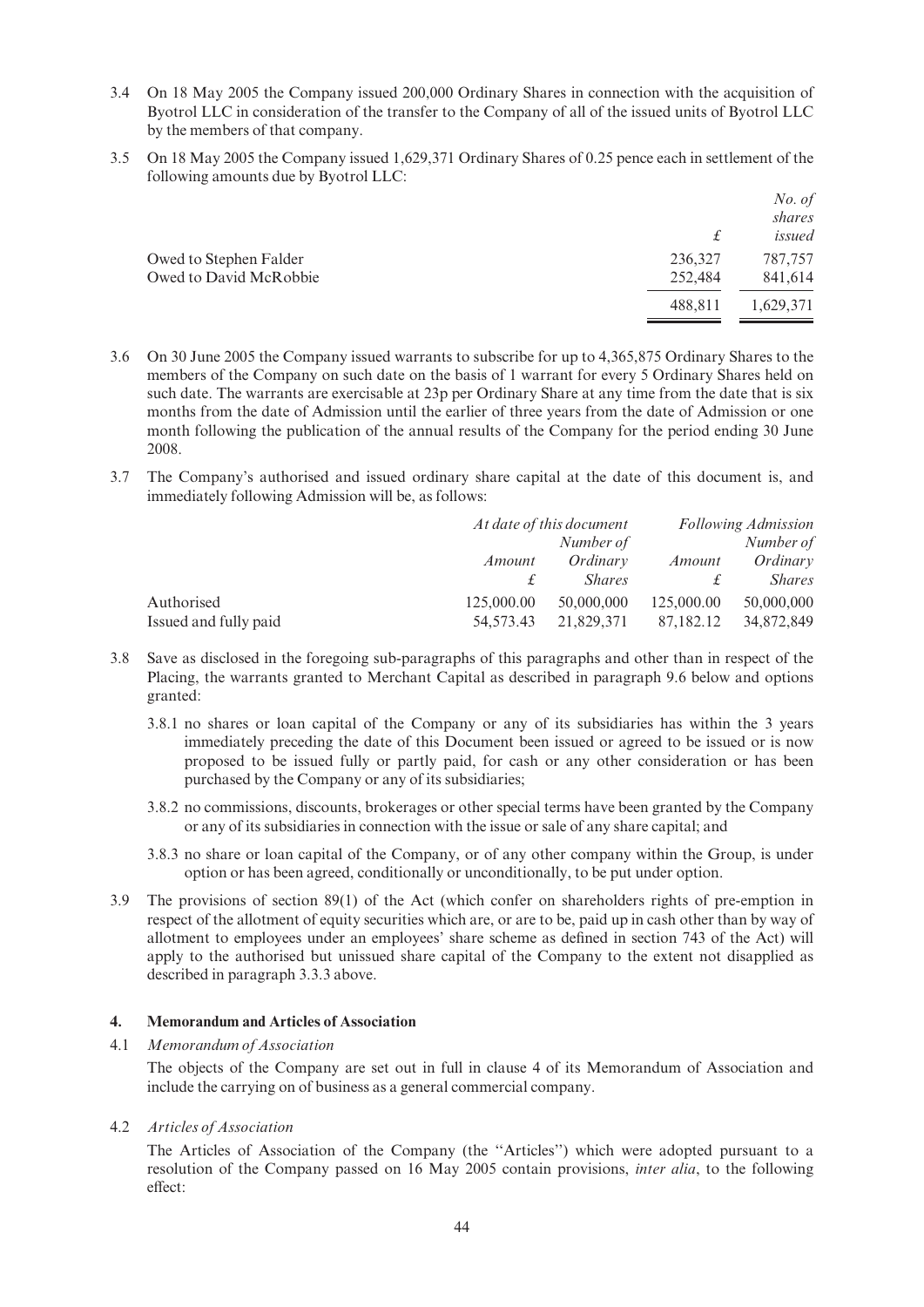#### 4.2.1 Voting Rights

Subject to any rights or restrictions attached to the shares (including as a result of unpaid calls) and/or as mentioned below, on a show of hands every member who (being an individual) is present in person or (being a corporation) is present by a duly authorised representative and is entitled to have a vote shall have one vote on a poll of every member who is present in person or by proxy and entitled to vote shall have one vote for every share of which he is the holder. Where, in respect of any shares, any registered holder or any other person appearing to be interested in such shares fails to comply with any notice given by the Company under Section 212 of the Act, then not earlier than 14 days after service of such notice the shares in question may be disenfranchised.

#### 4.2.2 Variation of Rights

Subject to the Act and every other statute for the time being in force concerning companies and affecting the Company (the "Statutes"), if at any time the capital of the Company is divided into different classes of shares, all or any of the rights and privileges attached to any class of share may be varied or abrogated either (i) in such a manner (if any) as may be provided by the rights attaching to such class or (ii) in the absence of any such provision, with the consent in writing of the holders of at least 75 per cent. of the nominal amount of the issued shares of the relevant class or with the sanction of an extraordinary resolution passed at a separate meeting of the holders of the shares of the relevant class. At any such separate meeting the holders present in person or by proxy of one third of the issued shares of the class in question shall be a quorum. Unless otherwise provided by the rights attaching to any shares, these rights shall be deemed to be varied by the creation or issue of further shares ranking in any respect in priority thereto.

#### 4.2.3 Alteration of Capital

The Company may from time to time by ordinary resolution increase its share capital, consolidate and divide all or any of its share capital into shares of a larger amount, sub-divide all or any of its shares into shares of a smaller amount and cancel any shares not taken or agreed to be taken by any person.

The Company may subject to the Statutes, by special resolution reduce its share capital, any capital redemption reserve and any share premium account. Subject to and in accordance with the provisions of the Statutes, the Company may purchase its own shares (including redeemable shares).

#### 4.2.4 Transfer of Shares

The Ordinary Shares are in registered form and may be in certificated or uncertificated form. Shares in uncertificated form may be transferred otherwise than by written instrument in accordance with the Statutes and relevant subordinate legislation. Transfers of shares in certificated form may be effected by instrument in writing in any usual or common form or in any other form acceptable to the Directors. Any instrument of transfer shall be signed by or on behalf of the transferor and (except in the case of fully paid shares) by or on behalf of the transferee. The transferor shall be deemed to remain the holder of the shares until the name of the transferee is entered in the Register of Members.

The Directors may refuse to register the transfer of a share which is in respect of a share which is not fully paid, or which is in favour of more than four transferees or which is in respect of more than one class of shares or which has not been presented for registration duly stamped accompanied by the share certificates for the shares to which the transfer relates and such other evidence as the Directors may reasonably require to show the right of the transferor to make the transfer.

Where in respect of any shares any registered holder or any other person appearing to be interested in such shares fails to comply with any notice given by the Company under Section 212 of the Act, then the company may prohibit transfers of such shares otherwise than following a sale shown to the satisfaction of the Directors to be of the full legal and beneficial ownership of such shares at arm's length. The registration of transfers may be suspended by the Directors for any period not exceeding 30 days in a year.

#### 4.2.5 Dividends and other distributions

Subject to the provisions of the Statutes, the Company may by ordinary resolution declare dividends in accordance with the respective rights of the members, but not exceeding the amount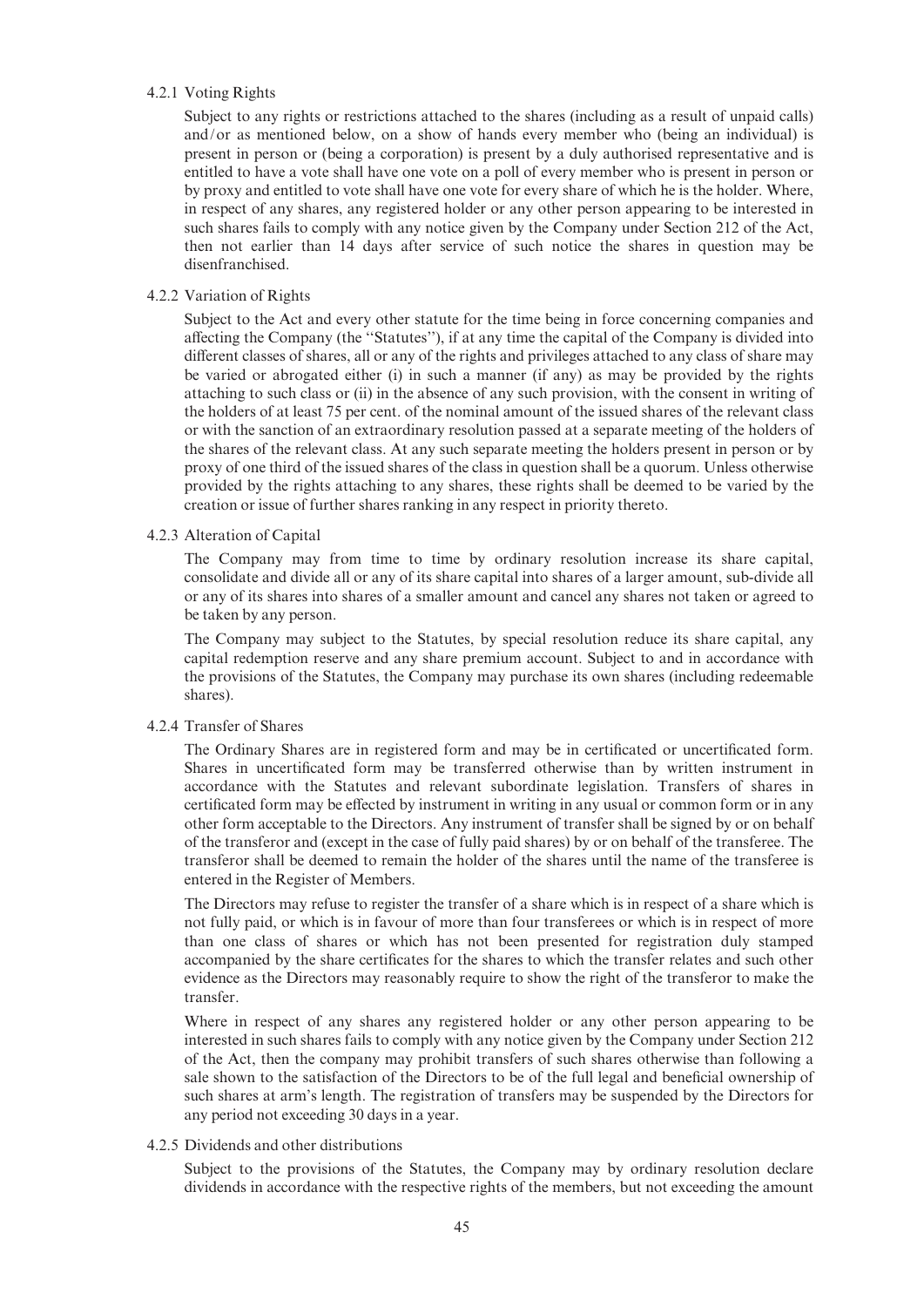recommended by the Directors. The Directors may pay interim dividends if it appears to them that they are justified by the profits of the Company. Except as otherwise provided by the Articles or the rights attached to any shares issued by the Company, the holders of shares are entitled *pari* passu amongst themselves to share in the whole of the profits of the Company paid out as dividends and the whole of any surplus in the event of liquidation of the Company. A liquidator may, with the sanction of an extraordinary resolution, divide the assets among the members in specie. The Directors may, with the sanction of an ordinary resolution, offer the shareholders or any class of them (other than those not entitled to the relevant dividend or dividends) the right to elect to receive Ordinary Shares, credited as fully paid, instead of cash in respect of the whole or part of any dividend or dividends which are the subject of the ordinary resolution.

Where, in respect of any shares, any registered holder or any other person appearing to be interested in shares of the Company fails to comply with any notice given by the Company under Section 212 of the Companies Act, then, provided that the shares concerned represent at least 0.25% per cent, in nominal amount of the issued shares of the relevant class, the Company may withhold dividends on such shares.

All unclaimed dividends may be invested or otherwise made use of by the Directors for the benefit of the Company until claimed and the Company shall not be constituted a trustee in respect thereof. Any dividend which is unclaimed for a period of 12 years from the date on which the dividend became due for payment shall be forfeited and cease to remain owing by the Company.

#### 5. Directors' Interests

5.1 The interests of the Directors (all of which are beneficial) in the issued share capital of the Company as at the date of this document and following Admission, such interests being those which are required to be notified by each Director to the Company under the provisions of section 324 and 328 of the Act or which are required to be entered in the register of interests required to be maintained pursuant to section 325 of the Act or which are interests of persons connected with the Director within the meaning of section 346 of the Act, the existence of which is known or which could, with reasonable diligence, be ascertained by a Director, are as follows:

|                          | At date of this Document<br>Percentage of |                      | <b>Immediately Following Admission</b><br>Percentage of |                      |                 |
|--------------------------|-------------------------------------------|----------------------|---------------------------------------------------------|----------------------|-----------------|
|                          |                                           |                      |                                                         |                      |                 |
|                          | Number of                                 | <i>Issued</i>        | Number of                                               | <i>Issued</i>        | <i>Warrants</i> |
|                          | Ordinary                                  | Ordinary             | Ordinary                                                | Ordinary             | over Ordinary   |
| Director                 | <i>Shares</i>                             | <b>Share Capital</b> | <i>Shares</i>                                           | <b>Share Capital</b> | <i>Shares</i>   |
| W. Devoto                | 424,200                                   | 1.94                 | 424,200                                                 | 1.22                 | 84,840          |
| D. McRobbie <sup>1</sup> | 3,647,614                                 | 16.71                | 3,647,614                                               | 10.46                | 729,523         |
| S. Falder                | 4,787,757                                 | 21.93                | 4,787,757                                               | 13.73                | 957,551         |
| P. Dandalides            | 202,000                                   | 0.93                 | 202,000                                                 | 0.58                 | 40,400          |
| I. Mainman               | 303,000                                   | 1.39                 | 303,000                                                 | 0.87                 | 60,600          |

<sup>1</sup> Includes 2,806,000 Ordinary Shares registered in the name of, and warrants over 561,200 Ordinary Shares held by, A.S. Technologies LLC a company controlled by D McRobbie.

#### 6. Substantial Shareholders

6.1 At the date of this document and immediately following Admission so far as the Directors are aware, the only persons, other than the Directors, who are or will be interested in 3 per cent. or more of the Ordinary Share capital of the Company are as follows:

|                              | At date of this Document<br>Percentage of |                      | <b>Immediately Following Admission</b> |                      |               |
|------------------------------|-------------------------------------------|----------------------|----------------------------------------|----------------------|---------------|
|                              |                                           |                      |                                        |                      |               |
|                              | Number of                                 | <i>Issued</i>        | Number of                              | <i>Issued</i>        | Warrants      |
|                              | Ordinary                                  | Ordinary             | Ordinary                               | Ordinary             | over Ordinary |
| Director                     | <i>Shares</i>                             | <b>Share Capital</b> | <i>Shares</i>                          | <b>Share Capital</b> | <i>Shares</i> |
| John Falder                  | 4,000,000                                 | 18.32                | 4,000,000                              | 11.47                | 800,000       |
| Brian Falder                 | 2,424,000                                 | 11.10                | 2,424,000                              | 6.95                 | 484,800       |
| $RO$ Holdings $\text{chf}^1$ | 2,828,000                                 | 12.96                | 2,828,000                              | 8.11                 | 565,600       |
| D Rawden                     | 1,010,000                                 | 4.63                 | 1,010,000                              | 2.90                 | 202,000       |

 $1$  RO Holdings ehf is a company controlled by Ragnar Olaffson.

6.2 Save as disclosed in paragraph 5 above or in this paragraph 6, and in so far as the Company has the information, the Directors are not aware of any person or persons who either alone or, if connected,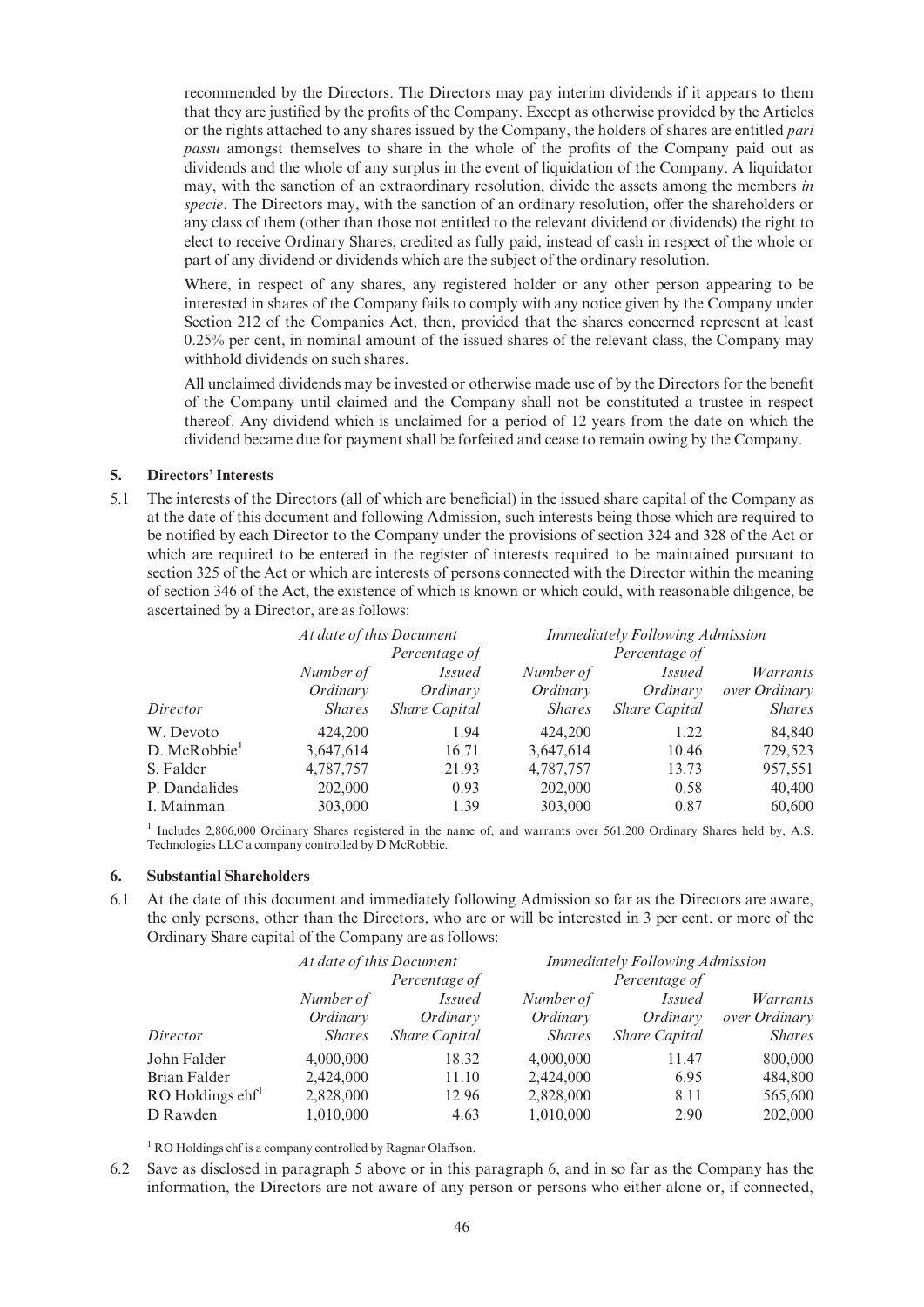jointly following the completion of the Placing will be interested (within the meaning of the Act) directly or indirectly in 3 per cent. or more of the issued share capital of the Company.

6.3 Save as disclosed in paragraph 5 above or in this paragraph 6, and in so far as the Company has the information, the Directors are not aware of any person or persons who either alone, or, if connected, jointly following Admission will (directly or indirectly) exercise or could exercise control of the Company.

#### 7. Additional Information on the Directors

7.1 Other than directorships of Group companies, the Directors have held the following directorships or been partners in the following partnerships within the five years prior to the date of this document:

| Director      | Current                                                                                                                                                                                                                                                                                                                                                                                                                                                        | Past                                                                                                                                                                                                                                                                                                        |
|---------------|----------------------------------------------------------------------------------------------------------------------------------------------------------------------------------------------------------------------------------------------------------------------------------------------------------------------------------------------------------------------------------------------------------------------------------------------------------------|-------------------------------------------------------------------------------------------------------------------------------------------------------------------------------------------------------------------------------------------------------------------------------------------------------------|
| W. Devoto     | ASG – Swifts of Scarborough Limited<br>Devoto & Company Inc.<br>ADCO Holdings Inc                                                                                                                                                                                                                                                                                                                                                                              | Management Search International Inc.<br>Nationwide Warehouse Inc.<br>Bryanston Investments Inc.                                                                                                                                                                                                             |
| D. McRobbie   | <b>HMG</b> America LLC<br>AS Technologies LLC<br><b>HMG Performance Coatings LLC</b>                                                                                                                                                                                                                                                                                                                                                                           | None                                                                                                                                                                                                                                                                                                        |
| S. Falder     | H. Marcel Guest Limited<br><b>British Coating Federation Limited</b><br><b>Bradite Limited</b><br><b>Buccaneer International Limited</b><br>HMG Coatings (South) Limited<br><b>HMG Paints Limited</b><br>WH Screeton Associates Limited<br>HMG Coatings (London) Limited<br><b>Community Forests North West</b><br>Limited<br>Brimstone Pyrotechnics Limited<br><b>Red Rose Forest Trust Limited</b><br><b>HMG</b> America LLC<br>HMG Performance Coatings LLC | Bridgeway – Sicor Limited<br>HMG Powder Coatings (Midlands)<br>Limited                                                                                                                                                                                                                                      |
| P. Dandalides | None                                                                                                                                                                                                                                                                                                                                                                                                                                                           | None                                                                                                                                                                                                                                                                                                        |
| I. Mainman    | Haslam Investments Limited<br>Perkins Solicitors, Manchester                                                                                                                                                                                                                                                                                                                                                                                                   | Detailclaim Limited<br>Nailcity Limited<br>Allendale Nursing Home Limited<br>Naturagro Limited<br>Spare Company Limited<br>Claimoption Limited<br>Levelbalance Limited<br>Reinventing Classics Limited<br>Videomeet Limited<br>Abacus Homes & Developments<br>Limited<br>Radical Business Solutions Limited |

Akademy (Retail) Limited Winsford Suncentre Limited New Lyceum Limited

A1 Autoclaims Limited Stoller (UK) Limited Landbank (UK) Limited

Limited

Funding Network Loans Limited The Quay (Red Wharf) Limited

The Property Company (Manchester)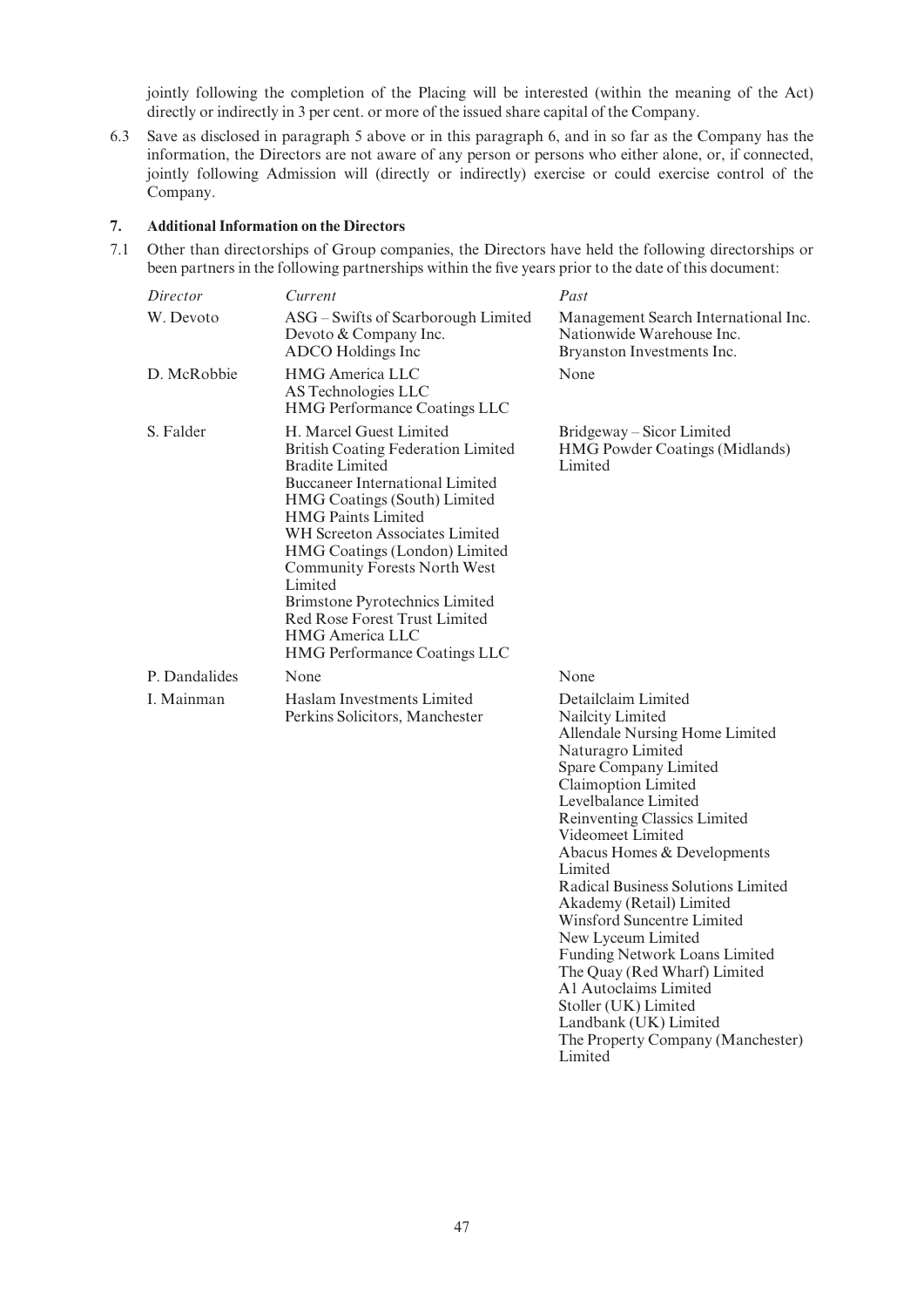- 7.2 Save as disclosed in this Document, none of the Directors has:
	- 7.2.1 any unspent convictions in relation to indictable offences;
	- 7.2.2 had any bankruptcy order made against him or entered into any voluntary arrangements;
	- 7.2.3 been a director of a company which has been placed in receivership, compulsory liquidation, administration, been subject to a voluntary arrangement or any composition or arrangement with its creditors generally or any class of its creditors, whilst he was a director of that company or within the 12 months after he had ceased to be a director of that company;
	- 7.2.4 been a partner in any partnership which has been placed in compulsory liquidation, administration or been the subject of a partnership voluntary arrangement, whilst he was a partner in that partnership or within the 12 months after he ceased to be a partner in that partnership;
	- 7.2.5 been the owner of any asset which has been placed in receivership or a partner in any partnership which has been placed in receivership whilst he was a partner in that partnership or within the 12 months after he ceased to be a partner in that partnership;
	- 7.2.6 been publicly criticised by any statutory or regulatory authority (including recognised professional bodies); or
	- 7.2.7 been disqualified by a court from acting as a director of any company or from acting in the management or conduct of the affairs of a company.
- 7.3 Save as disclosed in this Document, no Director has or has had any interest in any transaction which is or was significant in relation to the business of the Group and which was effected during the current or immediately proceeding financial period or which was effected during an earlier financial period and remains outstanding or unperformed.

### 8. Directors' Service Contracts and Remuneration

- 8.1 On 30 June 2005, David McRobbie entered into a service agreement with the Company in respect of the provision of his services as an executive director of the Company. The agreement is for an initial fixed term of 12 months and thereafter may be terminated by 6 months' written notice by the Company or by David McRobbie, or by the Company forthwith in certain circumstances or in a situation where David McRobbie is not re-elected as a director at any general meeting. An annual fee of £81,000 is payable to David McRobbie and an additional bonus of up to a further 150 per cent. of basic salary on achievement of certain performance targets. The Company makes a contribution of 10 per cent. of his basic salary to his private pension scheme. The Company pays a monthly car allowance of £800 and pays for all fuel.
- 8.2 On 30 June 2005, Stephen Falder entered into a service agreement with the Company in respect of the provision of his services as an executive director of the Company. The agreement is for an initial fixed term of 12 months and thereafter may be terminated by 6 months' written notice by the Company or by Stephen Falder, or by the Company forthwith in certain circumstances or in a situation where Stephen Falder is not re-elected as a director at any general meeting. An annual fee of £81,000 is payable to Stephen Falder and an additional bonus of up to a further 150 per cent. of basic salary on achievement of certain performance targets. The Company makes a contribution of 8 per cent. of his basic salary to his private pension scheme. The Company pays a monthly car allowance of  $\pounds 800$  and pays for all fuel.
- 8.3 On 30 June 2005, Peter Dandalides entered into a service agreement with the Company in respect of the provision of his services as an executive director of the Company. The agreement is for an initial fixed term of 12 months and thereafter may be terminated by 6 months' written notice by the Company or by Peter Dandalides, or by the Company forthwith in certain circumstances or in a situation where Peter Dandalides is not re-elected as a director at any general meeting. An annual fee of US\$150,000 is payable to Peter Dandalides and an additional bonus of up to a further 75 per cent. on achievement of certain performance targets. The Company makes a contribution of 10 per cent. on his basic salary to his private pension scheme.
- 8.4 On 30 June 2005, Wesley Devoto entered into a letter of appointment with the Company. This letter of appointment is for an initial fixed term of 6 months and thereafter may be terminated by 3 months' written notice by Wesley Devoto or the Company. The basic fee payable to Wesley Devoto is  $£6,000$ per annum.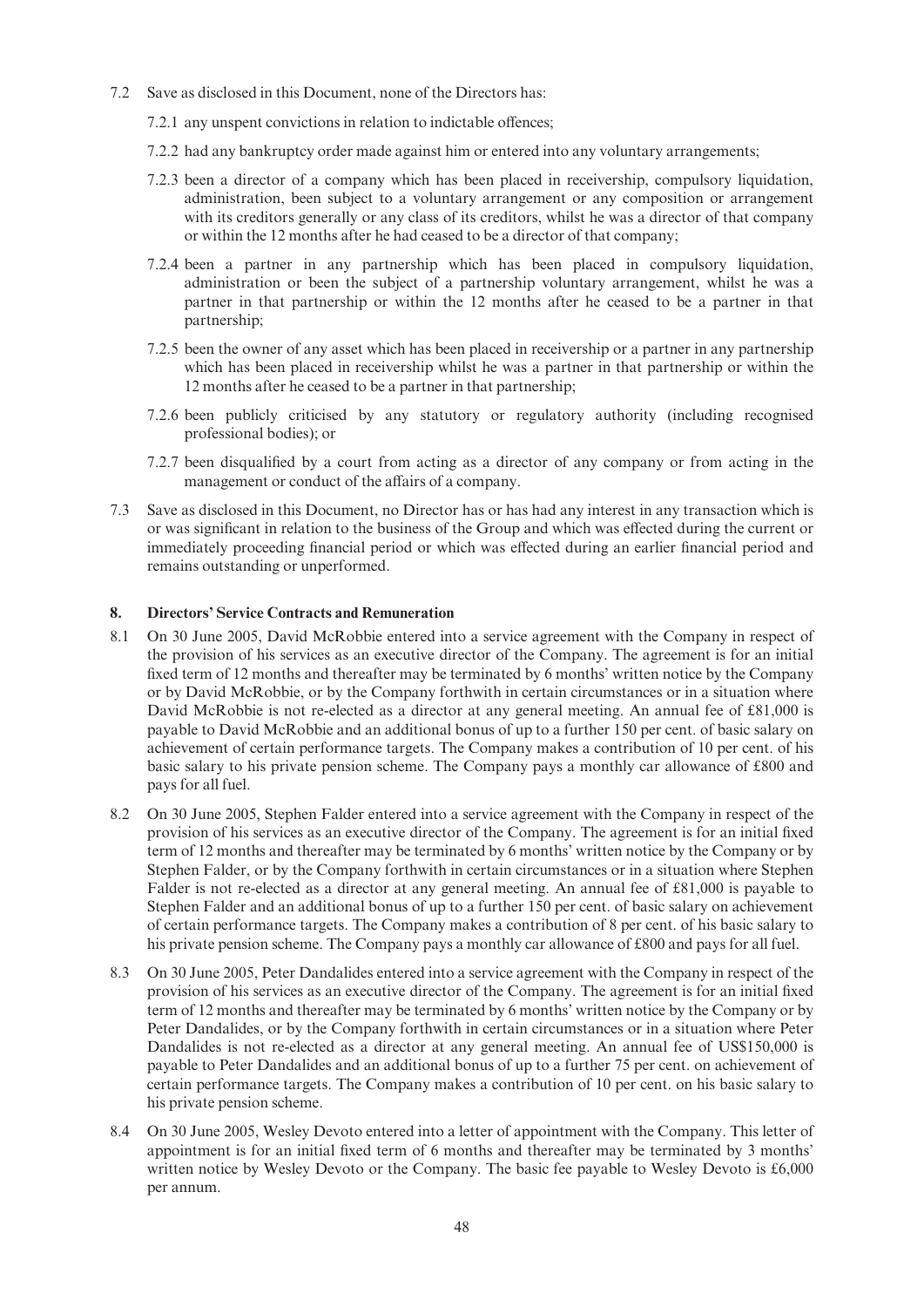- 8.5 On 30 June 2005, Ian Mainman entered into a letter of appointment with the Company. This letter of appointment is for an initial fixed term of 6 months and thereafter may be terminated by 3 months' written notice by Ian Mainman or the Company. The basic fee payable to Ian Mainman is  $\text{\pounds}6,000$  per annum.
- 8.6 Save as disclosed in this paragraph 8 there are no existing or proposed service or consultancy agreements between any Director and any member of the Group.
- 8.7 In the period ended 31 December 2004 the total aggregate remuneration paid and benefits-in-kind granted to the Directors was £nil, since the Company was only formed on 4 February 2005. The amounts payable to the Directors by the Group under the arrangements in force at the date of this document in respect of the year ending 31 December 2005 are estimated to be  $\text{\pounds}190,000$  (excluding any discretionary payments which may be made under these arrangements).
- 8.8 There is no arrangement under which any Director has waived or agreed to waive future emoluments.

### 9. Material Contracts

The following contracts, not being contracts entered into in the ordinary course of business, have been entered into by the Group within the two years immediately preceding the date of this document and are, or may be, material:

- 9.1 the Placing Agreement, which is summarised at paragraph 14 below;
- 9.2 a deed of novation dated 16 May 2005 between (1) SB Falder, (2) SB Falder and D Rawden, and (3) the Company under the terms of which the Company acquired certain intellectual property rights from SB Falder in consideration for the allotment of 3,999,200 Ordinary Shares;
- 9.3 an agreement dated 23 May 2005 between (1) RO Holdings ehf and others and (2) the Company under the terms of which the Company acquired the entire issued capital of Byotrol LLC in consideration of the allotment of 200,000 Ordinary Shares to the members of Byotrol LLC;
- 9.4 a nominated adviser agreement dated 30 June 2005 between Matrix Corporate Finance (1), the Company (2) and the Directors (3) pursuant to which Matrix Corporate Finance agreed to act as the Company's nominated adviser in accordance with the AIM Rules. This agreement is for an initial term of one year and shall thereafter continue unless terminated by either party on three months' written notice. The annual fee payable under the agreement is  $\text{\pounds}20,000$  payable quarterly in advance;
- 9.5 a broker agreement dated 30 June 2005 between the Company (1), the Directors (2) and Fiske (3) pursuant to which Fiske agreed to act as the Company's broker. The annual fee payable to Fiske is »15,000;
- 9.6 a warrant instrument dated 30 June 2005 executed by the Company pursuant to the terms of which, conditional on Admission, the Company has granted Merchant Capital warrants to subscribe for 3 per cent. of the enlarged share capital of the Company at the Placing Price during the period commencing on Admission and ending on the ¢fth anniversary of Admission;
- 9.7 lock-in agreements dated 30 June 2005 between Merchant Capital (1), the Company (2), Matrix Corporate Finance (3) and each of John Falder, Brian Falder and RO Holdings ehf (each a ''Restricted Shareholder'') under which the Restricted Shareholders have agreed, save in certain limited circumstances, not to dispose of any interest in Ordinary Shares for a period of twelve months following Admission nor dispose of any interest in Ordinary Shares for a further period of 12 months except following consultation with the Company's nominated adviser and then only through the Company's broker; and
- 9.8 a warrant instrument dated 30 June 2005 executed by the Company pursuant to which the Company has granted the warrants referred to in paragraph 3.6 above.

## 10. Summary of Principal Features of the Company's Share Option Schemes

By resolution passed on 18 May 2005, the shareholders of the Company resolved to adopt the Byotrol plc Share Option Scheme (the ''Scheme'') and Unapproved Share Option Scheme (the ''Unapproved Scheme'')

A summary of the rules of the Scheme is as follows: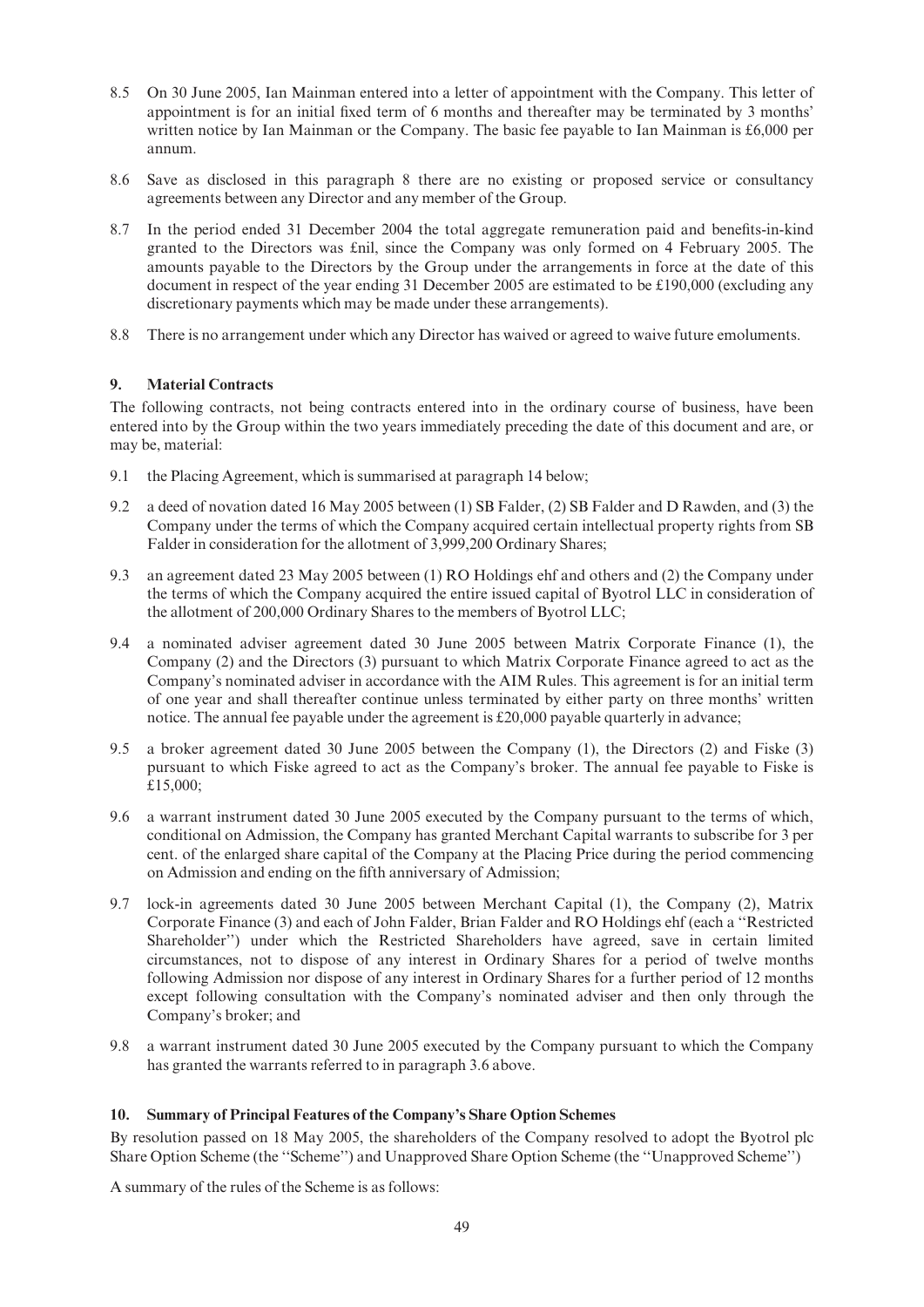#### (i) Grant of Options

Options can be granted at the discretion of the Directors to employees and members of any of the partnerships of which the Company is a member (a ''Relevant Partnership'').

No options can be granted after the tenth anniversary of the date of adoption of the Scheme.

#### (ii) Performance Conditions

The exercise of options is subject to performance conditions. These performance conditions may be changed by the Directors for options to be granted in the future to another objective criterion.

#### (iii) Subscription Price

The subscription price payable on the exercise of options shall be determined by the board of Directors of the Company or its remuneration committee but shall be not less than the greater of market value of the ordinary shares on the date of grant or the nominal value of the share. The market value is the price shown in the Financial Times on the date of grant or such other value as may be agreed with the Inland Revenue Shares Valuation Division.

#### (iv) Exercise of Options

Upon the grant of options, a date or dates will be specified, before which options cannot normally be exercised. Options may, however, be exercised earlier, subject to any performance conditions having been satis¢ed, if the option holder ceases to be an employee or member of a Relevant Partnership by reasons of injury, ill-health, disability, redundancy, retirement on or after the expected retirement date, or death, whereupon the option holder or his personal representatives generally have a period of not more than forty days following such event to exercise the option. If it is not so exercised, the option will lapse. If the option holder ceases to be an employee or a member of a Relevant Partnership for any other reason, then the option shall lapse, at the discretion of the directors. In any event, all options shall lapse on the tenth anniversary of the date of grant.

The rules also provide for the early exercise of options, again provided that any performance conditions have been satisfied, in the event of a change of control of the Company or where a resolution for the voluntary winding up of the Company is passed. The rules also contain provision for the roll over of options in the event of a change of control with the agreement of the acquiring company.

#### (v) Adjustment of Options

In the event of any variation in the share capital of the Company by way of capitalisation, rights issue, consolidation, sub-division, reduction or otherwise, the Company can adjust the number of ordinary shares which are subject to options, and the subscription price for such options.

#### (vi) Scheme Amendment

The Scheme will be administered by the board of Directors of the Company, who have the power to alter its rules.

#### Unapproved Scheme

By resolution of the Board dated 18 May 2005 the Company adopted the Unapproved Scheme. Options may be granted under the Unapproved Scheme on similar terms to options under the Scheme. Participants are not subject to an individual limit. Any employee or officer of the Company is eligible to participate in the Unapproved Scheme and need not meet any working time criteria.

## 11. Working Capital

The Directors are of the opinion having made due and careful enquiry that, taking into account the net proceeds of the Placing and the existing facilities available to the Group, the Group has sufficient working capital for its present requirements, that is at least 12 months from the date of Admission.

## 12. Taxation

#### 12.1 Introduction

The information in this section is based on the Directors' understanding of current tax law and HM Revenue and Customs practice. The following should be regarded as a summary and should not be construed as constituting advice. Prospective shareholders are strongly advised to take their own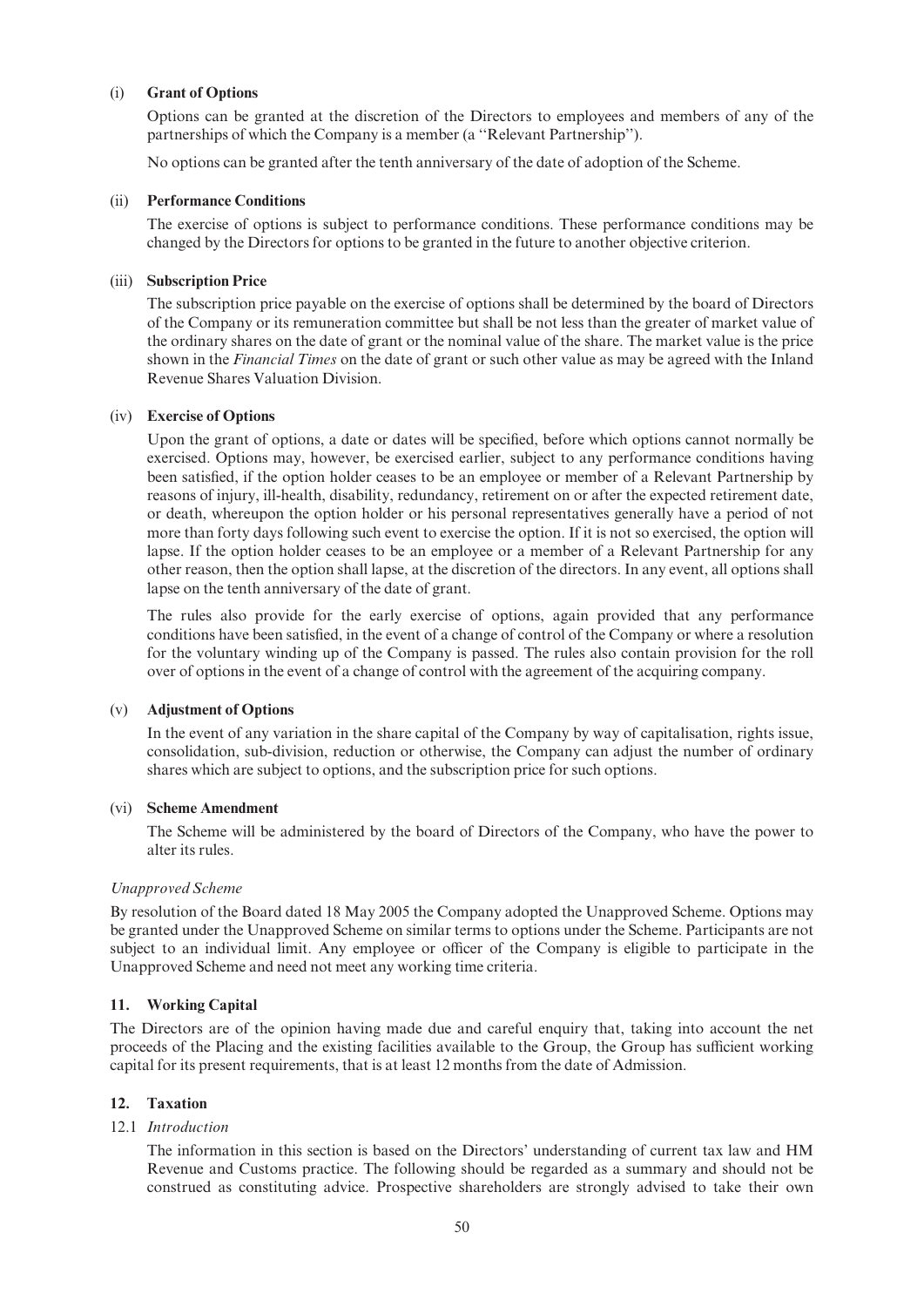independent tax advice but certain potential tax benefits are summarised below in respect of an individual resident in the UK for tax purposes.

On issue, the Ordinary Shares will not be treated as either ''listed'' or ''quoted'' securities for tax purposes. Provided that the Company remains one which does not have any of its shares quoted on a recognised stock exchange (which for these purposes does not include AIM) and assuming that the Company remains a trading company or the holding company of a trading group for UK tax purposes, the Ordinary Shares should continue to be treated as unquoted securities qualifying for certain reliefs from UK taxation.

The following information is based upon the laws and practice currently in force in the UK and may not apply to persons who do not hold their Ordinary Shares as investments.

#### 12.2 Capital Gains Tax ("CGT")

#### 12.2.1 Disposals

Changes were made to the rules relating to the holdings of shares from 6 April 1998 so that the ''pooling'' of shares (i.e. treating them as one asset) no longer applies. Therefore, any disposal of shares is treated on a last in, first out basis for the purposes of calculating gains which are chargeable to tax.

#### 12.2.2 Taper Relief

On 5 April 1998, ''taper relief'' was introduced which applies to individual investors and trustees (but not to corporate investors). Taper relief reduces the chargeable gain assessable to CGT in relation to the period the investment is held and the scales of relief depend upon whether the investment is a ''business'' or ''non-business'' asset. The scale of relief is enhanced for those assets which qualify as ''business'' assets. Business assets include shares in qualifying unquoted trading companies. For these purposes, companies admitted to trading on AIM are regarded as unquoted.

The Company is a holding company of a trading group and may satisfy the relevant criteria to qualify as a business asset, so that shares in the Company will be deemed to be business assets with the associated accelerated scales of taper relief applicable. It will be necessary to ensure that the qualifying criteria for both the Company and the investor are met to obtain business asset taper relief for the whole period of an investor's or trustee's ownership. If this is not the case, the taper relief would be calculated by apportioning any gain assessed on shares in the Company between the non-business and business periods with each part of the gain then attracting taper relief at the appropriate rate, for the whole of the qualifying holding period.

#### 12.2.3 CGT Gift Relief

If shares in an AIM company which is a trading company or the holding company of a trading group, are transferred by an individual or the trustees of a settlement, other than at arm's length, the deemed capital gain can be ''held over'', i.e. the CGT liability is postponed until a subsequent arm's length disposal by the transferee, who effectively inherits the transferor's base cost. The relief must be claimed jointly by both the transferor and the transferee within five years and ten months of the end of the relevant tax year in which the gift was made and the transferee must be resident or ordinarily resident in the UK and remain so for six years. If CGT gift relief is claimed, the effect of the gift is that the ownership for taper relief purposes starts again, with no taper relief in respect of the previous period of ownership being applicable. Where the shares have not quali¢ed throughout the period of ownership as business assets, then the amount of the gain that can be held over will be restricted. In addition, Section 116 of the Finance Act 2004 provides for the restriction of relief for gifts to settlor interested trusts.

## 12.3 Inheritance Tax ("IHT")

Shares in qualifying trading companies or holding companies of a trading group can attract 100 per cent. business property relief from IHT provided that the shares are held for at least two years before a chargeable transfer for IHT purposes. To the extent that the value of a shareholding is attributable to assets owned by the company, but not used for the purpose of the company's trade, the value qualifying for Business Property Relief will be restricted.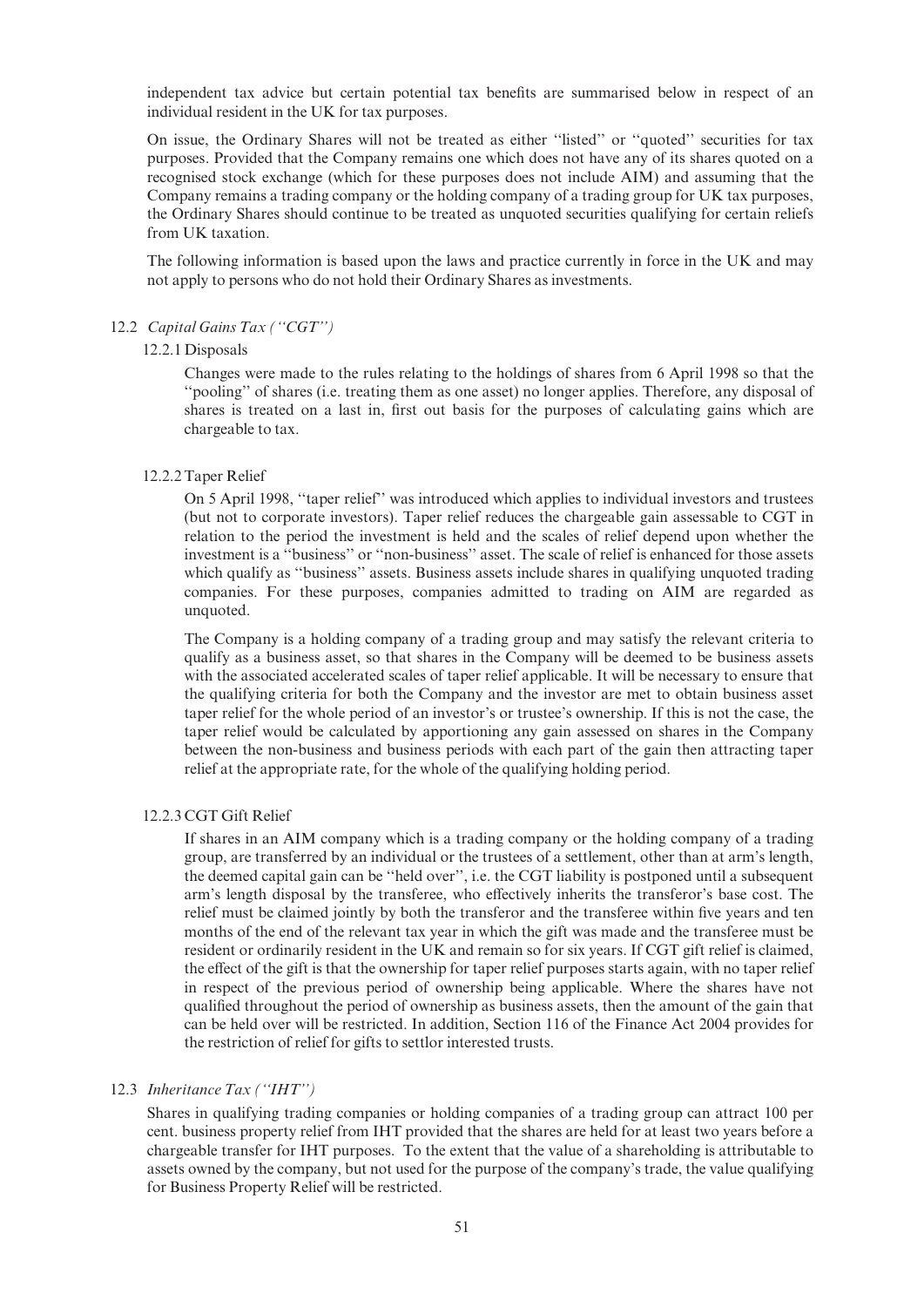#### 12.4 Income Tax

#### 12.4.1 Taxation of Dividends

The statements that follow assume that no dividends paid by the Company will be treated as foreign income dividends pursuant to the provisions of the Finance Act 1997 and that the Company will not elect to pay any foreign income dividends under the provisions contained in the Finance Act 1994. The Directors have no present intention of paying any dividends which are, or may be treated as, foreign income dividends.

- 12.4.1.1 Under current UK tax legislation, no tax is now withheld from dividends paid by the Company. Advance Corporation Tax (''ACT'') has been abolished since 6 April 1999.
- 12.4.1.2 UK resident individual shareholders are treated as having received income of an amount equal to the sum of the dividend and its associated tax credit, the tax credit for dividends paid from 6 April 1999 being 10 per cent. of the combined amount of the dividend and the tax credit (i.e. the tax credit will be one ninth of the dividend). The tax credit will effectively satisfy a UK resident individual shareholder's lower and basic rate (but not higher rate) income tax liability in respect of the dividend. UK resident individual shareholders subject to tax at the higher rate (currently 40 per cent.) will have to account for additional tax. The special rate of tax set for higher rate taxpayers who receive dividends is 32.5 per cent. After taking account of the 10 per cent. tax credit, such a taxpayer would have to account for additional tax of 22.5 per cent. In determining what tax rates apply to a UK resident individual shareholder, dividend income is treated as his top slice of income.
- 12.4.1.3 Prior to 6 April 1999, in appropriate cases, individuals and charities were able to reclaim all or part of the tax credit attaching to a dividend in cash from HM Revenue and Customs. From 6 April 1999 they are no longer able to do so although over a transitional period to 2003/04, charities (but not individuals) were able to claim a compensatory payment calculated as a percentage payment of their dividend income.
- 12.4.1.4 A UK resident (for tax purposes) corporate shareholder will generally not be liable to UK corporation tax on any dividend received and will be entitled for tax purposes to treat any such dividend and the related tax credit as franked investment income.
- 12.4.1.5 A UK pension fund, as de¢ned in Section 231A Income and Corporation Taxes 1988, is restricted from claiming a repayment of the tax credit.
- 12.4.1.6 Shareholders not resident in the UK, are generally not taxed in the UK on dividends received by them (unless, exceptionally, the investment is managed by a UK investment manager acting, broadly, on arm's length terms). By virtue of double taxation agreements between the UK and other countries, some overseas shareholders are able to claim payment of all or part of the tax credits carried by the dividends they receive from UK companies. Persons who are not resident in the UK should consult their own tax advisers on the possible applicability of such provisions, the procedure for claiming repayment and what relief or credit may be claimed in respect of such tax credit in the jurisdiction in which they are resident.

## 12.4.2 Loss Relief

If a loss arises on the disposal of shares in a trading company, such shares being originally acquired on a subscription for new shares, the loss may be relieved against income of that year or the previous year (with priority for relief in the current year where income of both years is utilised). Any loss remaining after claiming relief against income may be available for relief against capital gains in either the current or subsequent years.

#### 12.4.3 Qualifying Investment Relief

A gift to a charity of a ''qualifying investment'' will qualify for income tax relief under section 587B of the Income and Corporation Taxes Act 1988 (''ICTA''). Shares in an AIM company are currently treated as ''qualifying investments''. Therefore, if an individual disposes of shares in a company on AIM to a charity (of which an individual may be the settlor or a trustee), the gift qualities for income tax relief. The amount of relief is calculated based on the market value of the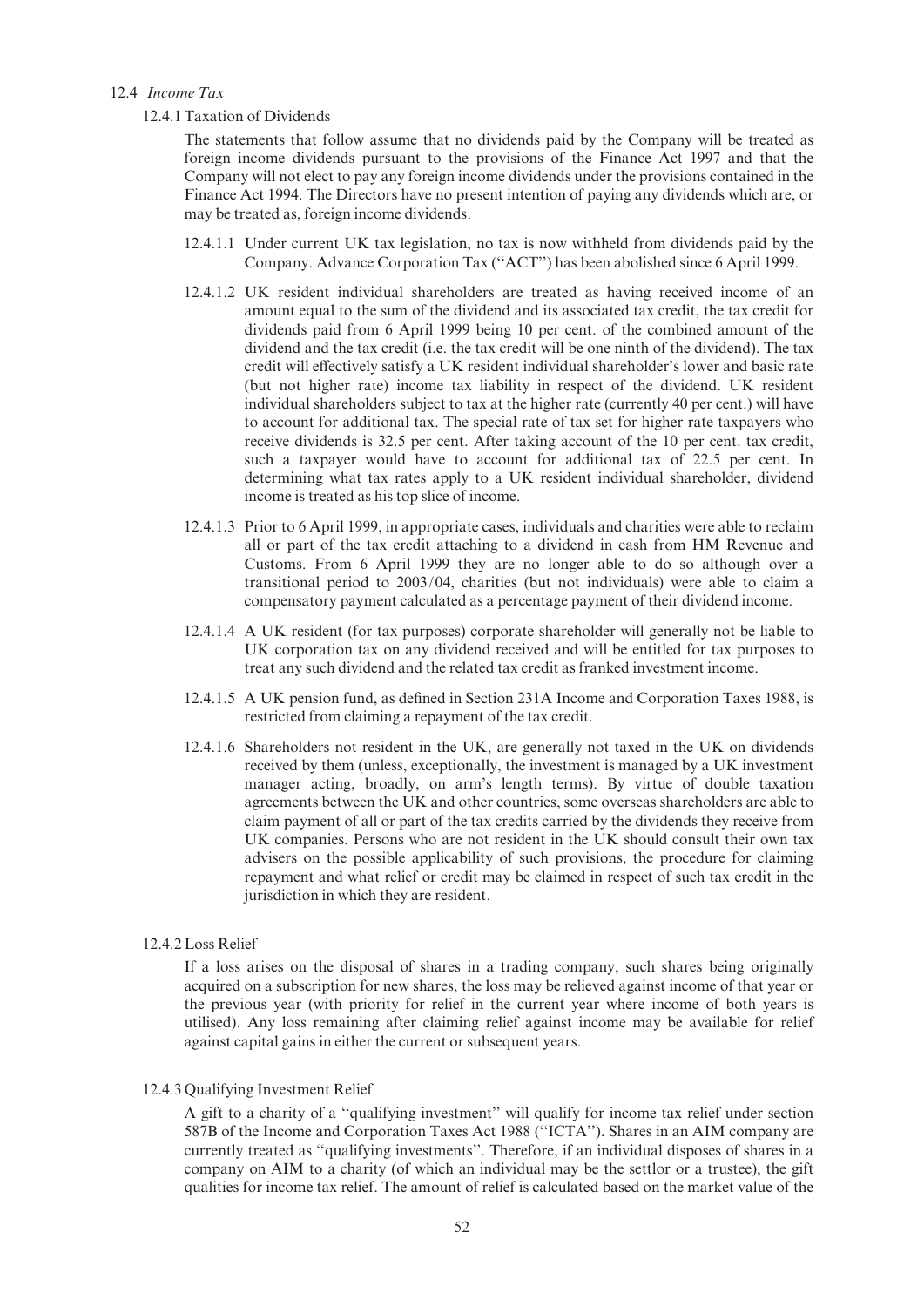''qualifying investment'' at the date of the gift and the incidental costs of making the disposal. The gift will also be exempt from capital gains tax.

#### 12.5 Stamp duty and stamp duty reserve tax

Transfers or sales of Ordinary Shares will be subject to ad valorem stamp duty (payable by the purchaser and generally at the rate of 0.5 per cent. of the value or amount of the consideration paid, rounded up to the next multiple of  $£5$ ) and an unconditional agreement to transfer such shares, if not completed by a duly stamped stock transfer form within two months of the day on which such agreement is made or becomes unconditional, will be subject to SDRT (payable by the purchaser at a rate of 0.5 per cent of the consideration paid rather than stamp duty). However, if within 6 years of the date of the agreement an instrument of transfer is executed pursuant to the agreement and stamp duty is paid on that instrument, any liability to SDRT will be cancelled or repaid.

### 12.6 Enterprise Investment Scheme, Venture Capital Trusts and the Corporate Venturing Scheme

#### 12.6.1Enterprise Investment Scheme

This scheme applies to individual investors (not companies). Where an investment is made by a qualifying individual in eligible shares of a qualifying company then the following three forms of relief are available:

#### 12.6.1.1 Income Tax relief

Relief from income tax at the rate of 20% of the investment, limited to income tax due for the year. Maximum investment £200,000 from 6 April 2004.

#### 12.6.1.2 CGT disposal relief

No CGT is chargeable on a disposal of shares which qualified for income tax relief, provided that they are held for a period of three years.

#### 12.6.1.3 CGT deferral relief

A charge to capital gains tax on another disposal can be deferred by reinvesting the proceeds in shares of an EIS company within 12 months previous to and three years following that disposal. The gain becomes chargeable when the EIS shares are disposed of.

The Company has applied for its shares to qualify for EIS reliefs and HM Revenue and Customs have confirmed that shares in the company should qualify for those reliefs.

#### 12.6.2 Venture Capital Trusts

This scheme also applies to individual investors (not companies). Investment is made into a VCT company (a quoted company approved as a VCT by HM Revenue and Customs) which then invests into other qualifying companies. With effect from 6 April 2004 there are three forms of relief applying to investment in a VCT.

#### 12.6.2.1 Income Tax relief

Relief from income tax at the rate of 40% of the investment for shares issued in 2004/05 and  $2005/06$ , limited to income tax due for the year. Maximum investment £200,000 from 6 April 2004.

#### 12.6.2.2 CGT disposal relief

No CGT is chargeable on a disposal of shares which qualified for income tax relief, provided that they remain in a VCT at the time of disposal.

#### 12.6.2.3 Distribution relief

Exemption from income tax on dividends in respect of ordinary shares in a VCT to the extent that the shares acquired each year do not exceed the income tax relief limits.

The Company has applied for its shares to be qualifying VCT investments and HM Revenue and Customs have confirmed that shares in the company should so qualify.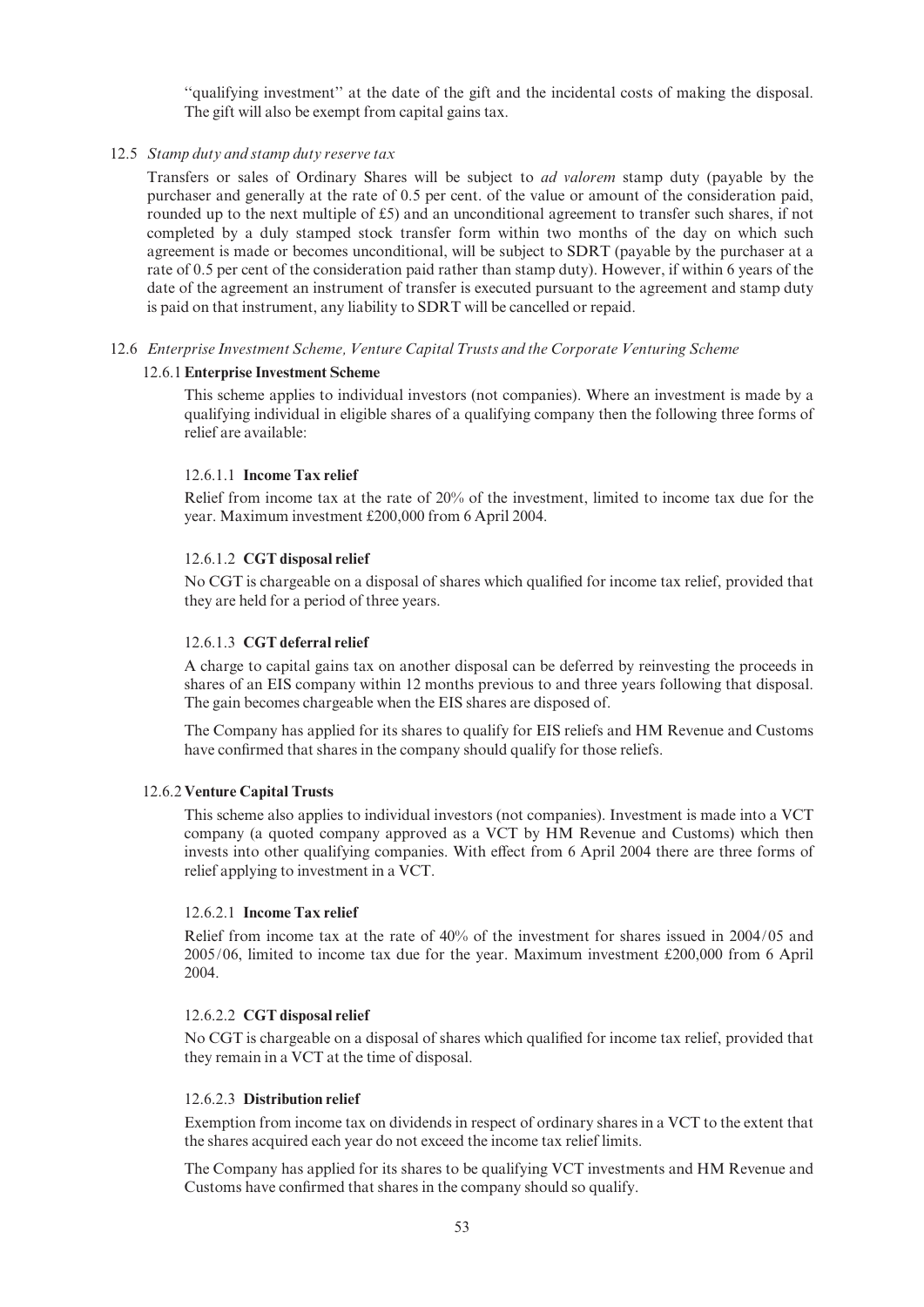Each of these schemes has very detailed qualification requirements which must be satisfied over an extended period of time. Potential investors are advised to seek advice from their own tax advisors as to whether such reliefs are available to them and as to the conditions to be satisfied.

## 13. Litigation

The Group is not involved in any legal or arbitration proceedings which may have or have had in the twelve months preceding the date of this document a significant effect on the Group's financial position and, as far as the Directors are aware, there are no such proceedings pending or threatened.

#### 14. Arrangements relating to the Placing

- 14.1 Pursuant to the Placing Agreement, Matrix Corporate Finance has agreed to act as the Company's Nominated Adviser and Merchant Capital has agreed, as agent for the Company, to use its reasonable endeavours to procure subscribers for the Placing Shares at the Placing Price. Under the Placing Agreement:
	- 14.1.1 the Company has agreed to pay Matrix Corporate Finance a fee of  $£50,000;$
	- 14.1.2 the Company has agreed to pay Merchant Capital a corporate advisory fee of  $\text{\pounds}100,000$  plus an amount equal to 5 per cent of the total proceeds of the Placing, out of which Merchant Capital will pay broking commissions;
	- 14.1.3 the Company has agreed to pay all other costs and expenses of the Placing and related arrangements together with Value Added Tax on all such costs and expenses;
	- 14.1.4 the Company and the Directors have given certain warranties and indemnities to Merchant Capital and to Matrix Corporate Finance as to the accuracy of information in this document and as to other matters in relation to the Company and its business;
	- 14.1.5 each of the Directors has undertaken to the Company, Matrix Corporate Finance and Merchant Capital that, save in limited circumstances, they will not dispose of, and to use all reasonable endeavours to procure that any Connected Person will not dispose of, any interest in Ordinary Shares for a period of 12 months following Admission nor dispose of any interest in Ordinary Shares for a further period of 12 months except following consultation with the Company's nominated adviser and then only through the Company's broker.
- 14.2 The Placing is not underwritten.
- 14.3 The Placing Agreement may be terminated by Matrix Corporate Finance or Merchant Capital before completion of the Placing in certain circumstances, including for material breach of the warranties referred to above.

## 15. General

- 15.1 The total proceeds of the Placing are £3.0 million. The estimated amount of the expenses of the Placing, which are all payable by the Company, is approximately  $\text{\pounds}475,000$  (excluding VAT). The net proceeds of the Placing will be approximately  $£2,525,000.$
- 15.2 Baker Tilly of Brazennose House, Lincoln Square, Manchester M2 5BL, the auditors of the Company, have given and have not withdrawn their written consent to the inclusion in this Document of references to their name in the form and context in which it appears and their reports in Part III of this document and accept responsibility for these reports for the purposes of paragraphs 10(2) and  $45(1)(b)(iii)$  of Schedule 1 to the Public Offers of Securities Regulations 1995.
- 15.3 Matrix Corporate Finance, a division of Matrix-Securities Limited, whose registered office is at 1 Jermyn Street, London SW1Y 4UH, has given and not withdrawn its written consent to the inclusion in this Document of references to its name in the form and context in which they appear.
- 15.4 Merchant Capital, whose registered office is at Aldermary House, 15 Queen Street, London EC4N 1TX, has given and not withdrawn its written consent to the inclusion in this Document of references to its name in the form and context in which they appear.
- 15.5 The financial information contained in this Document does not constitute full statutory accounts as referred to in section 240 of the Act.